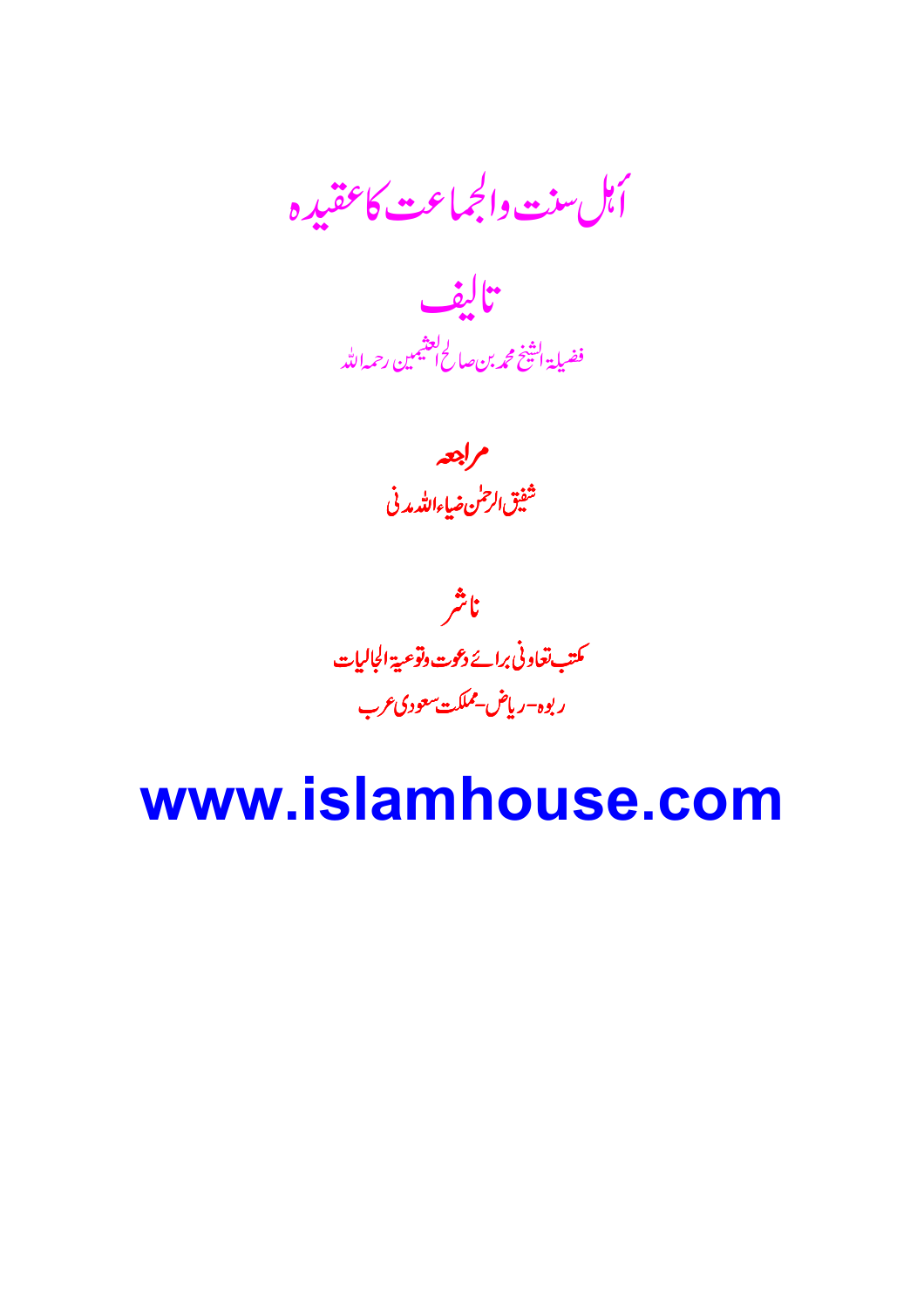

### تقريظ

ساحته انشخ مفتى المملكة /عبدالله بن *عبد*العزيز ابن باز رحمة الله عليه

الحمدلله وحده والصلاة والسلام على من لا نبي بعده و علىٰ آله وصحبه ' اما بعد :

میں نےعقیدہ کی اس مختصراور جامع کتاب جسے ہمارے برادرعلامہ فضیلۃ انشخ محمہ بن صالح اقتیمن نے تالیف کیا ہے کمل سنا' میں نے اسے تو حید باری تعالیٰ اوراس کےاساءوصفات'اس کی کتابوں'رسولوں'روز قیامت اور تقذیر کے خیروشر کی فصول میں اہل سنت و جماعت کےعقیدہ پرمشتمل ایک عمدہ کتابچہ پایااورمؤلف حفظہ اللہ نے اسے بڑی جانفشانی اورعمدگی سے مرتب کرکےا سے بےحدمفید بنادیا ہۓاور وہ تمام معلومات جن کی ہرطالب علم اور عام مسلمانوں کوٗاللہ تعالیٰ اس کےفرشتوں' کتابوں'رسولوں'روز قیامت اورتقدیر کے خیروشریرا یمان لانے سے متعلق ضرور ت محسوس ہوتی ہے۔ان کوذکرکر دیا ہےاس کےساتھ ساتھ اس کتاب میں ایسے بیش قیمت فوائد واضافے جمع کر دیئے ہیں جوعقا ئد کی بڑی بڑی ۔<br>سمابوں میں میس*رنہی*ں ہیں ۔الٹدرب العزت انہیں جزائے خیر سےنوازےاوران کےعلم وہدایت میں ترقی فرمائے' بہ کتاب اوران کی دوسری تاليفات كوفا ئده منداورنفع بخش بنائے!

الڈکریم سے دعا ہے کہ ہمیں بمحترم مؤلف اور دیگرمسلمان بھائیوں کو پیسے ایسے راہنمااور مدایت یافتہ لوگوں کی صف میں شامل فر مائے جوعلى دجهالبصيرت دعوت الى الله كافر يضهِ سرانحام دين \_ يقيناًوه قريب سے سننے والا ہے! ( آ مين ) وصلي الله وسلم على نبيّنا محمد و آله و صحبه

> الفقير الى الله عبدالعزيز بنء بدالله بن بازبحفي اللهءنيه الرئيس العام(جزل پريذيڈنٹ) الإ دارات البجو ث العلميه والإفبأءوالدعوة والإرشاد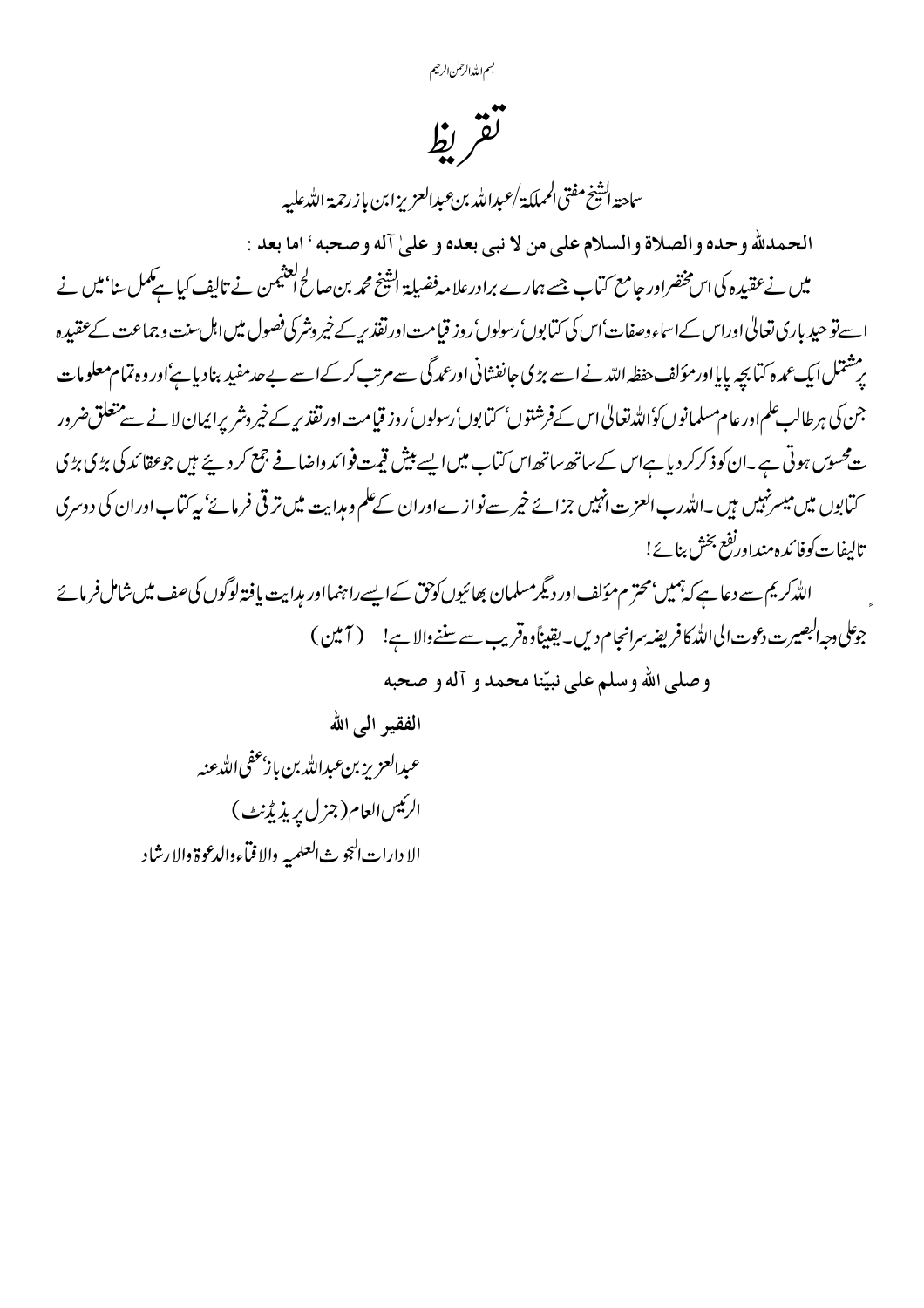بہافصل

ارکان ایمان کے بیان میں

الله تعالیٰ کی ذات'اس کےفرشتوں'اس کی کتابوں'اس کے رسولوں اور روز قیامت اور نقذ پر کی اچھائی اور برائی پرایمان لا نا

ايمان بالله كي تفصيل : ہم اللہ تعالیٰ کی ربوبیت پرایساایمان رکھتے ہیں کہ صرف وہی پالنے والا'خالق کا ئنات'بادشاہ اورتمام امور کی تدبیر کرنے والا ☆

- اور ہمارااللہ تعالیٰ کی الوہیت پرایساایمان ہے کہ:صرف وہی معبود برحق ہےاوراس کےعلاوہ ہرمعبود باطل ہے۔ ☆
- اور ہمارااس کے تمام اساءوصفات میں بھی پیا پیان ہے کہ: بہتر نام اور بلند وکامل صفات صرف اسی کے لئے خاص ہیں۔ ☆
	- اور ہمارا، يھى ايمان ہے كہ وہ اپنى توحيدر بوبيت والوہيت اورتوحيداساءوصفات ميں بے مثال ہے۔ ☆
		- 1 توحيدر بوبت

عقيده

 $-\xi$ 

فرمان الہی ہے: ﴿ رَبُّ السَّمَاوَاتِ وَالْأَرُضِ وَمَا بَيْنَهُمَا فَاعْبُدُهُ وَاصُطَبِرُ لِعِبَادَتِهِ هَلُ تَعُلَمُ لَهُ سَمِيّاً﴾ [مريم:٢٥] ,, آ سان وزمین اور جو پچھان کے ما بین ہےان سب کا پروردگار ہےنو اسی کی عبادت کرواوراسی کی عبادت میں پختہ رہو' کیا حمہمیںاس کا کوئی ہم نام معلوم ہے؟،،۔

2- توحيدالوهيت

ارشاد باری تعالی ہے:

﴿ اَللَّهُ لَا إِلَـهَ إِلَّا هُوَ الْحَيُّ الْقَيُّومُ لَا تَأْخُذُهُ سِنَةٌ وَلَا نَوُمٌ لَّهُ مَا فِى السَّمَاوَاتِ وَمَا فِى الأَرْضِ مَن ذَا الَّذِى يَشُفَعُ عِنُدَهُ إِلَّا بِإِذْنِهِ يَعْلَمُ مَا بَيْنَ أَيْدِيُهِمْ وَمَا خَلَفَهُمْ وَلَا يُحِيْطُونَ بِشَيْءٍ مِّنُ عِلْمِهِ إِلَّا بِمَا شَاء وَسِعَ كُرُسِيُّهُ السَّمَاوَاتِ وَالْأَرُضَ وَلَا يَؤُودُهُ حِفُظُهُمَا وَهُوَ الْعَلِيُّ الْعَظِيْمُ ﴾ [البقرة: ٢٥٥]

, , الله کےعلاوہ کوئی معبود برحق نہیں' وہ زندہ ہمیشہ قائم رہنے والا ہے۔اسے نہاونگھآ تی ہے نہ نبینز آ سانوں اور زمینوں میں جو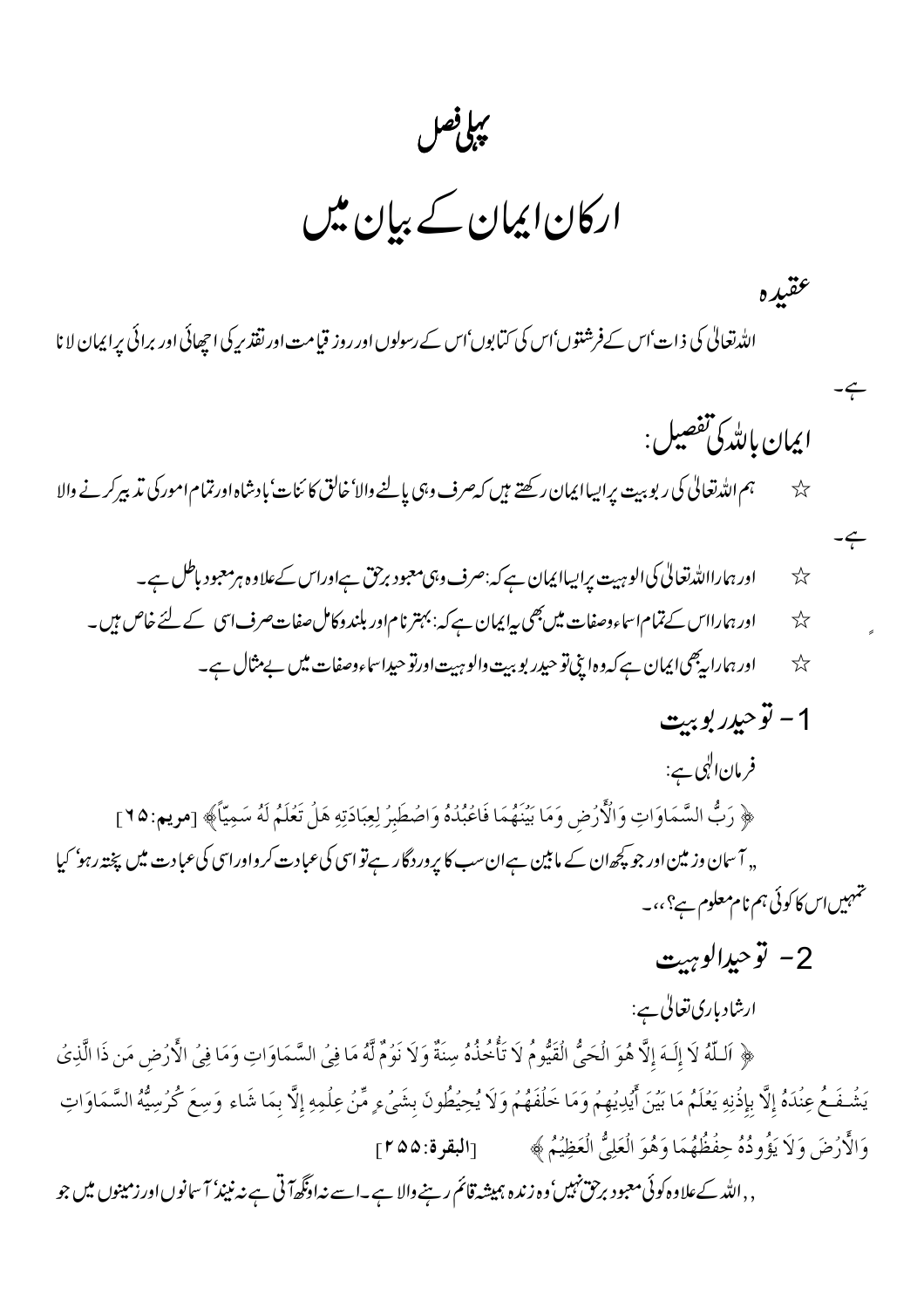کچھ ہےسب اسی کا ہے' کون ہے جواس کی اجازت کے بغیراس کے پاس سی کی سفارش کر سکے، جو کچھاوگوں کے آگے ہےاور جو کچھان کے پیچھے ہےوہ سب جانتا ہےاوروہاس کے لم میں سے کسی چیز کااحاط پیس کر سکتے مگر جتناوہ جاہے۔اس کی کرسی کی وسعت نے آ سانوںاورز مین کوگھیر رکھا ہےاورا سےان کی حفاظت وَتَکرانی گراں نہیں ،وہ تو بہت بڑا بلنداورعظمت والا ہے،،۔

> 3- توحيداساء فرمان الہی ہے:

﴿ هُـوَ اللَّـهُ الَّـذِي لَا إِلَـهَ إِلَّا هُوَ عَالِمُ الْغَيْبِ وَالشَّهَادَةِ هُوَ الرَّحْمَنُ الرَّحِيُمُ ۚ هُوَ اللَّهُ الَّذِي لَا إِلَه إِلَّا هُوَ الُـمَـلِكُ الْقُدُّوسُ السَّلَامُ الْمُؤْمِنُ الْمُهَيْمِنُ الْعَزِيْزُ الْجَبَّارُ الْمُتَكَبِّرُ سُبْحَانَ اللَّه عَمَّا يُشْرِكُونَ هُوَ اللَّهُ الْخَالِقُ الْبَارِءُ الْمُصَوِّرُ لَهُ الْأَسُمَاءِ الْحُسُنَى يُسَبِّحُ لَهُ مَا فِي السَّمَاوَاتِ وَالْأَرُضِ وَهُوَ الْعَزِيْزُ الْحَكِيُمُ ﴾ [الحشر:٢٢-٣٣] , , الله وہی ہےجس کےسواکوئی ( سچا ) معبودنہیں'وہی چھپی اور ظاہر ہر چیز کا جاننے والا'نہایت رحم والامہر بان ہے۔وہی الله ہےجس کےسواکوئی معبودنہیں۔وہی (حقیقی )بادشاہ (ہرنقص سے )پاک ہے۔سب عیبوں سےصاف،امن دینے والاَ نگہبانَ غالبُ زورآ وراور بڑائی والا اللهاس شرک سے پاک ہےجنہیں بیاس کا شریک بناتے ہیں۔وہ اللہ ہے پیدا کرنے والاٗ وجود بخشنے والاٗ صورتیں بنانے والاٗ اس کیلئے اچھے سےا بیھے نام میں ۔آ سانوں وزمین کی ہر چیزاس کی تنبیج بیان کرتی ہےاوروہی غالب حکمت والا ہے،،۔

- 4- توحيدصفات
- ارشاد باری تعالی ہے :

﴿ لِلَّهِ مُلْكُ السَّمَاوَاتِ وَالْأَرْضِ يَخُلُقُ مَا يَشَاءُ يَهَبُ لِمَنْ يَشَاءُ إِنَاثًا وَيَهَبُ لِمَن يَشَاءُ الذُّكُورَ (49) أَوْ يُزَوِّجُهُمْ ذُكْرَاناً وَإِنَاثاً وَيَحْعَلُ مَن يَشَاءُ عَقِيُماً إِنَّهُ عَلِيُمٌ قَدِيْرٌ ﴾[شورى : ٢٩-٤٠]

, الله ہی کے لئے زمین وآسان کی بادشاہت ہےاور جو حا ہتاہے پیدا کرتا ہے جسے حا ہتاہے بیٹیاں دیتاہےاور جسے حا ہے بیٹے دیتا ہۓ جسے چاہے بیٹےاور پٹیپاں دونوںعطا کرتا ہےاور جسے چاہے بےاولا درکھتا ہےُ یقیپناًوہ جاننے والا اورقد رت والا ہے،،۔ حی<sup>د</sup> اور ہمارااس پربھی ایمان ہے کہ:وہ لا ثانی و بے مثال ہے۔

﴿ لَيُسَ كَمِثْلِهِ شَيْءٌ وَهُوَ السَّمِيْعُ البَصِيرُ (11)لَـهُ مَقَالِيُدُ السَّمَاوَاتِ وَالْأَرْضِ يَبْسُطُ الرِّزُقَ لِمَن يَشَاءُ وَيَقْدِرُ إِنَّهُ بِكُلِّ شَيْءٍ عَلِيُمِ﴾ [شورىٰ : ١١–١٢] , , اس جیسی کوئی چی<sup>نہ</sup>بیں اور وہ بڑاسننے والاٗ دیکھنے والا ہے،۔آ سانوں اورز مین کی تخیاں اسی کے پاس میں جسے جا ہتا ہےفراخ رزق دیتا

> ہےاورجس کے لیے جاہتا ہےتنگ کردیتا ہے۔ یقیناًوہ ہر چیز کا جاننے والا ہے،،۔ حی<sup>کہ</sup> جاراایمان ہےاللہ تعالیٰ تمام مخلوق کارازق ہے۔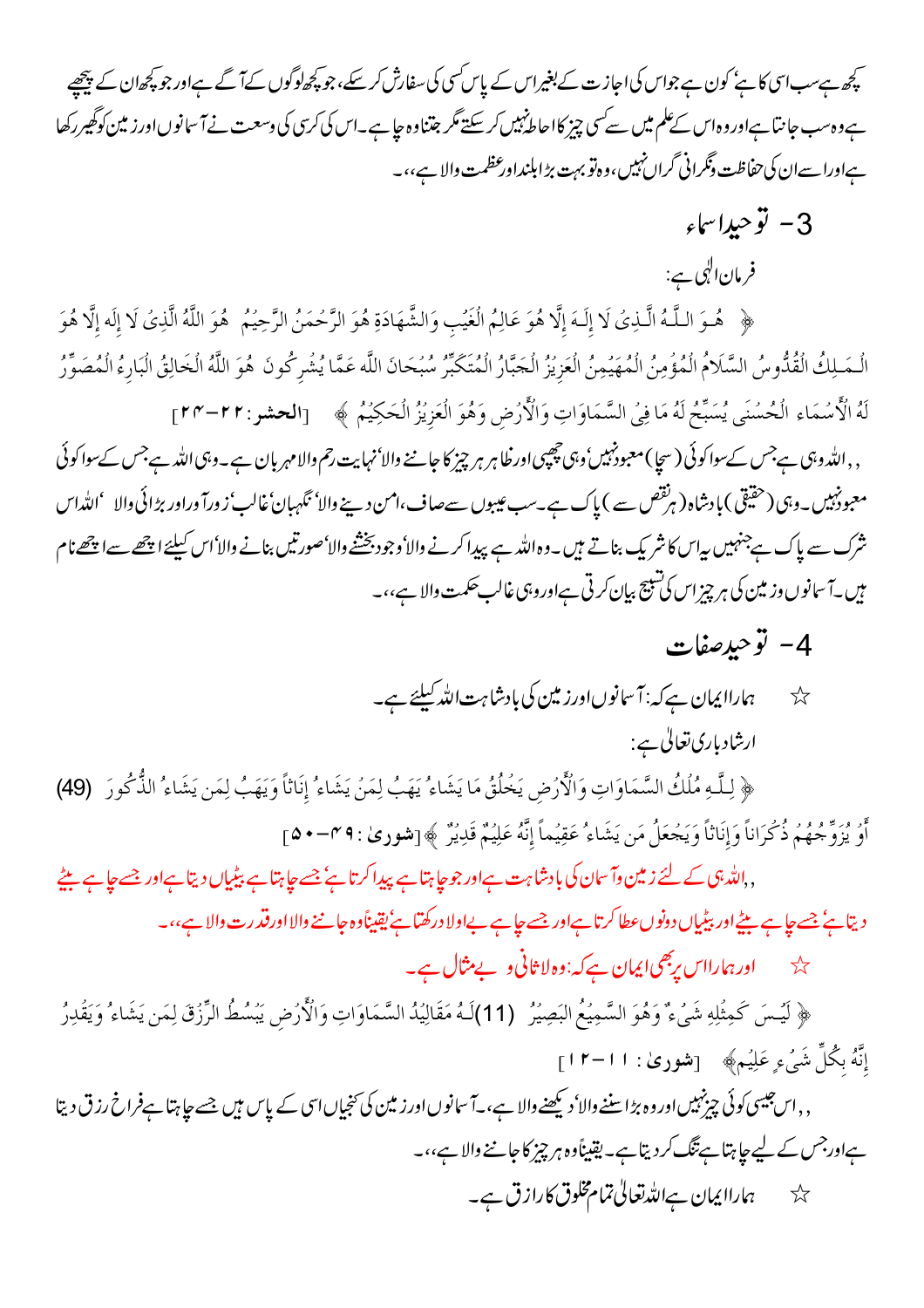ارشادر بانی ہے:

﴿ وَمَا مِن دَآبَةٍ فِي الْأَرُضِ إِلَّا عَلَى اللَّهِ رِزُقُهَا وَيَعُلَمُ مُسۡتَفَرَّهَا وَمُسۡتَوۡدَعَهَا كُلٌّ فِيۡ كِتَابِ مُّبِيۡنِ﴾ [هود:٢] , , زمین میں کوئی جاندار چلنے پھر نے والانہیں گراس کارز ق اللہ کے ذمے ہۓ اور وہ بہ پھی جانتا ہے جہاں وہ رہتا ہےاور جہاں سونیاجا تا ہےاور بی<sup>ر</sup>ب پچھ روشن کتاب میں ( درج ) ہے،،۔

ح<sup>ید</sup> اور ہماراایمان ہے کہ:اللہ عالم الغیب ہے۔

﴿ وَعِنلَهُ مَفَاتِحُ الْغَيْبِ لَا يَعْلَمُهَا إِلَّا هُوَ وَيَعْلَمُ مَافِي الْبَرِّ وَالْبَحْرِ وَمَا تَسُقُطُ مِن وَرَقَةٍ إِلَّا يَعْلَمُهَا وَلَا حَبَّةٍ فِي ظُلُمَاتِ الْأَرُضِ وَلَا رَطُبِ وَلَا يَابِسِ إِلَّا فِي كِتَابِ مُّبِيْنِ ﴾ [الانعام: ٥٩]

, , اوراسی کے پاس غیب کی تنجیاں میں جنہیں اس کےعلاوہ کوئی نہیں جانتااورا سےخشک وسمندر کی تمام چیز وں کاعلم ہےاورکوئی پیٹ نہیں حجیٹر تامگراس سے واقف ہےاورز مین کی تاریکیوں میں کوئی دانیاور نیکوئی خشک وتر چیز ایسی نہیں گروہ کتاب روشن میں درج ہے،،۔ حد سے اورہمارا یو عقیدہ ہے کہ: یانچ چیز وں کاعلم بھیصرف اسکوہے۔

- ﴿ إِنَّ اللَّهَ عِندَهُ عِلْمُ السَّاعَةِ وَيُنَزِّلُ الْغَيُثَ وَيَعْلَمُ مَا فِي الْأَرْحَامِ وَمَا تَدُرِي نَفُسْ مَّاذَا تَكْسِبُ غَداً وَمَا تَدُرِي نَفُسْ عَلَيْهِ عَلَيْهِ عَلَيْهِ تَمُوتُ إِنَّ اللَّهَ عَلِيُمٌ خَبِيرٌ ﴾ [لقمان:٣٣]
- , , بلاشبہاللہ ہی کے پاس قیامت کاعلم ہےوہی بارش برسا تا ہےاوروہی جانتا ہے جو ماں کے پیٹ میں ہےاورکوئی *شخص نہی*ں جانتا کہ کل کیا کچھ کرےگا' نیکسی کو پیمعلوم ہے کہ کس زمین میں مریگا، بلاشبہ دہی جاننے والااور باخبر ہے،،۔ ح ساورہارایمان ہے کہ:اللہ تعالٰی جوجا ہے جب جاہےاور جیسے *چ*اہے کلام کر سکتا ہے۔
	- ﴿ وَكَلَّمَ اللَّهُ مُوسَى تَكْلِيُماً ﴾ [النساء:١٦٣] , , اوراللہ تعالیٰ نےمویٰ (علیہالسلام) سے کلام کیا،،۔ ﴿ وَلَمَّا جَاءِ مُوسَى لِمِيُقَاتِنَا وَكَلَّمَهُ رَبُّهُ ﴾ [اعراف:١٣٣] ,,اور جب موّیٰ (علیہالسلام)ہمارے مقررکردہ دفت پر (طور) پرآئےاوران کے پروردگارنےان سےکلام کیا،،۔

﴿ وَنَادَيْنَاهُ مِن جَانِبِ الطُّورِ الْأَيْمَنِ وَقَرَّبْنَاهُ نَجِيًّا ﴾ [مريم : ٥٢] , , اورہم نے ان کوطور کی دا ہنی جانب سے اپکارااور سرگوشی کرنے کے لیےقریب کیا،،۔

- ح باور ہمارا یہ بھی عقیدہ ہے کہ:اللہ کے کلمات کا شارام محال ہے۔ ﴿ قُل لَّو كَانَ الْبَحْرُ مِدَاداً لِّكَلِمَاتِ رَبِّي لَنَفِدَ الْبَحْرُ قَبْلَ أَن تَنفَدَ كَلِمَاتُ رَبّي وَلَو جئنَا بِمِثْلِهِ مَدَدا
	- ﴾[كهف: ٩ ١ ]

,,اگرمیرے پروردگارکی (علم دھکمت کی)باتیں لکھنے کیلئےساراسمندرروشنائی بن جائے ،تو میرے پروردگار کےکلمات ختم ہونے سے يىلەسمندرخشك ہوجائےگا،،۔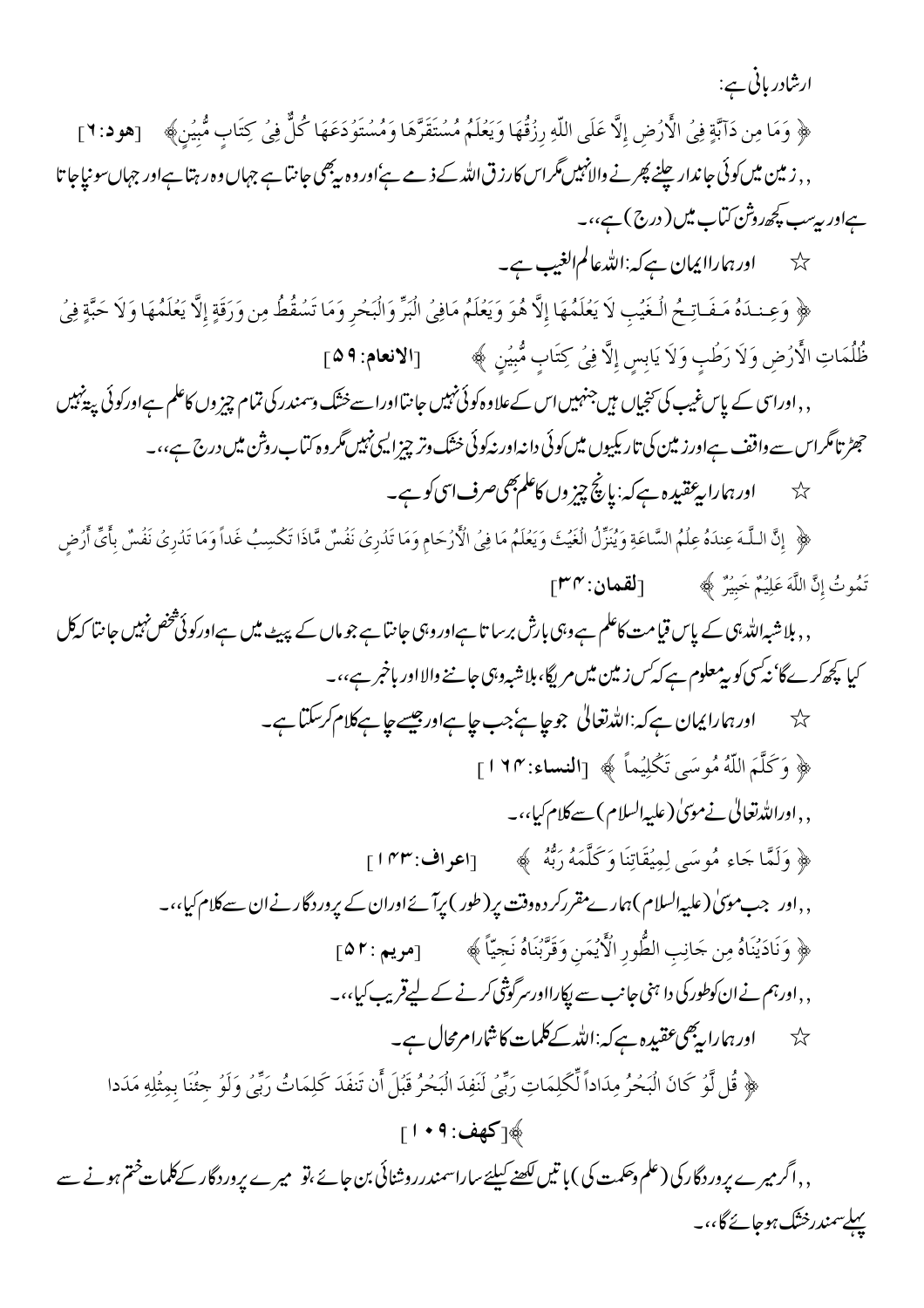﴿ وَلَوۡ أَنَّمَا فِيۡ الۡأَرۡضِ مِن شَجَرَةٍ أَقَلَامٌ وَالۡبَحۡرُ يَمُدُّهُ مِن بَعۡلِهِ سَبُعَةُ أَبۡحُرِ مَّا نَفِدَتُ كَلِمَاتُ اللَّهِ إِنَّ اللَّهَ عَزِيۡزٌ حَكِيۡمٌ ﴾ ⊺**لقمان:∠۲** ] , , اوراگر زمین میں جتنے درخت ہیں سب قلم بنائے جا ئیں اورسمندر کا (یانی) ساہی ہواس کے بعد سات سمندر (اور ) ساہی بنیں تب بھی اللہ کی با تیں ختم نہ ہوں' بلاشبہاللہ غالب حکمت والا ہے،،۔ ح بار در جاراایمان ہے کہ:اللہ کے کلمات خبروں میں سچائی'احکام میں انصاف اور باتوں میں حسن وجمال کے لحاظ سے تمام کلمات سےکامل ترین ہیں۔ ارشادالہٰی ہے: ﴿ وَتَمَّتُ كَلِمَتُ رَبِّكَ صِدُقاً وَعَدُلًا لَّا مُبَدِّلٍ لِكَلِمَاتِهِ وَهُوَ السَّمِيعُ الْعَلِيمُ ﴾  $110:21$ انعام: , , تیرےرب کی با تیںسجائی اورانصاف کےاعتبار سے بوری ہیں،،۔ ﴿ وَمَنۡ أَصَٰدَقُ مِنَ اللَّهِ حَدِيۡتًا ﴾ [نساء:١٨] , , اورالله سے زیاہ کس کی بات تیجی ہوسکتی ہے؟،،۔ ج^ سیر اور ہمارااس پربھی ایمان ہے کہ: قر آن کریم اللہ کا کلام ہےٗ داقعی اس نے کلام کیااور جمرائیل علیہالسلام پرالقاءكيا۔ پھر حضرت جرائیل نے اسے نبی صلی اللہ علی<sub>ع</sub>وسلم کےقلب اطہر پرا تارا۔ اللەتغالى كافرمان ہے: ﴾ قُلُ نَزَّلَهُ رُوحُ الْقُدُسِ مِن رَّبِّكَ بِالْحَقِّ ﴾ [النحل:٢٠٢] ,, کہہ دیجئے!اس( قرآن) کوروح القدس نےسچائی کےساتھ تیرے پروردگارکی طرف نازل کیا ہے،،۔ مزيدِفرمايا: ﴿ وَإِنَّـهُ لَتَـٰزِيُلُ رَبِّ الْعَالَمِيْنَ ۚ نَـزَلَ بِهِ الرُّوحُ الْأَمِيْنُ ۚ عَـلَـى قَلْبِكَ لِتَكُونَ مِنَ الْمُنذِرِيْنَ ۚ بِلِسَانِ عَرَبِيٍّ مُّبِين ﴾[شعراء:١٩٢-١٩٥] , , اور بلاشبہ بیر( قر آن )رب العالمین کانازل کر دہ ہےٗاس کوروح الامین لےکرنازل ہوا ہے(اس نے ) تیرے دل پر (القاءكيا) تا كہ تولوگوں کوڈرائےاور بیصاف عربی زبان میں ہے،،۔

ح (اورہماراریھی عقیدہ ہے کہ الڈرب العزت بحیثیت اپنی ذات وصفات کےاپنی مخلوق سے بلند ہے۔ اس کےاپنےفرمان کے مطابق: ﴿ وَهُوَ الْعَلِيُّ الْعَظِيْمِ ﴾ [بقرة:٥٥] , , وه بلندوبإلااورعظمت والا ہے،،۔ ﴿ وَهُوَ الْقَاهِرُ فَوْقَ عِبَادِهِ وَهُوَ الْحَكِيُمُ الْخَبِيرِ ﴾ [انعام: ١٨]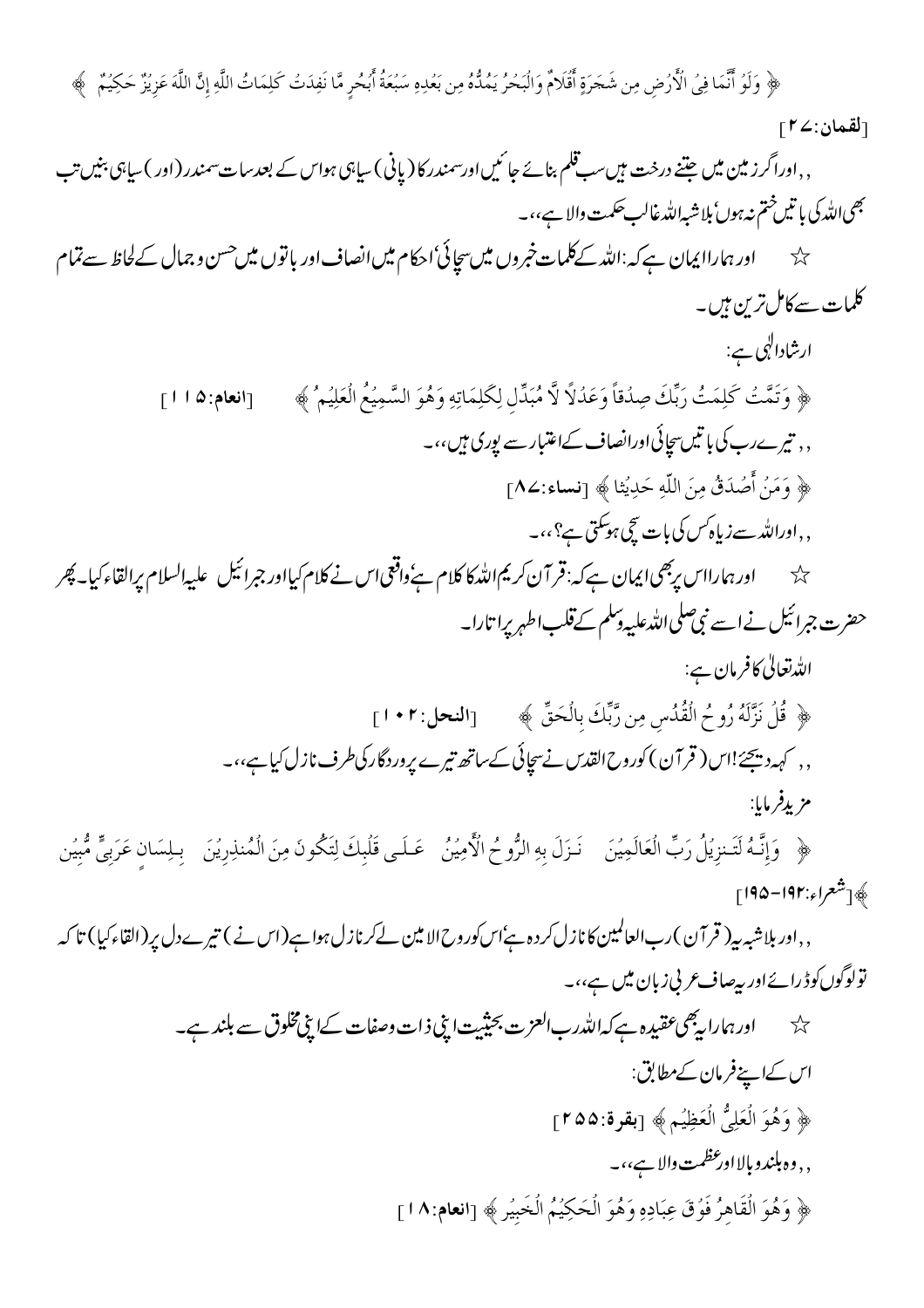, , اوروه اپنے بندوں *پر ذ*بردست ہےاوروه داناوباخ<sub>بر ہ</sub>ے،،۔

اورہماراایمان ہے کہ:  $\Sigma$ ﴿ إِنَّ رَبَّكُمُ اللَّهُ الَّذِي خَلَقَ السَّمَاوَاتِ وَالْأَرُضَ فِي سِتَّةِ أَيَّامٍ ثُمَّ اسُتَوَى عَلَى الْعَرُشِ يُدَبِّرُ الْأَمْرَ ﴾[يونس:٣] , , یقیناً تمہاراپروردگاروہاللہ ہےجس نے آسانوںاورز مین کو جھ دن میں پیدا کیا' پھرعرش پرمستوی ہوا۔وہی ہرکام کی تذبیرکرتا ہے،،۔ استوى على العرش كامفهوم

الله تعالی کے عرش پراستواءکا مطلب ہے ہے کہ وہ بذاتہ بلندو ہالا ہوا جیسی عظمت و بلندی اس کی شایان شان ہے کا ئنات میں اس کے سوا اس کی بلندی کی کیفیت سےکوئی واقف نہیں۔

حیل اورہاراایمان ہے کہ:

اللہ تعالیٰ عرش پر ہوتے ہوئے (اپنے علم وقدرت کے اعتبار سے )اپنی مخلوق کے ساتھ ہے۔ان کے حالات سے واقف'اقوال سنتا 'افعال دیکھا'تمام کا ئنات کےامور کی تدبیر کرتا ہۓ فقیرکوروزی مہیا کرتااور کمز ورکوقوت بخشا ہے کیے چاہتا ہے اور جسے چاہتا ہے حکومت چین لیتا ہۓ جسے چاہےعزت دےاور جسے چاہے ذلیل وخوارکرتا ہے۔ہرقتم کی بھلائی اس کے ہاتھ میں ہےاور وہ ہر چیز پر قادر ہے ۔جس کی ذات کی بیٹان ہودہ داقعتاًا پنی مخلوق کے ساتھ ہوتا ہے<sup>،</sup>خواہ دہ اپنی مخلوق سے بالاتر یقیناً عرش پر ہی ہو۔ جىيا كەفرمان ال<u>ىي ب</u>:

- ﴿ لَيُسَ كَمِثْلِهِ شَيْءٌ وَهُوَ السَّمِيُعُ البَصِيرُ ﴾ [شورى: 11]
	- , , کا ئنات کی کوئی چیز اس جیسی نہیں اور وہ پہیج دبصیر ہے،،۔

اہل سنت کی گراہ فرقوں کے عقائد سے کوئی مما ثلت نہیں

ہم چمیہ کےفرقہ حلولیہاوراس جیسے دوسرے گمراہ فرقوں کی طرح نہیں کہتے کہ اللہ تعالیٰ زمین میں اپنی مخلوق کے ساتھ ہے۔ ہماری رائے میں ایبا کہنے والا کافر پا گمراہ ہے کیونکہاس نے اللہ تعالیٰ کوناتھں دصف سے متصف کیا جواس کے شاپان شان نہیں۔

<del>ن</del>\ ساور ہمارا یمان ہے کہ: رسول اللہ صلی اللہ علیہ دسلم نے اللہ تعالیٰ کے بارے میں آگاہفر مایا ہے کہ ہر رات میں ایک تہائی رات باقی رہ جاتی ہےتو وہآ سان د نیامیں نزول فر ماکر کہتا ہے:

(من يدعوني فاستجب لهم من يسئلني فاعطيه من يستغفرني فاغفرله) (متفق عليه)

,, کون مجھے پکارتا ہے میں اس کی دعا کوشرف<sup>ق</sup>بولیت بخشوں<sup>؛</sup> کون ہے جو مجھ سے مانگما ہے میں اس کوعطا کروں' کون مجھ سے معافی مانگما ہے میں اس کے گناہوں کو پخش دوں،،۔

پڑ ہے اورہماراایمان ہے کہ: اللہ تعالیٰ روز قیامت اپنے بندوں کے مابین فیصلہ کرنے کے لئے جلوہ افروز ہوں گے۔ باري تعالى خودارشادفر ماتے ہيں:

﴿ كَلَّا إِذَا دُكَّتِ الْأَرُضُ دَكَّاً دَكَّاً (21)وَجَـاء رَبُّكَ وَالْمَلَكُ صَفّاً صَفّاً  $(22)$ وَجِـىٰءَ يَـوُمَئِذٍ بِجَهَنَّمَ يَوهَئِذٍ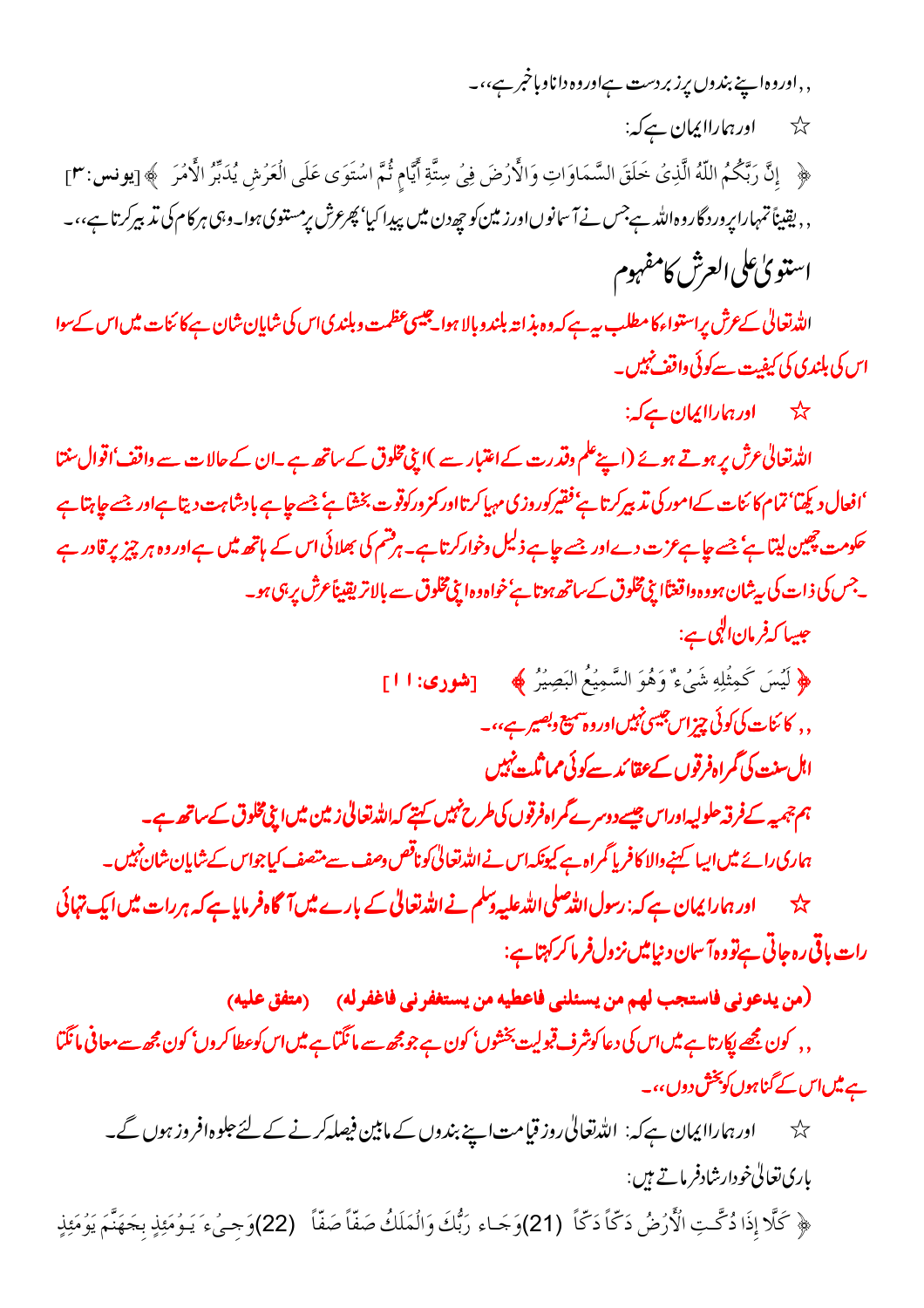يَتَذَكَّرُ الْإِنسَانُ وَأَنَّى لَهُ الذِّكْرَى ﴾ [الفجر: ٢١-٢٣] , , یقیناً جب ز مین کوٹ کوٹ کر پست کر دی جائے گی اور تیراما لک تشریف لائے گااورفر شتے قطاریں با ندھ کر حاضر ہوں گےاور دوزخ سامنے لائی جائے گی اوراس دن انسان کو بجھ آئے گی مگر آج اس کو بجھ سے کیا فائدہ؟،،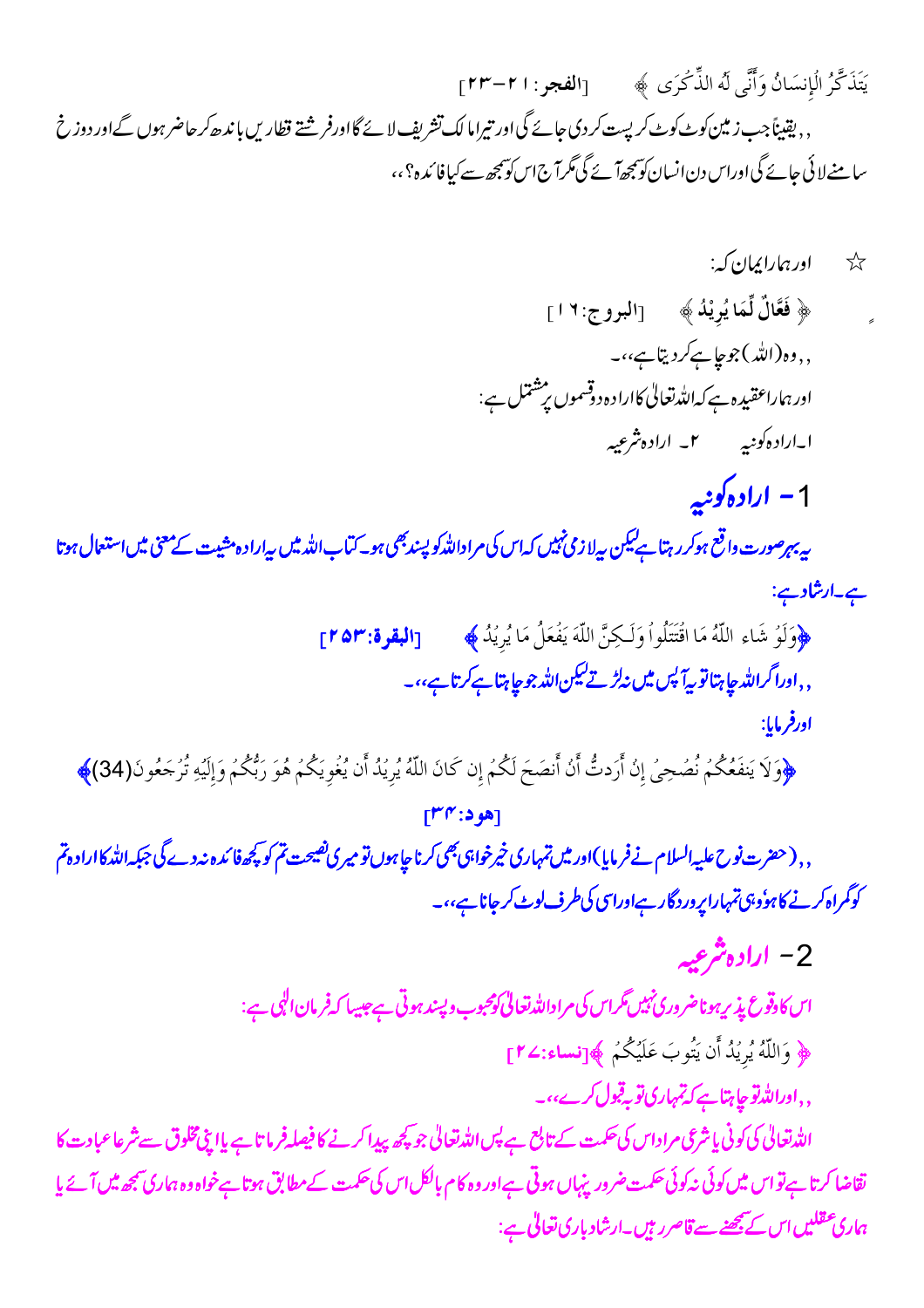﴿ أَلَيْسَ اللَّهُ بِأَحْكَمِ الْحَاكِمِينَ﴾ [التين: ٨] ,, کیااللہ تعالیٰ سب حا کموں سے بڑاحا *کم نہیں ہے؟،،* ﴿ ﴾ وَمَنْ أَحْسَنُ مِنَ اللَّهِ حُكُماً لِّقَوُمٍ يُوقِنُونَ ﴾ [المائده: • ٥] , , اور جولوگ یقین رکھتے ہیںان کےنز دیک اللہ سے بہتر فیصلہ کرنے والا اورکون ہے؟،،۔

اور ہماراایمان ہے کہ:اللہ تعالٰیٰ اپنےاولیاءسے محبت کرتا ہےاور وہ بھی اس سے محبت کرتے ہیں۔  $\approx$ ارشادر ہانی ہے: ﴿ قُلۡ إِن كُنتُمۡ تُحِبُّونَ اللَّهَ فَاتَّبِعُونِيۡ يُحۡبِبُكُمُ اللَّهُ ﴾  $\lceil "1 \rceil$ ل عمران: ا $\lceil " \rceil$ ,, (اے نبی) کہہ دیجئے! اگرتم اللہ سےمحبت رکھتے ہوتو میری انتاع کرواللہ تم سےمحبت کرےگا ،،۔ اورفر مايا: ﴿ فَسَوَفَ يَأْتِيُ اللَّهُ بِقَوَمٍ يُحِبُّهُمُ وَيُحِبُّونَهُ ﴾ [مائده: ٥٣] , , (اگرکوئی مرتد ہوجائے ) توالٹدنغالیٰ ایسےلوگ پیدا کرےگا جن سےالٹدمحبت کرےگااوروہ الٹد سےمحبت کریں گے،،۔ اورفر مايا: ﴿ وَاللَّهُ يُحِبُّ الصَّابِرِيُنِ﴾ [[آل عمران: ١٣٦] , , اوراللہ تعالیٰ صبر کرنے والوں کومحبوب رکھتا ہے،،۔ ﴿ وَأَقْسِطُوا إِنَّ اللَّهَ يُحِبُّ الْمُقْسِطِيْنَ ﴾ [الحجرات: 9] , , اورانصاف کرو ہلاشپہاللہ انصاف کرنے والوں سےمحبت کرتا ہے،،۔ ﴿ وَأَحْسِنُوَا إِنَّ اللَّهَ يُحِبُّ الْمُحْسِنِينَ ﴾ [البقرة: ٩٥] , , اوراحسان کر ویقیناًالله تعالیٰ احسان کرنے والوں سےمحبت کرتا ہے،،۔ حیل اورہماراایمان ہے کہ:

اللہ رب العزت نے جواعمال مشروع قرار دیئے ہیں وہ اس کے ہاں پسندیدہ ہیں اور جن سے روکا ہے وہ اسے ناپسند ہیں جیسا کہ فرمان الْهِي بِ: ﴿ إِن تَكْفُرُوا فَإِنَّ اللَّهَ غَنِيٌّ عَنكُمُ وَلَا يَرُضَى لِعِبَادِهِ الْكُفْرَ وَإِن تَشْكُرُوا يَرُضَهُ لَكُمُ ﴾ [زمر:4] , , اوراگرتم ناشکری کروتوالڈتم سے بے نیاز ہےاوروہاپنے بندوں کے لئے ناشکری پسنڈنبیں کرتااوراگرتم شکرکروتو وہ تمہارے لئے اسے يسدفر مائے گا،،۔

اورفرمايا: ﴿ وَلَكِن كَرِهَ اللَّهُ انبِعَاتَهُمُ فَتَبَّطَهُمُ وَقِيْلَ اقْعُدُواُ مَعَ الْقَاعِدِيُن ﴾ [توبه: ٢٣] , , اورلیکن الله نے ان کااٹھنا ( حرکت کرنا ) ناپسند کیااورانہیں روک دیااور (انہیں ) کہہ دیا کہ جہاں ( ناتواں ) بیٹھنے والے ہیں تم بھی ان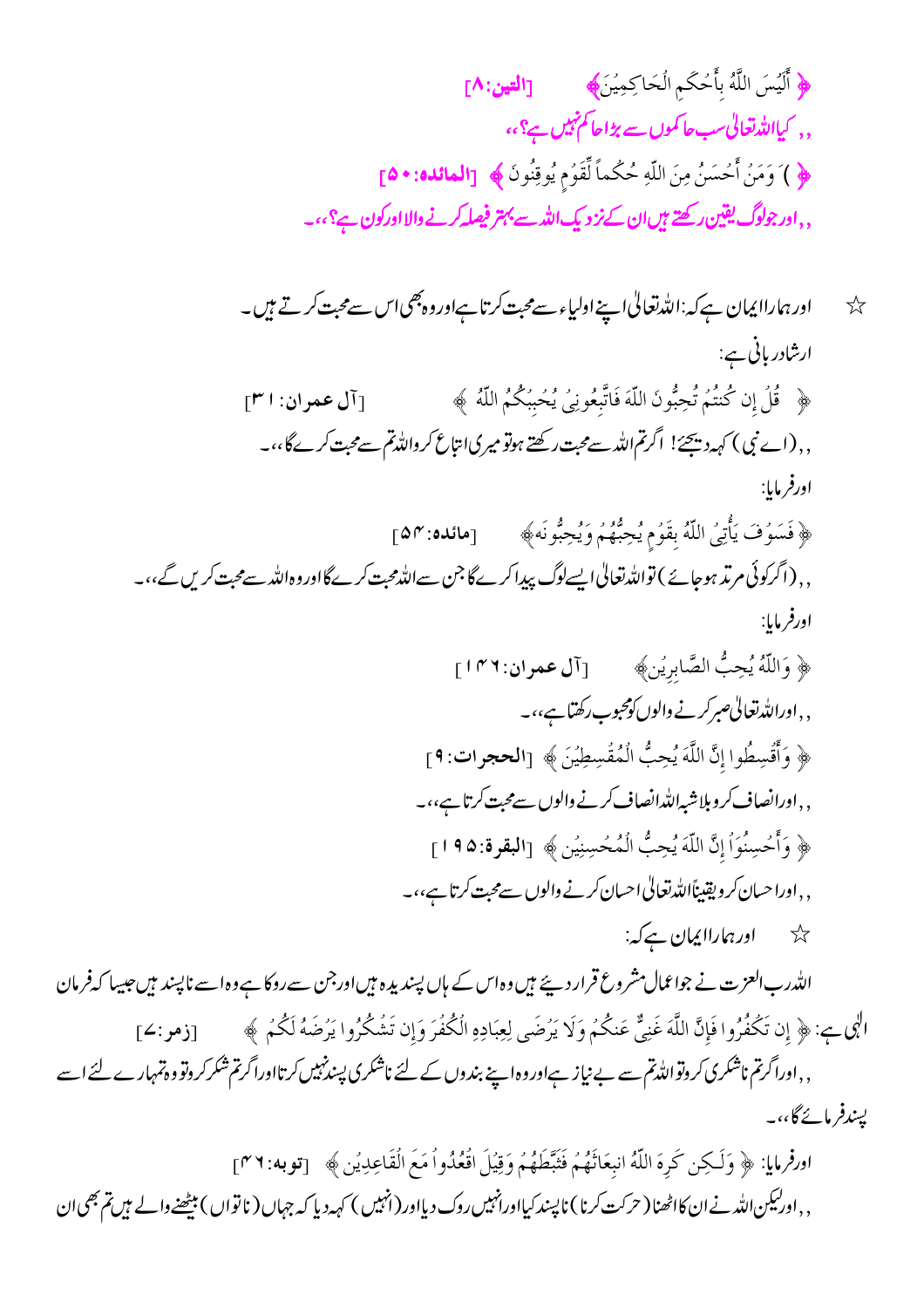کےساتھ بیٹھےرہو،،۔

اورآ سان اسکے داہنے ہاتھ میں لیٹے ہوئے ہوں گے۔اس کی ذات ان کےشرک سے پاک اور بلندتر ہے،،۔ ے۔<br>پڑے مہم اس پر بھی ایمان رکھتے ہیں کہ: اللہ تعالیٰ کی دوشیقی آنکھیں ہیں۔ جو کتاب وسنت کے مندرجہ ذیل دلائل سے ثابت ہے۔فرمان الہی ہے: ﴿وَاصُنَعِ الْفُلُكَ بِأَعْيُنِنَا وَوَحْيِنَا ﴾ [هود:٢٣] ,, (اپنوح)ہاری آنکھوں کے سامنےاورہار بے کم سےایک کشتی بناؤے، اوررسول الدُّصلي الدُّعليه دسلم نے ارشادفر مایا: (حجابه النور لو كشفه لاحرقت سبحات وجهه ما انتهى اليه بصره من خلقه )(رواه مسلم) , , اس (الله ) کا یرده نور ہۓاگراسے ہٹادےتواس کے چہرہ کی تجلیات حدنگاہ تک اس کی مخلوق کوجلا کرخا کسترکر دیں،،۔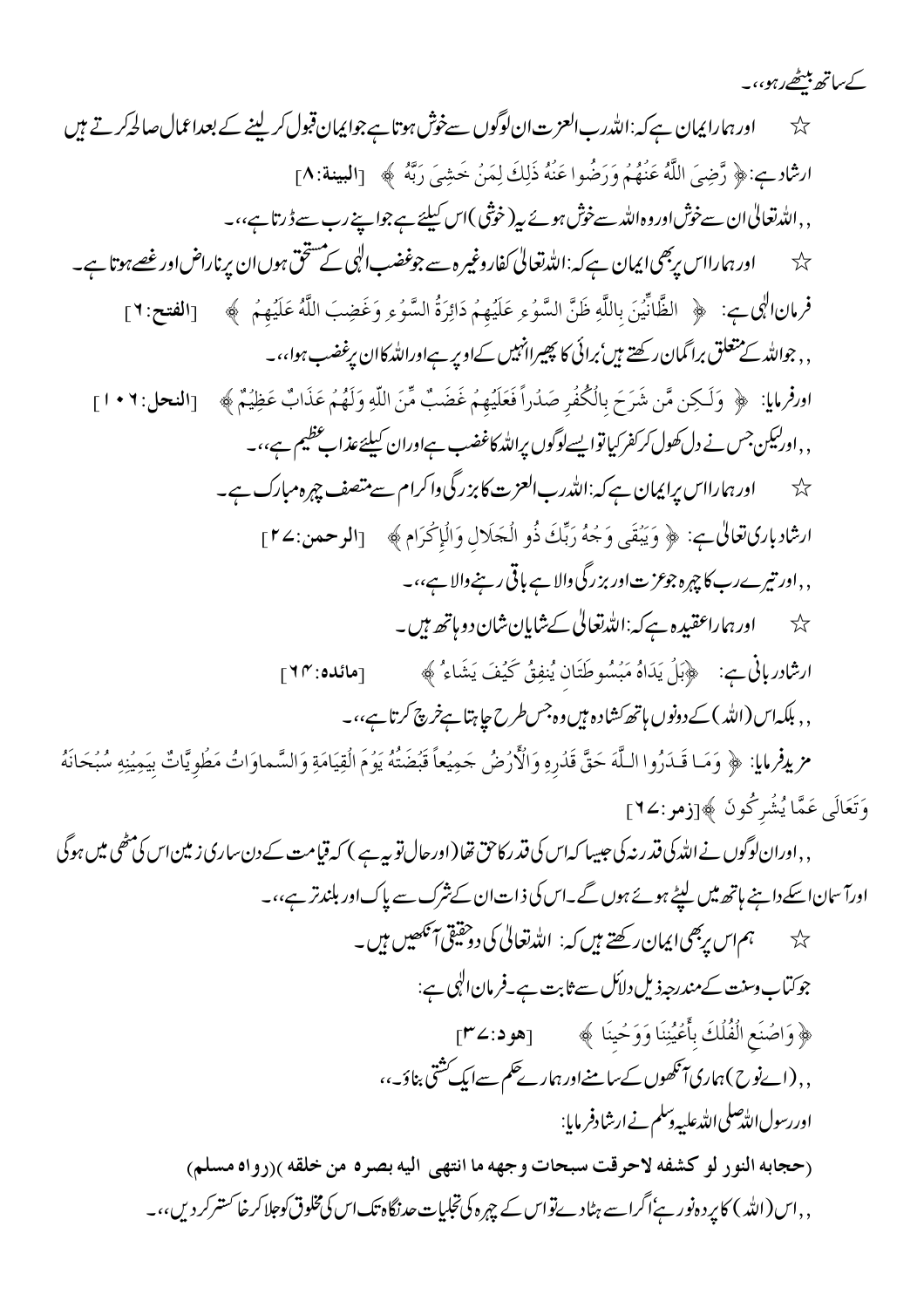\* اہلسنت کااس یراجماع ہے کہ: اللہ تعالیٰ کی دوآ تکھیں ہیں جس کی تائیدرسول اللہ صلی اللہ علیہ دسلم کےاس فرمان سےبھی ہوتی ہے جو د جال کے متعلق ہے۔ (انه اعور وان ربكم ليس باعور ) (متفق عليه) , , د حال کا نا ( یعنی ایک آ نکھ والا ) ہےاورتمہارارب اس عیب سے پاک ہے،،۔ حد اورہماراایمان ہے کہ: ﴿لاَتُدُرِكُهُ الْأَبْصَارُ وَهُوَ يُدُرِكُ الْأَبْصَارَ وَهُوَ اللَّطِيُفُ الْخَبِيرِ ﴾ [الانعام: ٢٠٢] , , نگامیں اس کونہیں پاسکتیںاور وہ نگاہوں کو پاسکتا ہۓ وہ نہایت بار یک بین ٗباخبر ہے،،۔ ح ہورا کیا ہے۔<br>اس کا راہے کی ایمان ہے کہ: قیامت کےروزا یماندارا پنے پروردگار کے دیدار سے مشرف ہوں گے۔ ارِثَادِبِارِكِ تَعَالَىٰ ہِ: ﴿ وُجُوهٌ يَوۡمَئِذٍ نَّاضِرَةٌ إِلَى رَبِّهَا نَاظِرَةٌ ﴾ [قيامة:٢٢-٢٣] ,,اس روز کچھ چہرے تر وتازہ ہوں گےاوراپنے رب کی طرف دیکھنے والے ہوں گے،،۔ ح بھی ساورہمارا پیچی ایمان ہے کہ:اللہ رب العزت بوجہا بنی تمام صفات کمال کے بے مثال ہے۔ فرمان اللي ہے: ﴿ لَيُسَ كَمِثْلِهِ شَيْءٌ وَهُوَ السَّمِيُعُ الْبَصِيرُ﴾ [شورى: ١١] , , كا ئنات كى كوئى چیز اس جیسى نہیں اور وہ سننے والا دىكھنے والا ہے،،۔ حی<sup>کہ</sup> اورہماراایمان ہے کہ:وہاونگھاورنیند سےمبراہے۔ ارِثَادالَٰہِ ہے: ﴿ لاَ تَأْخُذُهُ سِنَةٌ وَلاَ نَوُمٌ﴾ [البقرة: ٢٥٥] , , اسےاوْنگھاور نبینز پیس آتی ،،....... کیونکہ وہ حیات اور قیومیت سے بدرجہاتم متصف ہے۔ ن ساور ہماراعقىيدە ہے كہ:الله رب العزت اپنے كمال انصاف كى بناء پر سى پرطلم پيں كرتااورا پنى كمال علم وگرانى كى بنا پراپنے بندوں کےاعمال سےبھی بےخبرنہیں ہوتا۔ پڑ ہے۔ اور ہمارا بی<sup>بھی ع</sup>قبیدہ ہے کہ:اللّٰہ تعالٰی کواس کےعلم اور قدرت کاملہ کےسبب آ سانوں اور زمین کی کوئی بھی چیز عاجز نہیں کر سکتی۔<br>سمبیں کرسکتی۔ فرمانِ اللَّهِي بِ: ﴿ إِنَّمَا أَمْرُهُ إِذَا أَرَادَ شَيْئاً أَنْ يَقُولَ لَهُ كُنُ فَيَكُونَ ﴾ [يس: ٨٢] ,,اس کی توشان ہے ہے کہ جب وہ کسی چیز کاارادہ کرتا ہے ۔ تواسےفر مادیتا ہے کہ ہوجا' تو وہ ہوجاتی ہے،، ۔ نیز اس کی بیٹان بھی ہے کہا سےا پنی قوت کاملہ کے سبب بھی تھ کاوٹ اور لا جاری لاحق نہیں ہوتی ۔ ارِثادِرباني ہے: ﴿ وَلَقَدُ خَلَقْنَا السَّمَاوَاتِ وَالْأَرُضَ وَمَا بَيْنَهُمَا فِيُ سِتَّةِ أَيَّامِ وَمَا مَسَّنَا مِن لُّغُوب ﴾[ق:٣٨] , , اورہم نے آ سانوںاورز مین اور جو کچھاس کے ما بین ہے( سب ) جھ دن میں پیدا کیااور ہمیں ذ رابھی تھکن نہ ہوئی،،۔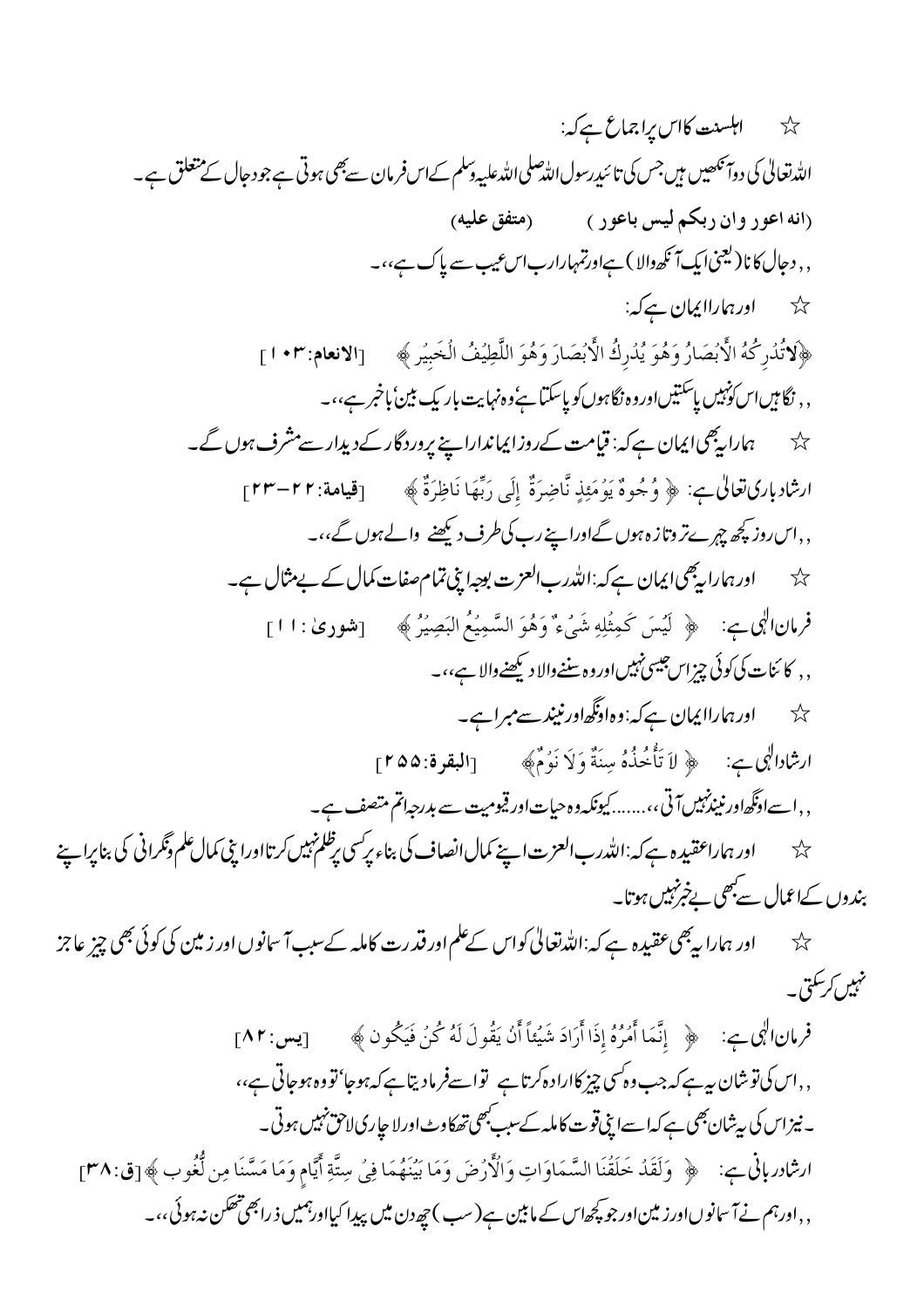لغوب: عاجز کیاورتھکن دونوں کامفہوم اداکرتا ہے۔ اور جملہاساءوصفات پر ہماراایمان ہے جواللہ رب العزت نےخودا پنی ذات کیلئے پااس کے رسول صلی اللہ علیہ دسلم نے ثابت فرمائے ہیں کیکن ہم دواہم غلطیوں تمثیل اورتکیپف سے قطعابری ہیں۔ قل**صنیل** : پہ ہے کہا ہے دل یاز بان سے پہ<sup>ر</sup>ہنا کہاللہ رب العزت کی صفات بھی مخلوق کی صفات کے مانند ہیں۔ <u> قەمھەيدە ، پە س</u>ەكەاپىينەدل ياز بان سے س<sub>ى</sub>كہنا كەللەتغالى كى صفات اليى اوراليى مېں بە صفات الهيهة ميں اہل سنت كامذہب:

اور ہماراا پمان ہے کہ: ہروہصفت جس کی اللہ تعالیٰ نےخودا بی ذات سے متعلق پااس کے رسول صلی اللہ علیہ دسلم نے بھی  $\vec{\lambda}$ نفی کی ہے۔اس سے منز ہ ہےاور وہ نفی ان صفات کمال کو ثابت کرتی ہے جواس کی ضد ہے' نیز جن صفات سےاللہ اوراس کے رسول نے سکوت اختیار کیاہم اس میں خاموشی اختیارکرتے ہیں۔

اور ہمارےنز دیک اسی راہ کواختیارکر ناازبس ضروری اورواجب ہے کیونکہ جس چیز کواللہ تعالیٰ نے بذات خوداپنے لئے ثابت فرمایاہے پا اس کی نفی کی ہےتو بیاس نےخودا پینے بارے میں خبر دی ہے جو کہا بی ذات سےخودزیادہ باخبر ہےاوروہ تیجی بات اورعمدہ بیان میں بے مثل ہےاور بندوں کی پیچال نہیں کہاس کے کم کااحاطہ کر تکیں۔

اورجن صفات الہیہ کواس کےرسول صلی اللہ علیہ دسلم نے ثابت کیا پانفی کی ہوتو وہ بھی اللہ ہی کی جانب سےاخبار ہیں ۔ کیونکہ آپ صلی اللہ علیہ دسلم اپنے بروردگار کے متعلق سب سے زیاد ہلم والے ہیں' نیز تمام مخلوق سےسب سے زیاد ہ خیرخواہٗ راست گواور فیبح اللسان تھے۔ اس سے بیرثابت ہوا کہاللہ رب العزت اور رسول اکرم صلی اللہ علیہ دسلم کا کلام جب اپنےعلم اورصدق وبیان میں کامل ترین ہےتواس سےانکار باتر دد کیلئے کوئی عذراور بہانی پیس رہ سکتا۔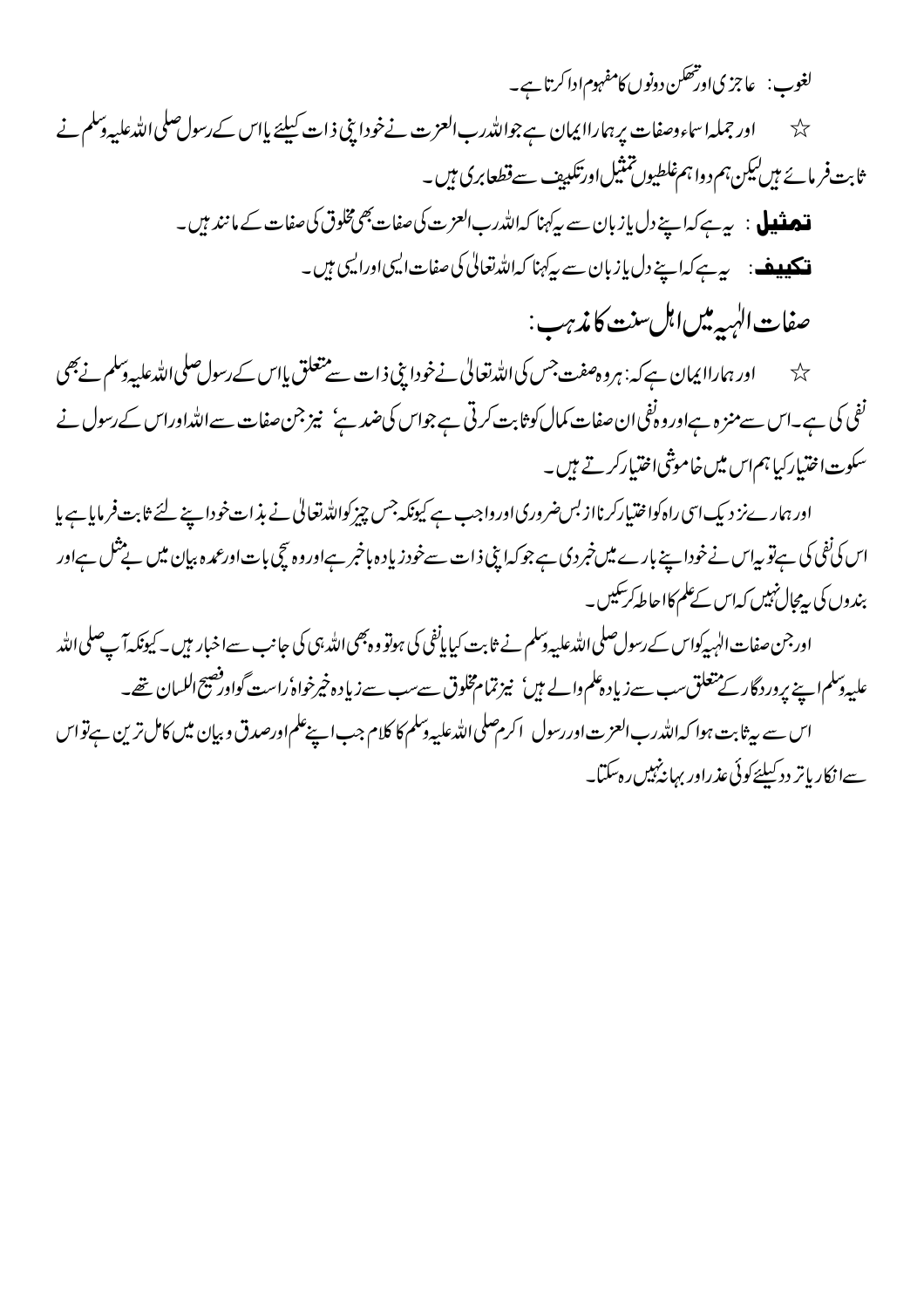دوسری فصل

تین گروہوں سےاظہار براُ ت

گذشته فصل میں جن صفات الہیہ کا ہم نےتفصیلی یااجمالیٗ نفی یااثبات میں تذکر ہ کیا ہےہم اس ضمن میں کتاب الله اورسنت رسول الله صلى الله علیہ دسلم پراعتمادکرتے ہیں نیز اس امت کےعلماسلف اورائمہءظام کےآ ثارکوا پنائے ہوئے ہیں۔

اورہم بیضروری دواجب سمجھتے میں کہ کتاب وسنت کی نصوص کوان کے ظاہری مفہوم اوراللّٰہ رب العزت کے شایان شان حقائق پرمحمول کیا حائے۔

- ہم تین گروہوں کےغلط طرزعمل سےاعلان بیزاری کرتے ہیں: 1- اہل تحریف: وہ جنہوں نے کتاب اللہ اورسنت رسول اللہ صلی اللہ علیہ دسلم کی صریح نصوص میں اللہ اور رسول کی مراد کے خلاف تبدیلی کر کے انہیں اپنی جانب سےغلط معانی بہنانے کی کوشش کی۔ 2- اہل تعطیل: وہلوگ جنہوں نے ان مدلولا ت کومعطل قرار دےکر ٗاللہ تعالیٰ اوراس کے رسول صلی اللہ علیہ دسلم کی مراد کے برخلاف انہیں نا کارہ ثابت کیا۔
	- 3- اہل غلو: وہلوگ ہیںجنہوں نےان نصوص کوتشیہ انسانی پرمحمول کیا ،پاان صفات الہیہ کے مدلول کی بتعکان کیفیات بیان کیں۔ ستماب الله اورسنت رسول صلى الله عليه دسلم ميں كوئى تعارض *نہيں*

اورہمیں یقینی علم ہے کہ جو کچھ کتاب اللہ اورسنت رسول صلی اللہ علیہ دسلم میں وارد ہوا ہے وہ پنی برحق ہےاوراس میں سی قسم کاقطعی تعارض واختلاف *نہیں ہے۔جیسا کہ فر*مان الہٰی ہے:

> ﴿ أَفَلَا يَتَدَبَّرُونَ الْقُرْآنَ وَلَوُ كَانَ مِنْ عِندِ غَيْرِ اللَّهِ لَوَجَدُواُ فِيهِ احْتِلَافاً كَثِيراً ﴾ [العاء:٨٢] ,,کیا پتر آن میںغورنہیں کرتے اگر پیاللہ کےسواکسی دوسرے کا کلام ہوتا تواس میں بہت سااختلاف پاتے ،،۔

یوں بھی خبروں میں باہمی تعارض واختلاف ہوناایک حصہ دوسرے حصے کی تکذیب کا باعث ہوتا ہے جبکہ اللہ ورسول سے منقول اخبار میں ایباقطعاناممکن ہے۔

جوشخص كتاب الله بإسنت رسول صلى الله علىيه دسلم يادونوں ميں تعارض يااختلاف كامدعى ہوتو بياس كى د لى بےراہ روى اور بد نيتى كى علامت ہے۔اسے چاہیے کہاللہ رب العزت کی بارگاہ میں تو بہ کرتے ہوئے اپنی کج روی سےنجات حاصل کرےاور جو تنخص اس وہم کا شکار ہے کہ کمآب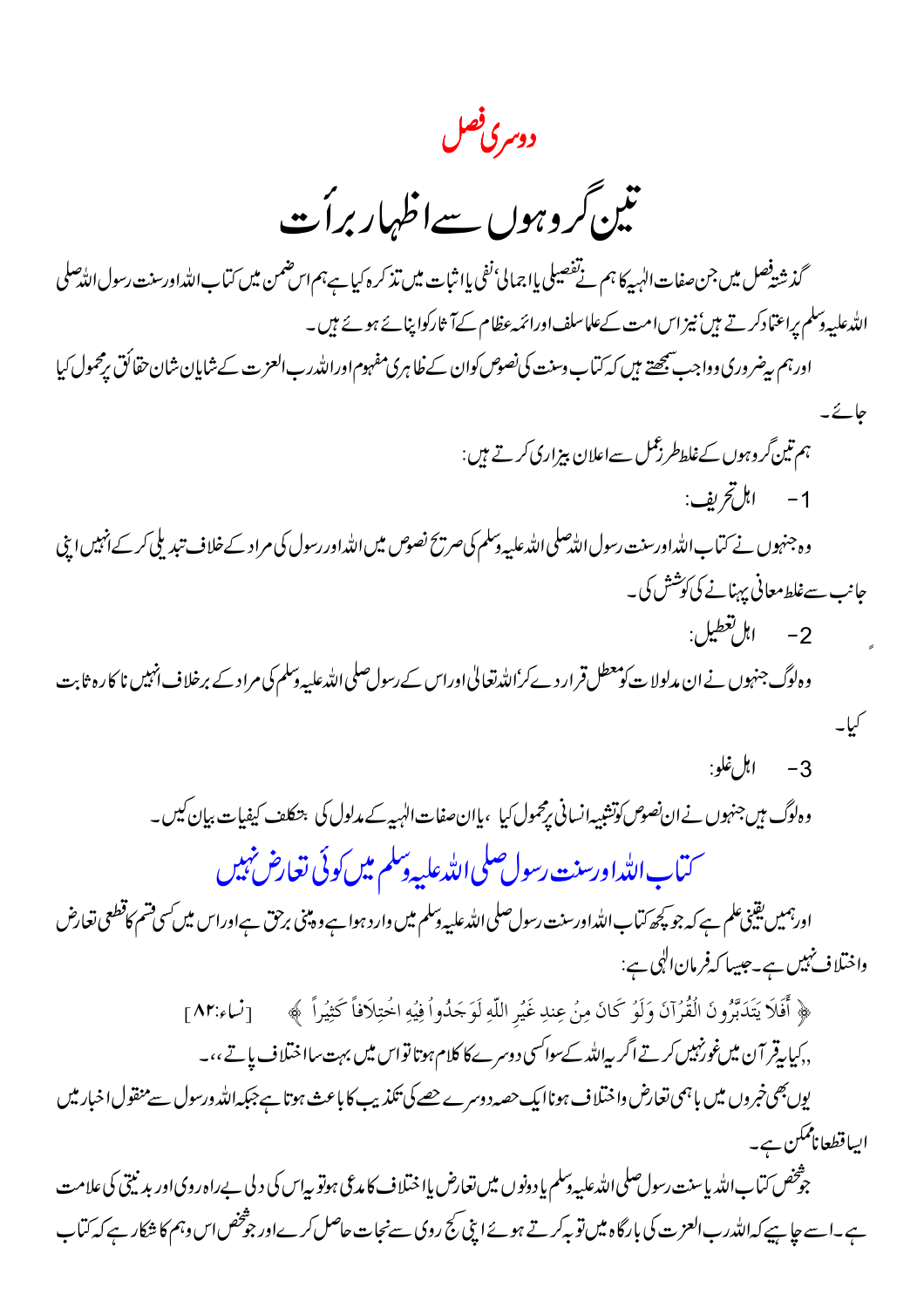وسنت میں کہیں تعارض ہے تو یہ بات اس کے قلت علم یااس کےغور وفکر ومذبر میں تقصیر کے باعث ہے ۔ایسے محض کوملمی جسجو کے ساتھ ساتھ مسلسل غور فکرکرناچا ہیے تا کہ جق اس پرآ شکارہ ہوجائے۔اگرسعی سلسل کے باوجود حق تک رسائی نہ ہوتو اسے کسی اہل علم کے سپر دکر کےاوراپنے توہمات سےرک جائےاور پختہ صاحب علم کی مانندیوں کہے: ﴿ آمَنَّا بِهِ كُلٌّ مِّنُ عِندِ رَبَّنَا ﴾ [آل عمران: 4] ,,کہ ہم ان پرایمان لےآئے،سب ہمارےرب کی طرف سے ہے،،۔ خوب پمجھ لیجئے! کتاب دست کے ما بین کوئی اختلاف وتعارض نہیں ہے

واللدالموفق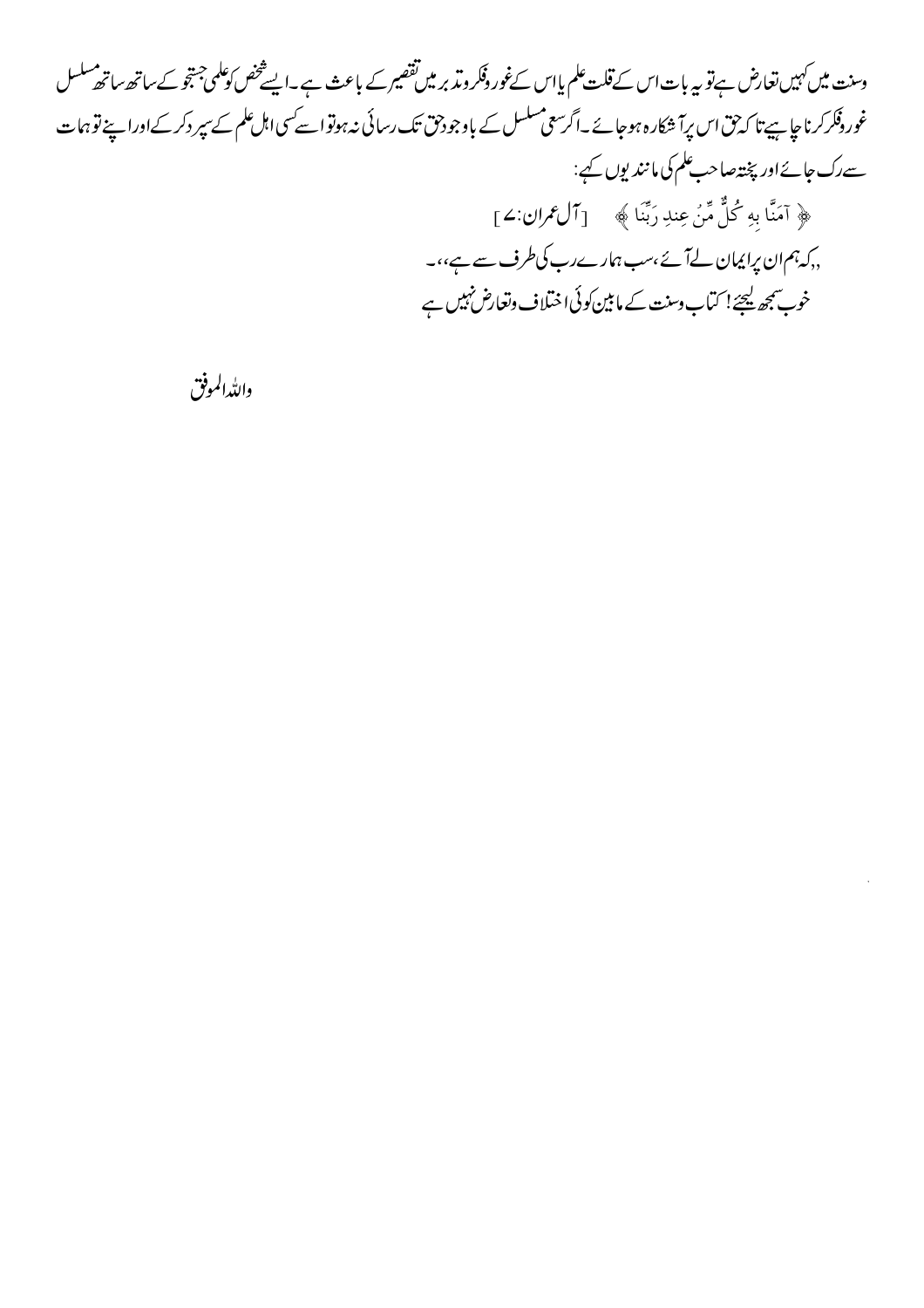تيسرىفصل:

فرشتوں پرایمان

حی<sup>ہ</sup> ہمارا اللہ تعالیٰ کے فرشتوں یرایمان ہے کہ: ﴿ ْعِبَادٌ مُّكْرَمُونَ لَا يَسُبِقُونَهُ بِالْقَوَلِ وَهُم بِأَمْرِهِ يَعْمَلُونَ﴾ [الانبياء:٢٦] , , باعزت بندے ہیں کسی بات میں اللہ پر پپشِ دسی نہیں کرتے بلکہاس کےفرمان پرکار بند ہیں،،۔ الله رب العزت نے انہیں پیدافر مایا ہےاوروہ ہمہ دفت اس کی عبادت میں مصروف ہیں اوراس کےاطاعت گزار ہیں۔ارشادر بانی ہے: ﴿ لَا يَسۡتَكۡبُرُونَ عَنۡ عِبَادَتِهِ وَلَا يَسۡتَحۡسِرُونَ يُسَبِّحُونَ اللَّيۡلَ وَالنَّهَارَ لَا يَفۡتُرُونَ ﴾ [الانبياء: ٩ ا - ٢٠] ,,وہ( فرشتے )اس کی عبادت سے نہ سرکشی کرتے ہیں اور نہ تھکتے ہیں ۔شب وروزاسکی تنبیج بیان کرتے ہیں اورسستی نہیں کرتے ،،۔ اللّٰہ کریم نے ان کو ہماری آنکھوں سے ادجھل کررکھا ہےٗاسی لئے ہم ان کا مشاہدہ نہیں کر سکتے ۔ہاں! بعض اوقات الله تعالیٰ اپنے کچھ بندوں کیلئے ظاہربھی کردیتا ہے۔جیپیا کہ رسول الڈیسلی الڈرعلیہ دسلم نے حضرت جرائیل علیہ السلام کوان کی حقیقی شکل میں دیکھا'ان کے چھ سو پر تھے اورانہوں نے افق کو ڈھانپ رکھا تھا۔اس طرح حضرت جبرائیل علیہ السلام ایک دفعہ حضرت مریم علیہاالسلام کے پاس ایک کامل بشر کی صورت میںآ ئے تھےتو حضرت مریم علیہاالسلام نے ان سے گفتگو کی اورانہوں نے بھی جوابًا کلام کیا۔

ایک مرتبہ رسول الڈ صلی الڈرعلیہ دسلم کے پاس حضرات صحابہ *کر*ام رضی الڈیمنہم تشریف فرما تھے کہ حضرت جمرائیل علیہ السلام آپ کے پاس ایک ایسے اجنبی شخص کی شکل میں تشریف لائے تھےجس کالباس انتہائی سفیداور بال انتہائی سیاہ اوراس پرسفر کے آ ثاربھی دکھائی نہ دیتے تھے تو وہ نبی کریم صلی اللہ علیہ دسلم کے سامنے تھٹنوں سے گھٹنے ملاکر بیٹھ گئے اور ہاتھ آپ صلی اللہ علیہ دسلم کی رانوں پررکھ لئے۔ پھررسول اللہ صلی اللہ علیہ دسلم سے گوگفتگوہوئے اورآپ صلی الڈرعلیہ دسلم بھی ان سے مخاطب ہوئے۔(ان کے جانے کے بعد ) آپ صلی الڈرعلیہ دسلم نے صحابہ کرام رضی الڈعنہم كوبتايا كەرىپەجرائیل علىپەلسلام تھے۔

حی<sup>کہ</sup> اور ہماراایمان ہے کہ:فرشتوں کو کچھ ذمہ داریاں سونی گئی ہیں'وہ انہیں سرانجام دےرہے ہیں۔ چنانچه حضرت ج<sub>را</sub>ئيل عليه السلام كوحضرات انبياء ورسل عليهم السلام كيليّ<sup> جن</sup>هبيں الله ح<u>ا</u> ہے'وحی لے كرنازل ہونے كى ذ مہ دارى سونيى گئى

> اورحضرمیکائیل علیہالسلام کہ ذیبہ بارش برسا نااورکھیتی اگاناہے۔ اور حضرت اسرافیل علیہ السلام کے ذی**یہ قیامت کےموقع پرلوگوں کو بیہو**ژں کرنااور دوبارہ اٹھانے کیلئےصور پھونکنا ہے۔ اور ملک الموت کے ذید وقت مرگ روح قبض کرنا ہے۔ اور ملک الجبال کے ذیہ پہاڑ وں سے متعلقہ امور ہیں**اوران میں سےایک کا نام مالک ہے۔جودوز خ کےداروغہ ہیں۔**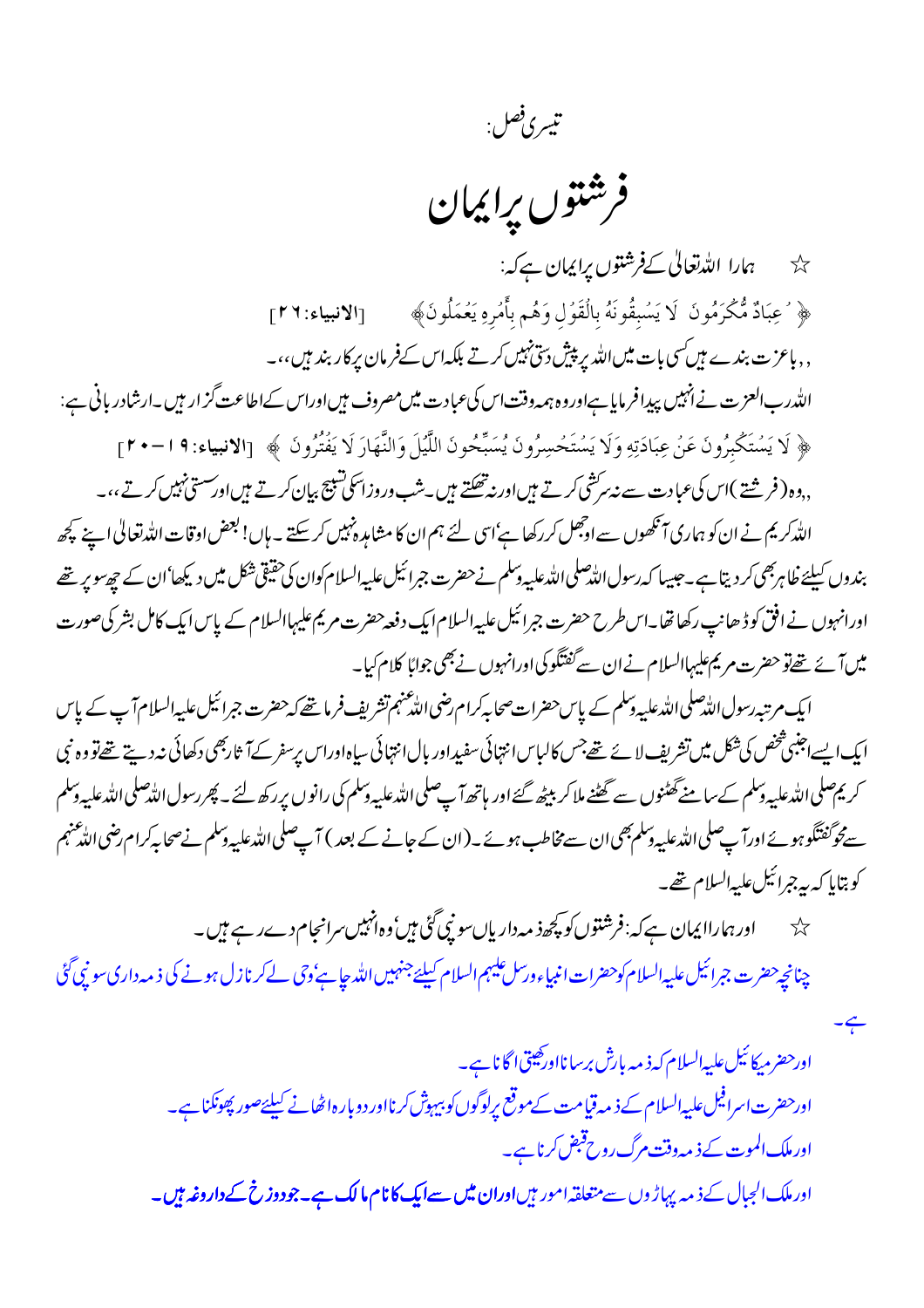اوران میں سے کچھ فر شتے رحم مادر میں بچوں کے جملہ امور برمقرر ہیں اور بعض بنی آ دم کی حفاظت پر مامور ہیں۔ نیز فرشتوں کاایک گروہ بنیآ دم کےاعمال درج کرنے پر متعین ہے۔ ہڑشخص پردوفر شتے مقرر ہیں۔اللہ تعالیٰ کا فرمان ہے: ﴾ عَنِ الْيَمِيُنِ وَعَنِ الشِّمَالِ قَعِيدٌ مَا يَلْفِظُ مِن قَوْلِ إِلَّا لَدَيْهِ رَقِيُبٌ عَتِيدَ﴾ [ق:١٨-١٨] , , ایک دائمیں طرف ٗایک بائمیں طرف بیٹھاہوا ہے(انسان )منہ سے کوئی لفظ نکال نہیں یا تامگراس کے پاس نگہبان تیار ہیں،،۔ فرشتوں کی ایک جماعت میت سے سوال کرنے پر مقرر ہے،جبکہ میت کواس کے مقام پر پہنچا دیاجا تا ہے تواس کے پاس دوفر شتے آتے میںاوراس سےاس کے''رب''' دین''اور'' نبی'' کے متعلق سوال کرتے (اوراللہ تعالیٰ اپنے بندوں کو ثابت قدم رکھتا ہے۔)حبیبا کہ فرمان الہٰی  $\frac{1}{\epsilon}$ 

﴿ يُثِّبَتُ اللَّهُ الَّذِينَ آمَنُواُ بِالْقَوْلِ الثَّابِتِ فِي الْحَيَاةِ الدُّنْيَا وَفِي الآخِرَةِ وَيُضِلُّ اللّهُ الظَّالِمِينَ وَيَفُعَلُ اللّهُ مَا يَشَاءُ [ابراہیم:۲۷] 變

, , اورایمان والوں کو یکی بات ( کلمہ تو حید ) کے ساتھ دنیا کی زندگی میں بھی مضبوط رکھتا ہےاورآ خرت میں بھی ( رکھےگا ) ہاں! ناانصاف لوگوں کواللہ بہکادیتا ہےاور جوجا ہتاہےکرتا ہے،،۔ اوربعض فر شتة اہل جنت کیلئے خاص ہیں۔ارشاد باری تعالیٰ ہے:

﴾ يَدُخُلُونَ عَلَيُهِم مِّن كُلِّ بَابِ ۖ سَلَامٌ عَلَيُكُم بِمَا صَبَرْتُمُ فَنِعُمَ عُقُبَى الدَّارِ ﴾ [الرعد:٢٣-٣٣] ,,جنت کے ہر دروازے سےفر شتے ان کے پاس آئیں گے(اورکہیں گے )تم پرسلامتی ہو( پہ جوتم کوملا )صبر کا بدلہ ہے۔سوآ خرت کا گھر کیاخوب ہے،،۔

رسول الڈصلی الڈ علیہ دسلم کا فرمان ہے کہ : آ سان میں'' بیت المعمور'' ہےجس میں ہرروز ستر ہزارفر شتے داخل ہوتے ہیں اور دوسری روایت کے مطابق اس میں نمازادا کرتے ہیںاور جوفرشتہا یک مرتبہاس میں داخل ہوجا تا ہےاس کیلئے دوسری مرتبہاس میں جاناممکن نہیں۔ والله لمعین ۔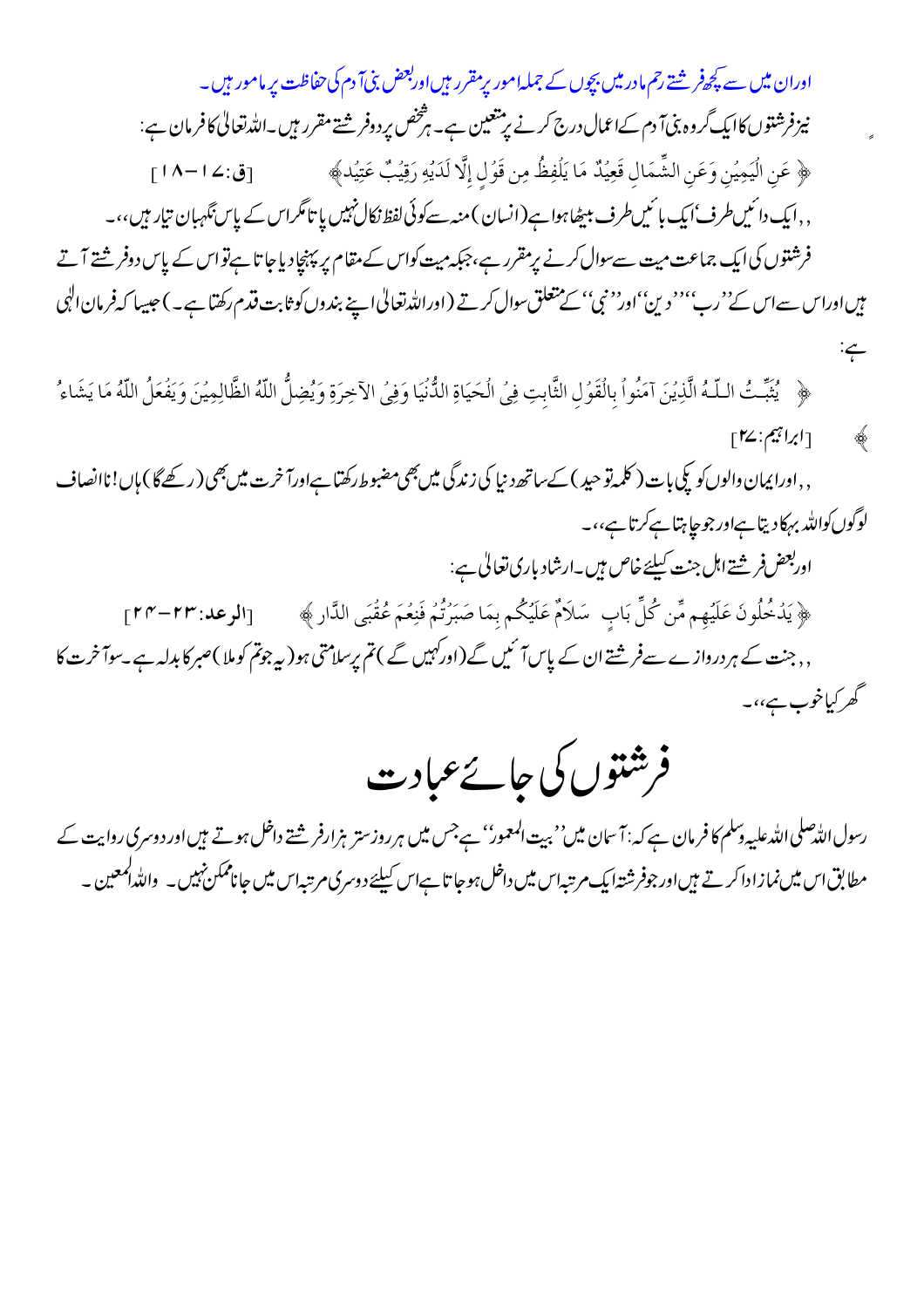چوڭنى فصل:

*گی*ابوں پرایمان

ح کیل میں بھاراایمان ہے کہ:اللہ رب العزت نے اپنے رسولوں پر کتابیں نازل فرمائمیں ہیں جو جہاں والوں کیلئے حجت ال<sub>ل</sub>ی او*رثم*ل کرنے والوں کے لئے روشنی کامینار ہیںاورحضرات انبیاءان کتب کے ذیر بعیہ سےلوگوں کوفعلیم حکمت اورتز کیہءنفوں کرتے رہے ہیں۔ اور ہمارا بیچی ایمان ہے کہ:اللہ تعالیٰ نے اپنے ہررسول علیہ السلام کے ساتھ ایک کتاب بھی نازل فر مائی۔  $\approx$ جېيپا کەارشاد بارى تعالى ہے: ﴿ لَقَدُ أَرُسَلْنَا رُسُلَنَا بِالْبَيِّنَاتِ وَأَنزَلْنَا مَعَهُمُ الْكِتَابَ وَالْمِيْزَانَ لِيَقُومَ النَّاسُ بِالْقِسُطَ﴾[الحديد: ٢٥] , , بلاشبہ ہم نے پینجمبروں کوکھلی دلیلیں دے کربھیجااوران کے ساتھ کتاباور میزان ( تراز و ) نازل فر مایا کہ لوگ عدل پرقائم ر ہیں،،۔ اورہم ان میں سب سے زیادہ مندرجہ ذیل جارکتابوںاور دو محیفوں کے بارے میں علم رکھتے ہیں:  $\approx$ 1- تورات

جسے اللہ رب العزت نے حضرت مو<sub>ک</sub>یٰ علیہ السلام پر نازل فر مایا' اور وہ بنی اسرائیل پر نازل کر دہ کتب میں سے بہت عظیم کتاب ہے ـارِثارِرباني ہے:﴿ إِنَّـا أَنـزَلْنَا التَّوُرَاةَ فِيهَا هُدًى وَنُورٌ يَحُكُمُ بِهَا النَّبِيُّونَ الَّذِيْنَ أَسُلَمُواُ لِلَّذِيْنَ هَادُواُ وَالرَّبَّانِيُّونَ وَالْأَحْبَارُ بِمَا اسُتُخفِظُواُ مِن كِتَابِ اللَّهِ وَكَانُواُ عَلَيْهِ شُهَدَاءِ ﴾ [الممائده:٣٣]

,, پیشک ہم نے تورات نازل کیا تھا جس میں ہدایت وروشنی ہے ۔ یہودیوں میں اسی تورات کےمطابق انبیاءکرام'مشائخ اورعلاء فیصلے کرتے تھے کیونکہ انہیںاللّٰہ کی اس کتاب کی حفاظت کاحکم دیا گیاتھااوروہ اس پر گواہ تھے،،۔

2- انجيل

اسےاللہ تعالیٰ نے حضرت عیسیٰ علیہ السلام پرنازل فرمایاتھا۔اوروہ تورا ۃ کی تصدیق کرنے ویکھیل کرنے والی تھی۔

ارثاداللي ہے: ﴿ وَآتَيۡنَـاهُ الإِنجِيَٰلَ فِيَٰهِ هُـدًى وَنُورٌ وَمُصَدِّقِـاً لِّـمَـا بَيْنَ يَدَيۡهِ مِنَ التَّوْرَاةِ وَهُدًى وَمَوۡعِظَةً لِّكُمُتَّقِيَنِ﴾[المائده:٢٦]

, , اورہم نے اس کوانجیل عطا کی جس میں مدایت اور روشنی اور وہ اپنے سے پہلے کی کتاب تو را ۃ کی تصدیق کرتی تھی اور وہ پر ہیز گاروں کے لئے سراسر مہرایت دفعیحت تھی،،۔ مزيدِفرمايا: ﴿ وَلِأُجِلَّ لَكُم بَعُضَ الَّذِي حُرِّمَ عَلَيْكُمْ ﴾ [آل عمران : • ۵]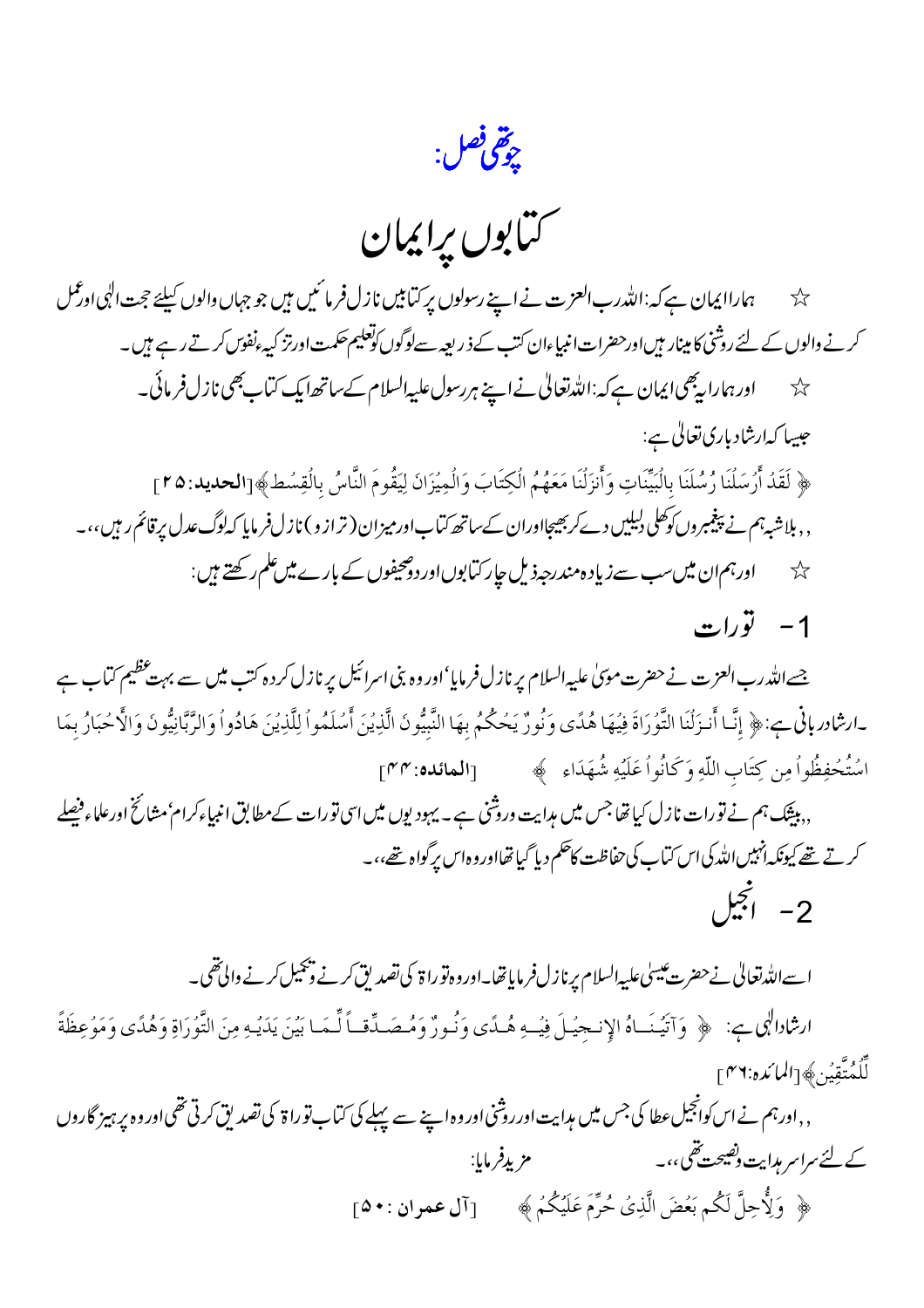, , اور میں اس لئے آیا ہوں کہ تم یربعض وہ چیز بںحلال کر دوں جوتم یرحرام کر دی گئی تھیں ،،۔  $i$   $-3$ جواللدرب العزت نےحضرت داؤدعلیہالسلام کوعطافر مائی۔ 4- صحائف حضرت ابراہیم اور حضرت موّیٰ علیہ السلام پر (صحیفے ) نازل فرمائے۔ 5- قرآن عکیم اس عظیم کتاب کواللہ تعالیٰ نے خاتم الرسل حضرت مجم<sup>صلی</sup> اللہ علیہ دسلم پر نازل فرمایا:ارشادر بانی ہے: ﴾ هُدًى لِّلنَّاس وَبَيِّنَاتٍ مِّنَ الْهُدَى وَالْفُرُقَانِ ﴾ [البقرة : ١٨٥] , , جولوگوں کے لیے باعث مدایت'اورجس میں مدایت اورحق اور باطل میں تمیز کی نشانیاں ہیں،،۔ اورفر مایا: ﴾ \* مُصَدِّقاً لِّمَا بَيْنَ يَدَيْهِ مِنَ الْكِتَابِ وَمُهَيُمِناً عَلَيْهِ ﴾ [المائده: ٣٨] , , جوایینے سے پہلی کتابوں کی تصدیق کرنے والی ہےاوران کی محافظ ہے،،۔ قر آن مقدس کے ذریعےاللہ تعالیٰ نے تمام کتب سابقہ کومنسوخ کر دیااور بیہود ہادگوں کی بیہودگی اوراہل تحریف کی تج روی کا خیال کرتے ہوئےاس کی حفاظت کا ذمہ خودا ٹھایا۔ ارشادفرمایا:

﴿ إِنَّا نَحْنُ نَزَّلْنَا الذِّكْرَ وَإِنَّا لَهُ لَحَافِظُونَ ﴾ [الحجر: ٩] , , ہم نے ہی اس ذکر ( قر آن ) کونازل کیا'اورہم ہی اس کےمحافظ میں،،۔

اس لئے کہ بیقر آن قیامت تک کیلئے تمام کا ئنات پر حجت بن کر باقی رہے گااور جہاں تک گذشتہ کتب ساویہ کاتعلق ہےتوایک خاص وقت تک کیلئے ہواکرتی تھیں بلکہ دوسری کتاب نازل ہونے سے پہلی کومنسوخ کردیاجا تا تھااوراس میں ردوبدل کی صراحت بھی کی جاتی تھی ۔ چنانچہ ماسواقر آن کے کوئی کتاب بھی اس سے محفوظ نہ رہی بلکہان میں کمی وبیشی اورتغیر وتبدل سب وقوع پذیر ہو چکا تھا قر آنعزیز نے اس کو واضح کیاہے۔

> ﴿ مِّنَ الَّذِيْنَ هَادُواُ يُحَرِّفُونَ الْكَلِمَ عَنِ مَّوَاضِعِهِ ﴾ [النساء: ٣٦]

﴿ فَوَيُلْ لِّلَّذِينَ يَكْتُبُونَ الْكِتَابَ بِأَيْدِيهِمْ ثُمَّ يَقُولُونَ هَـذَا مِنْ عِندِ اللّهِ لِيَشْتَرُوا بِهِ تَمَنَّا قَلِيُلاً فَوَيْلٌ لَّهُم مِّمَّا كَتَبَتُ أَيْدِيهِمْ وَوَيْلٌ لَّهُمْ مِّمَّا يَكْسِبُونَ ﴾ [البقرة: 4 ]]

, , سو ہلاکت ہے ان لوگوں کیلئے جواپنے ہاتھوں سے کتاب کو لکھتے ہیں اور پھر کہتے ہیں پہ الٹدکی طرف سے ہے تا کہ اس سے تھوڑ ا( د نیاوی )فائدہ حاصل کریں۔ پس ان کے لئے بیہ ہاتھوں کالکھاہوابھی باعث ہلاکت اوران کی کمائی بھی نتابہی کاسامان ہے،،۔ نیزفر مایا: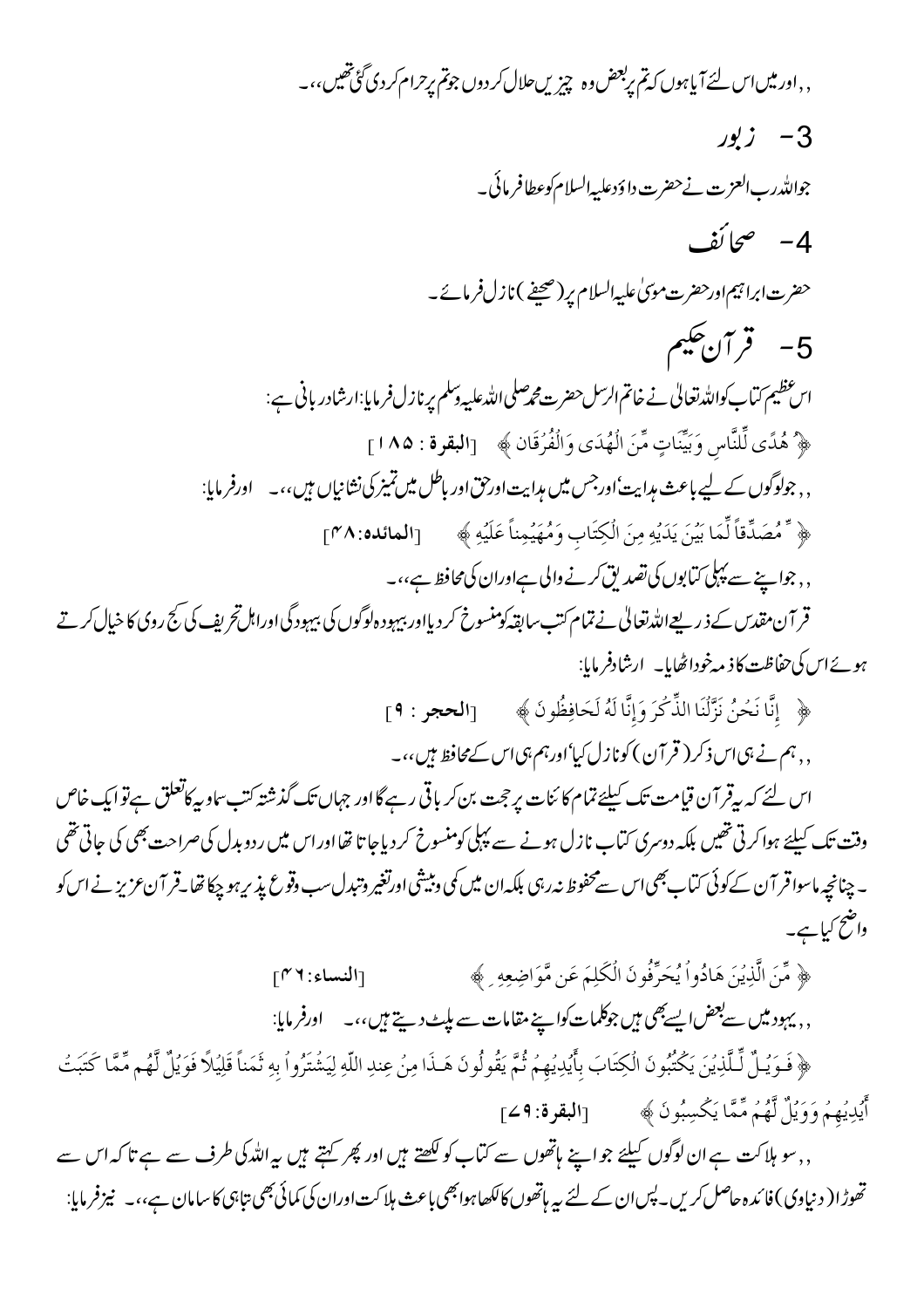﴿ قُلْ مَنْ أَنـزَلَ الْكِتَـابَ الَّـذِي جَـاء بـهِ مُـوسَى نُوراً وَهُدًى لِّلَّنَّاس تَجْعَلُونَهُ قَرَاطِيُسَ تُبُدُونَهَا وَتُخفُونَ كَثِيراً ﴾ [الانعام: 91]

,, کہہ دیجئے!وہ کتاب *کس نے* نازل کی ہےجس کوموّیٰ علیہ السلام لائے تھے جولوگوں کے لیےروثنی اور مہرایت ہے۔ جسےتم نے ان متفرق اوراق میں رکھ چھوڑ اہے جن کوظاہر کرتے ہواور بہت <sub>ک</sub>ی باتوں کو چھپاتے ہو،،۔ نیز فرمایا:

﴿ وَإِنَّ مِنْهُمُ لَفَرِيُقاً يَلُوُونَ أَلْسِنَتَهُم بِالْكِتَابِ لِتَحْسَبُوهُ مِنَ الْكِتَابِ وَمَا هُوَ مِنَ الْكِتَابِ وَيَقُولُونَ هُوَ مِنْ عِندِ اللّهِ وَمَا هُوَ مِنُ عِندِ اللَّهِ وَيَقُولُونَ عَلَى اللَّهِ الْكَذِبَ وَهُمْ يَعُلَمُونَ (78)مَا كَانَ لِبَشَرِ أَن يُؤْتِيَهُ اللَّهُ الْكِتَابَ وَالْحُكْمَ وَالنُّبُوَّةَ ثُمَّ يَقُولَ لِلنَّاسِ كُونُواُ عِبَاداً لِّي مِن دُونِ اللَّهِ ﴾ [آل عمران :24-44]

, , بلاشیران (اہل کتاب ) میں کچھا یسےلوگ بھی ہیں جوکتاب بڑھتے ہوئے اپنی زبان اس طرح مروڑ تے ہیں تا کہ تم اسے کتاب ہی کی عبارت شمجھوحالانکہ وہ کتاب میں سے نہیںاور کہتے ہیں بیاللّٰہ کی طرف سے ہےحالانکہ وہ اللّٰہ کی طرف سے نہیں وہ تو دانستہ اللّٰہ یرجھوٹ بولتے میں <sup>کس</sup>ی انسان کے پیلائق نہیں کہ اللہ اسے کہاب دحکمت اورنبوت دے پھروہ لوگوں سے کہے کہ تم اللہ کوچھوڑ کرمیرے بندے بن جاؤ،،۔

﴿ يَا أَهُلَ الْكِتَابِ قَدُ جَاءِ كُمْ رَسُولُنَا يُبَيِّنُ لَكُمْ كَثِيُراً مِّمَّا كُنتُمْ تُخفُونَ مِنَ الْكِتَابِ وَيَعْفُو عَن كَثِيرٍ قَدُ جَاء كُم مِّنَ اللَّهِ نُورٌ وَكِتَابٌ مُّبِينٌ ۖ يَهَـٰدِيُ بِـهِ اللَّهُ مَنِ اتَّبَعَ رضُوَانَهُ سُبُلَ السَّلَامِ وَيُخُرجُهُم مِّن الظُّلُمَاتِ إِلَى النُّور بإذُنِهِ وَيَهْدِيهِمُ إِلَى صِرَاطٍ مُّسۡتَقِيۡمٍ لَّقَدُ كَفَرَ الَّذِيۡنَ قَالُواۡ إِنَّ اللَّهَ هُوَ الۡمَسِيحُ ابۡنُ مَرْيَمَ ..﴾ [المائده: ١٥-٢٥] ,,اےاہل کتاب یقیناً تمہارے پاس ہمارارسول آ چکا جوتمہارےسامنے کتاب اللہ کی بہت سی الیپی ( پا تیں ) ظاہرکرر ہاہےجنہیںتم چھپا

ر ہے تھےاور بہت سی باتوں سے درگز رکرتا ہے ۔تمہارے پاس اللہ کی طرف سےنوراور واضح کتاب آپچکی ہے۔جس کے ذریعے سےاللہ تعالی انہیں جواس کی رضا کے طلبگار ہوںسلامتی کی را ہیں بتلا نا ہےاورا بی تو فیق سےاندھیر وں سے نکال کرنور کی طرف لا تا ہےاورراہ راست کی طرف ان کی رہبری کرتا ہے یقیناًوہ لوگ کافر ہو گئے جنہوں نے کہا کہ پیسیٰ بن مریم ہی اللہ ہے،،۔

واللهالمستعان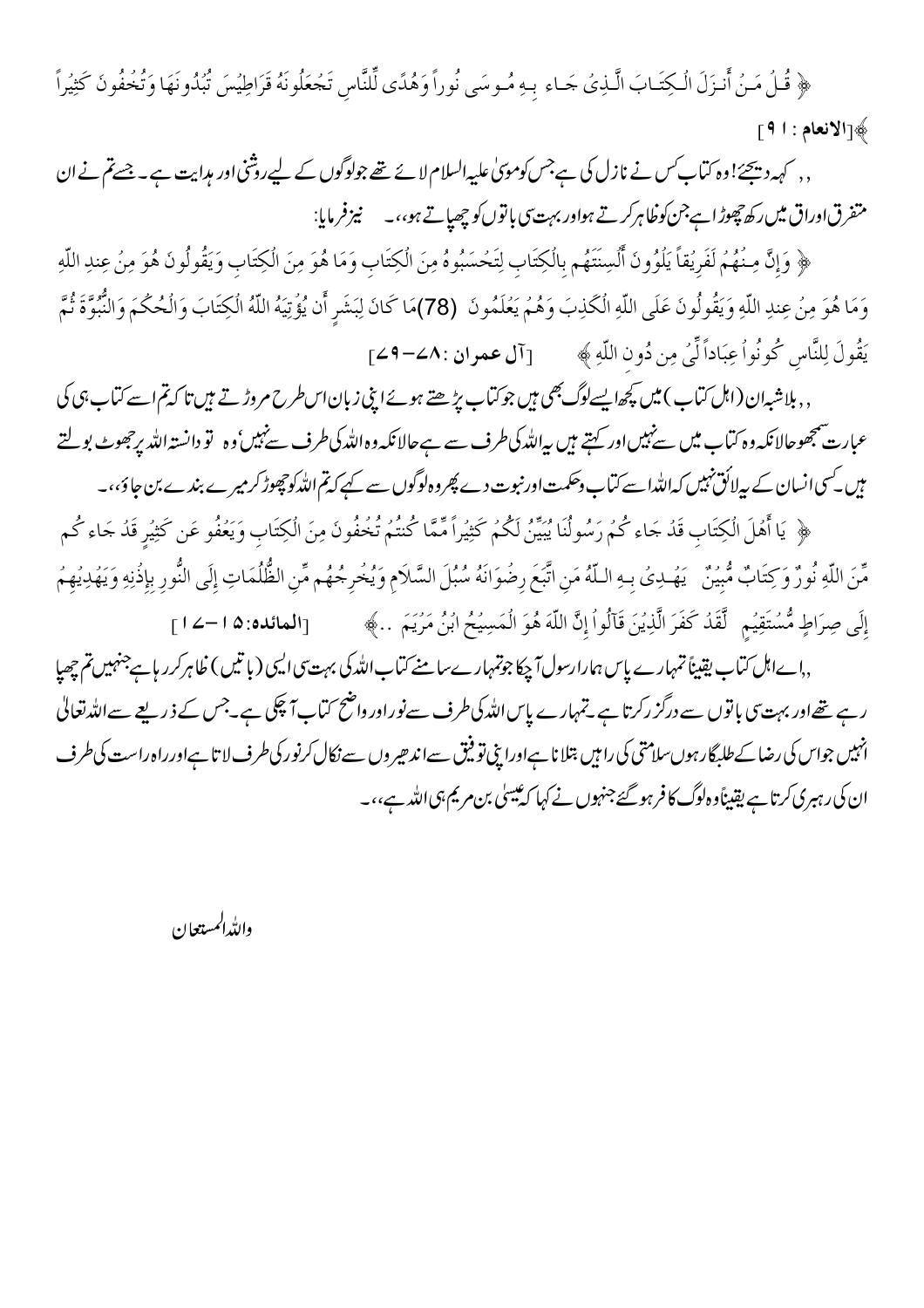يانچويںفصل:

رسولوں پرایمان

ہماراایمان ہے کہ:اللہ رب العزت نے اپنی مخلوق کی جانب انبیاءکرام کومبعوث فر مایا۔  $\frac{1}{2}$ ان سے متعلق <sub>ارشادر با</sub>نی ہے:

﴿ رُّسُلًّا مُّبَشِّرِيْنَ وَمُنذِرِيْنَ لِئَلَّا يَكُونَ لِلنَّاسِ عَلَى اللّهِ حُجَّةٌ بَعُدَ الرُّسُل وَكَانَ اللّهُ عَزِيْزاً حَكِيماً﴾ [النساء: ١٩٥]

- , , بیرسب پنجیمبر( نیکوںکو )خوشخبری سنانے والےاور( بدکاروں )کو ڈرانے والے تھے۔اس لئے بھیجے کہ پنجیمبروں کےآجانے کے بعد لوگوں کوکوئی عذر یاقی نیر ہےاوراللہ زبر دست حکمت والا ہے،،۔
	- ح اور ہماراایمان ہے کہان میں سے حضرت نوح علیہالسلام اورآخری حضرت محم<sup>صل</sup>ی اللہ علیہ دسلم ہیں۔
- ارِثَادبارىتقالَى بِ: ﴿ إِنَّا أَوُحَيْنَا إِلَيْكَ كَمَا أَوُحَيْنَا إِلَى نُوحٍ وَالنَّبِيِّينَ مِن بَعْدِهِ ﴾ [النساء: ١٢٣] , , (اے نبی صلی اللہ علیہ دسلم ) ہم نے آپ کی طرف اسی طرح وی پیچی جیسانوح علیہ السلام اوران کے بعد دوسرے پنجمبروں کی طرف بھیج تھی،،۔
	- اورفرمايا: ﴿ مَّا كَانَ مُحَمَّدٌ أَبَا أَحَدٍ مِّن رِّجَالِكُمْ وَلَكِن رَّسُولَ اللَّهِ وَخَاتَمَ النَّبِيِّينَ ﴾ [الاحزاب: ٣] , , محمد(صلی اللہ علیہ دسلم )تم میں سے سی کے باپنجیں ہیں بلکہ وہ اللہ کے رسول اور خاتم النبیین ہیں،،۔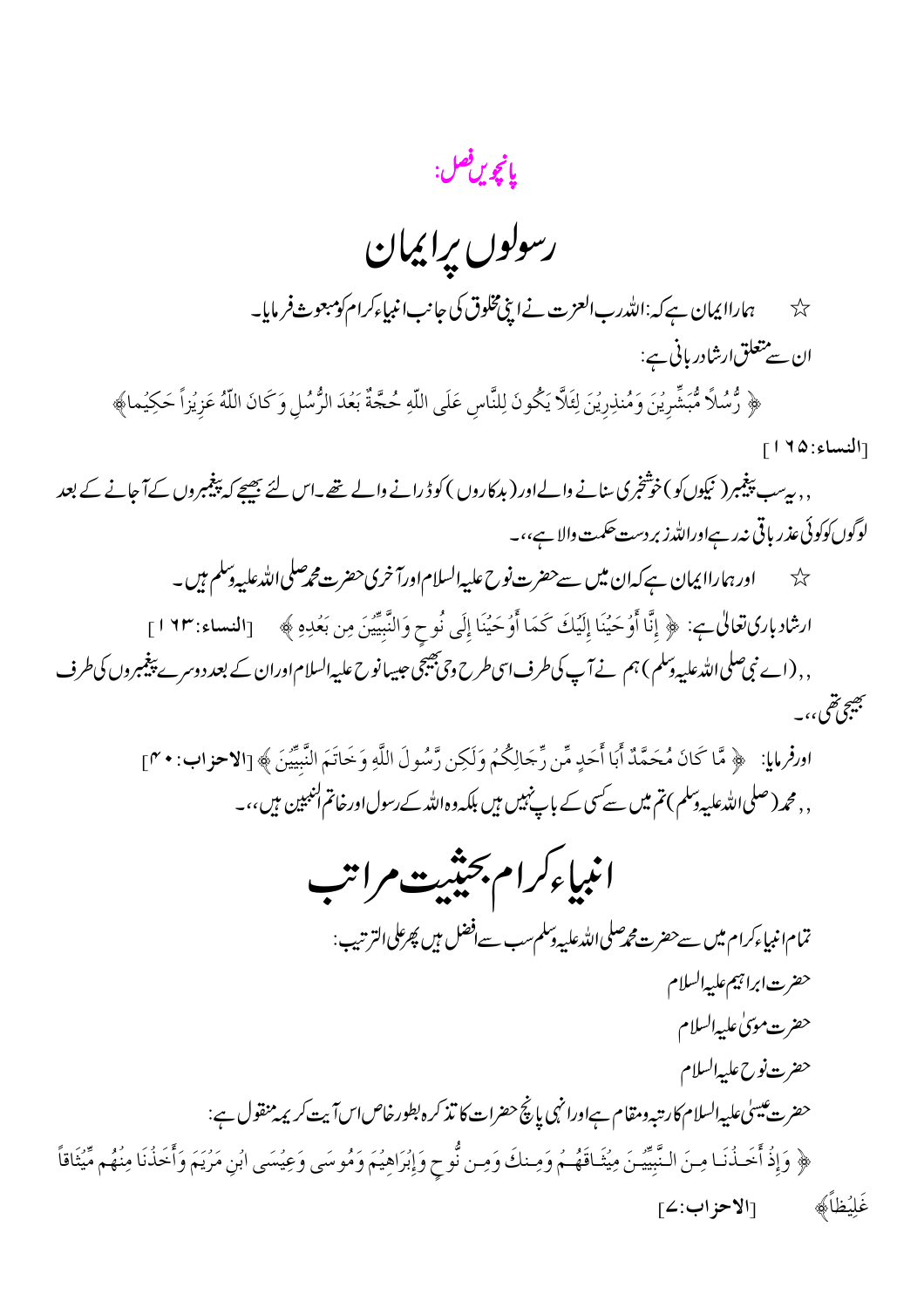, , جب ہم نے پیغمبروں سے عہدلیااور( خاصکر )تم سے بھی اورنوح'ابراہیم'موسیٰ اور کیسیٰ بن مریم( علیہالسلام ) سے پختہاقرارلیا،،۔ ☆ اور ہماراعقیدہ ہے کہ حضرت محم<sup>صل</sup>ی اللہ علیہ دسلم کی شریعت ان تمام اولوالعزم انبیاءکرام کے مجموعی فضائل کواپنے دامن میں سیٹے ہوئے ہےجس کی صراحت اس فرمان باری تعالیٰ میں ہے:

﴿ شَرَعَ لَكُم مِّن اللَّهَيْنِ مَا وَصَّى بِهِ نُوحاً وَالَّذِي أَوْحَيْنَا إِلَيْكَ وَمَا وَصَّيْنَا بِهِ إِبْرَاهِيْمَ وَمُوسَى وَعِيْسَى أَنْ أَقِيْمُوا الدِّينَ وَلَا تَتَفَرَّقُوا فِيَهِ ﴾ [الشورى :١٣]

, , اس اللہ نے تمہارے لئے وہ دین مقرر کیا جس پر چلنے کاحکم اس نے نوح کودیااورجس کی وی (اےمحم<sup>صل</sup>ی اللہ علیہ دسلم ) آپ کی طرف نجیجی اورجس دین کا ہم نے حضرت ابراہیم'مو<sub>س</sub>یٰ اور میسیٰ (علیہم السلام ) کوحکم دیا کہ دین کوقائم رکھواوراس میں پھوٹ نہ ڈ الو،،۔

پڑ ہے۔ اور ہماراایمان ہے کہ: تمام رسول بشراورمخلوق ہیں۔ان میں ر بو بیت کی صفات میں کوئی صفت بھی نہ پائی جاتی تھی۔ الڈرتعالٰی نے سب سے پہلے رسول حضرت نوح علیہ السلام کا قول نقل فرمایاہے:

﴿وَلَا أَقُولُ لَكُمْ عِندِي خَزَآئِنُ اللَّهِ وَلَا أَعَلَمُ الْغَيْبَ وَلَا أَقُولُ إِنِّي مَلَكٌ ﴾ [هود: ٣١]

, , میں تم سے پنہیں کہتا کہ میرے پاس اللہ کےخزانے میں اور نہ ہی میںغیب دان ہوں اور نہ ہی میں تہہیں پہ کہتا ہوں کہ میںفرشتہ ہوں

اورخاتم الرسل حضرت محم<sup>صل</sup>ی الله علیه دسلم کوحکم فر مایا که آپ بھی ان سے کہہ دیں: ﴿ قُل لَّا أَقُولُ لَكُمْ عِندِيُ خَزَآئِنُ اللّهِ وَلا أَعَلَمُ الْغَيْبَ وَلا أَقُولُ لَكُمْ إِنِّي مَلَكٌ ﴾ [الانعام: • ٥] , , کہ دیجئے! میں تم سے پنہیں کہتا کہ میرے پاس اللہ کےخزانے میں اور نہ ہی میں عالم الغیب ہوں اور نہ ہی تہہیں بی<sup></sup> ہتا ہوں کہ میں فرشته بوں،،

نيزحكم ديا كه بهُجىفرمادين:

﴿ قُلْ إِنِّي لَا أَمْلِكُ لَكُمْ ضَرّاً وَلَا رَشَداً (21)قُلْ إِنِّي لَن يُجِيَرَنِي مِنَ اللَّهِ أَحَدْ وَلَنُ أَجِدَ مِن دُونِهِ مُلْتَحَداً (22) [ الجسن] ₩

, , كەدىيچىَ !بلاشبەمىن تمہار \_كسى نفع ونقصان كااختيار پميں ركھتا' كہہ دييچےَ ! مجھےاللہ كے عذاب سےكوئى نہيں بچاسكتااوراس كے سوا مجھے کہیں جائے پناہ نہیں مل سکتی ،،۔

#### انبیاءکرام اللہ تعالیٰ کے معزز بندےاوررسول ہیں

ح کہا جاتا ہے کہ ان ان کی ان کے ان کا ان کے بندے میں جنہیں اللہ نے رسالت سے مشرف فرمایااوران کی م*دح میں عبد یت* كابلندترين مقام بيان فرمايا:

> چنانچه پہلے رسول حضرت نوح علیہ السلام کی بابت ارشادفر مایا: ﴿ ذُرِّيَّةَ مَنْ حَمَلْنَا مَعَ نُوحٍ إِنَّهُ كَانَ عَبُداً شَكُورا ﴾ [الاسراء:٣]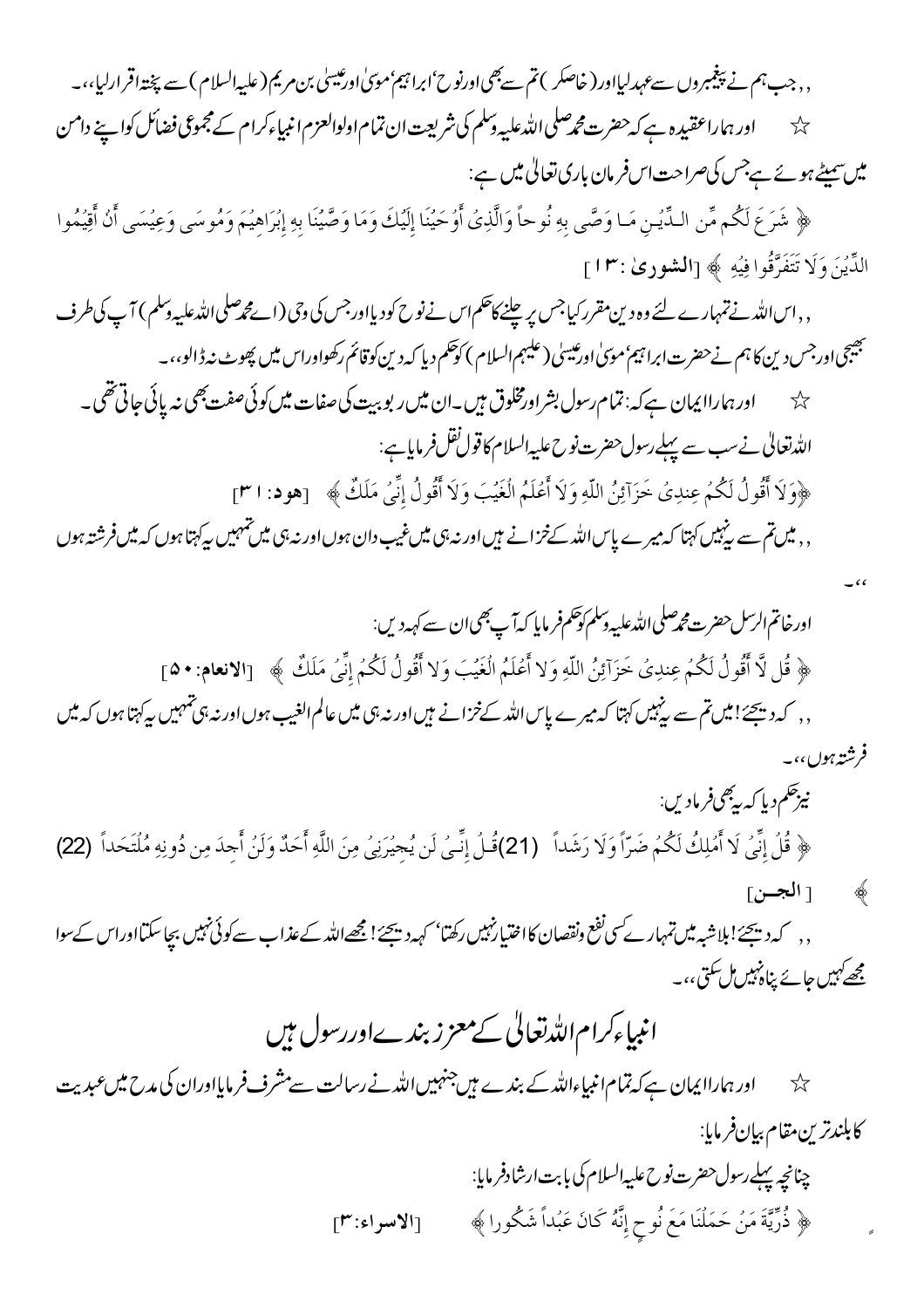, , اےان لوگوں کی اولا د! جنہیں ہم نےنوح علیہ السلام کےساتھ سوارکر دیا تھاوہ ہمارا بڑا ہی شکرگز ار بند ہ تھا،،۔ اور ہمارےآ خرالز مان پیغمبرحضرت محم<sup>صلی</sup> اللہ علیہ دسلم کے متعلق فر مایا: ﴿ تَبَارَكَ الَّذِي نَزَّلَ الْفُرُقَانَ عَلَى عَبُدِهِ لِيَكُونَ لِلْعَالَمِيْنَ نَذِيْراً ﴾ [الفرقان: 1] , , وہاللہ بہت بابرکت ہےجس نےاپنے بندے پرقر آن اتارا تا کہ دہ تمام جہاں والوں کوڈ رائے،،۔ نیز دیگرانبیاءکرام کے بارے میںفرمایا: ﴿ وَاذْكُرُ عِبَادَنَا إِبْرَاهِيُمَ وَإِسْحَاقَ وَيَعْقُوبَ أُوُلِيُ الْأَيْدِيُ وَالْأَبْصَارِ ﴾ [ص:٣٥] , , اور ہمارے بندوں ابراہیم'ایلخ" اور یعقوب کا ذکرکر وجوصاحب قوت اورصاحب بصارت تھے،،۔ ﴿ وَاذْكُرُ عَبُدَنَا دَاوُودَ ذَا الْأَيْدِ إِنَّهُ أَوَّابٍ﴾ [ص:ك1] , , اورہمارے بندےداؤدکو پادکروجو بڑاصاحب قوت تھاپےشک وہ بہت رجوع کرنے والاتھا،،۔ نيز حضرت عيسلى بن مريم عليه وعليهاالسلام كے متعلق فرمايا: ﴿ إِنْ هُوَ إِلَّا عَبُدٌ أَنَعَمُنَا عَلَيْهِ وَجَعَلْنَاهُ مَثَلاً لِّبَنِي إِسْرَائِيلَ ﴾ [الزخرف: ٥٩]

, , وەنۆہماراایک بندہ تھاجس پرہم نےانعام کیااور بنی اسرائیل کیلئے اپنی فتدرت کانمونہ قرار دیا،،۔

☆ اور ہماراایمان ہے کہ:اللّٰہ تعالٰی نے آنخضرت صلٰی اللّٰہ علیہ دسلم کی رسالت کے ساتھ ہی سلسلہ نبوت ختم فر مادیااورآپ کو تمام انسانوں کیلئے رسول بنا کرمبعوث فرمایا۔

ارِثادِرباني ہے: ﴿ قُلُ يَا أَيُّهَا النَّاسُ إِنِّي رَسُولُ اللَّهِ إِلَيْكُمْ جَمِيعاً الَّذِي لَهُ مُلَكُ السَّمَاوَاتِ وَالْأَرُضِ لا إِلَـهَ إِلَّا هُوَ يُحيىُ وَيُمِيتُ فَآمِنُوا بِاللّهِ وَرَسُولِهِ النَّبِيِّ الْأُمِّيِّ الَّذِي يُؤُمِنُ بِاللّهِ وَكَلِمَاتِهِ وَاتَّبِعُوهُ لَعَلَّكُمْ تَهْتَدُونَ﴾ [الاعراف:٥٨ ]

,, کہہ پہ بیچئے!اےلوگو! بلاشبہ میںتم سب کی طرف اللہ کا (بھیجا) ہوارسول ہوں جس کیلئے تمام آسانوں اور زمین کی بادشاہت ہے ۔اس کےسواکوئی معبودنہبیںٔ وہی زندگی بخشا ہےاور وہی موت دیتا ہے۔سواللہ یرا بمان لا ؤاوراس کےرسول امی صلی الله علیه دسلم یر جواللہ اوراس کے کلام پر (خود ہی)ا پمان رکھتا ہےاس کی پیروی کروتا کہ تم مہرایت حاصل کرو،،۔

ح بار السام السابع العالمية السابع العام العام عن السلم العام العام السلام العام العام السابع بندول المستخدم ال کیلئے پسندفر مایاہےاورالڈررب العزت کواس کےسواکوئی دوسرامذہب قبول نہیں۔ جِيها كمارشادبارى تعالى بِ: ﴿ إِنَّ الدِّيْنَ عِندَ اللَّهِ الإِسْلَامُ﴾ [آل عمران : ١٩] , , بےشک اسلام ہی اللہ کےنز دیک دین حق ہے،،۔ اورفر مایا: ﴿ الْيَوْمَ أَكْمَلْتُ لَكُمْ دِينَكُمْ وَأَتُمَمْتُ عَلَيْكُمْ نِعْمَتِي وَرَضِيتُ لَكُمُ الإِسْلاَمَ دِيناً ﴾ [المائده:٣]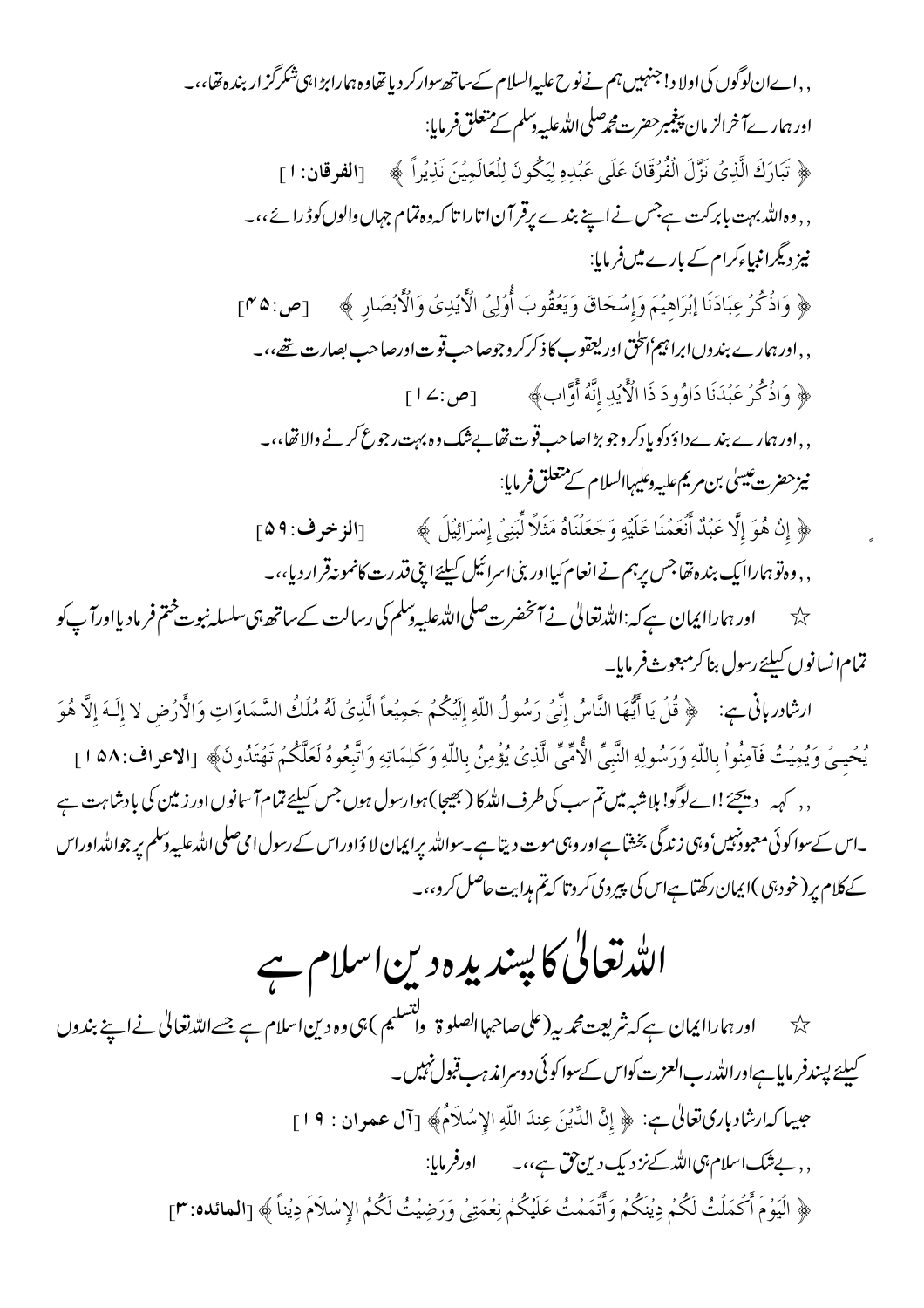, , آج کے دن میں نے تمہارے لئے تمہارادین کمل کر دیااورا پنی نعمت تم پر پوری کر دیااوراسلام کوتمہارے لئے بطور دین پسند کیا،،۔ ﴿ وَمَن يَبْتَغ غَيْرَ الإِسُلَامِ دِيُناً فَلَن يُقْبَلَ مِنْهُ وَهُوَ فِي الآخِرَةِ مِنَ الْخَاسِرِيْنَ﴾ [[آل عمران : ٨٥] , , اور جو تنخص اسلام کےسوا کوئی اور دین تلاش کرے وہ اس سے ہرگز قبول نہ کیا جائے گا اور وہ آخرت میں نقصان اٹھانے والوں میں سەتەگا،،

اور ہمارا ایمان ہے کہ:اب کوئی مسلمان اسلام کوترک کرکےکسی اور دین مثلا یہودیت پاعیسائیت وغیر ہ کواپنادین تصور  $x^2$ کرتا ہےتو وہ کافر ہےٗاسےتو بہ کی تلقین کی جائے گی اگر وہ تو بہر لےتو بہتر ! بصورت دیگراسے مرتد تصورکر تے ہوئے تل کیونکہاس نےقر آن کوچھٹلا دیا ہے۔



پڑ ہے۔ اور ہماراعقید ہ ہے کہ: جس نے نبی صلی اللہ علیہ دسلم کی رسالت کوتمام انسانیت کی جانب ہونے سےانکار کیا تواس نے تمام انبیاء کے ساتھ کفر کیا جتی کہ وہ اس پیغمبر کا بھی منکر گھہراجس پرایمان وانتاع کا دعوے دار ہے : ارشادرباني بِ: ﴿ كَذَّبَتُ قَوُمْ نُوحِ الْمُرْسَلِيَنَ ﴾ [الشعراء: ٥ • 1] , , قوم نوح نے بھی پیغمبروں کی تکذیب کی،،۔

اللہ تعالٰی نے اس آیت کر یمہ میں حضرت نوح علیہ السلام کے جھٹلا نے والوں کوتمام رسولوں کے جھٹلا نے والےفر مایا ہے حالا نکہ حضرت نوح سےقبل کوئی رسول نہیں بھیجا گیا۔

فرمانالهي ہِ: ﴿ إِنَّ الَّذِيۡنَ يَكُفُرُونَ بِاللَّهِ وَرُسُلِهِ وَيُرِيۡدُونَ أَن يُفَرِّقُواۢ بَيۡنَ اللَّهِ وَرُسُلِهِ وَيَقُولُونَ نُؤۡمِنُ بِبَعۡضٍ وَنَكُفُرُ بِبَعۡضٍ وَيُرِيدُونَ أَن يَتَّخِذُواُ بَيْنَ ذَلِكَ سَبِيُلاأُولَـئِكَ هُمُ الْكَافِرُونَ حَقًّا وَأَعْتَدُنَا لِلْكَافِرِيْنَ عَذَاباً مُّهِيَنا﴾

[النساء: • ۵ ا – ا ۵ ا ]

, , بلاشبہ جولوگ اللہ کے ساتھ اوراس کے پیغمبروں کے ساتھ کفرکر تے ہیں اور جولوگ بیہ چاہتے ہیں کہ اللہ اوراس کے رسولوں کے درمیان فرق کریںاور جولوگ کہتے ہیں کہ بعض نبیوں برتو ہماراایمان ہےاوربعض برنہیںاور حاجتے ہیں کہایمان وکفر کے درمیان کوئی راہ نکالیں۔ یہی لوگ درحقیقت کافر ہیںاوران کفار کیلئے ہم نے رسواکن عذاب تیارکررکھا ہے،،۔

ح کیل ہے۔ اور ہماراعقید ہ ہے کہ :حضرت محم<sup>صل</sup>ی اللہ علیہ دسکم کے بعد کوئی نمی *نہیں آئے گا*اور جوکوئی کے بعد نبوت کا دعویٰ کرے پاکسی مدی نبوت کی تصدیق کرے تو وہ کا فر ہے۔اس لئے کہاس نے اللہ تعالیٰ اس کے رسول اوراجماع امت کی تکذیب کی ہے۔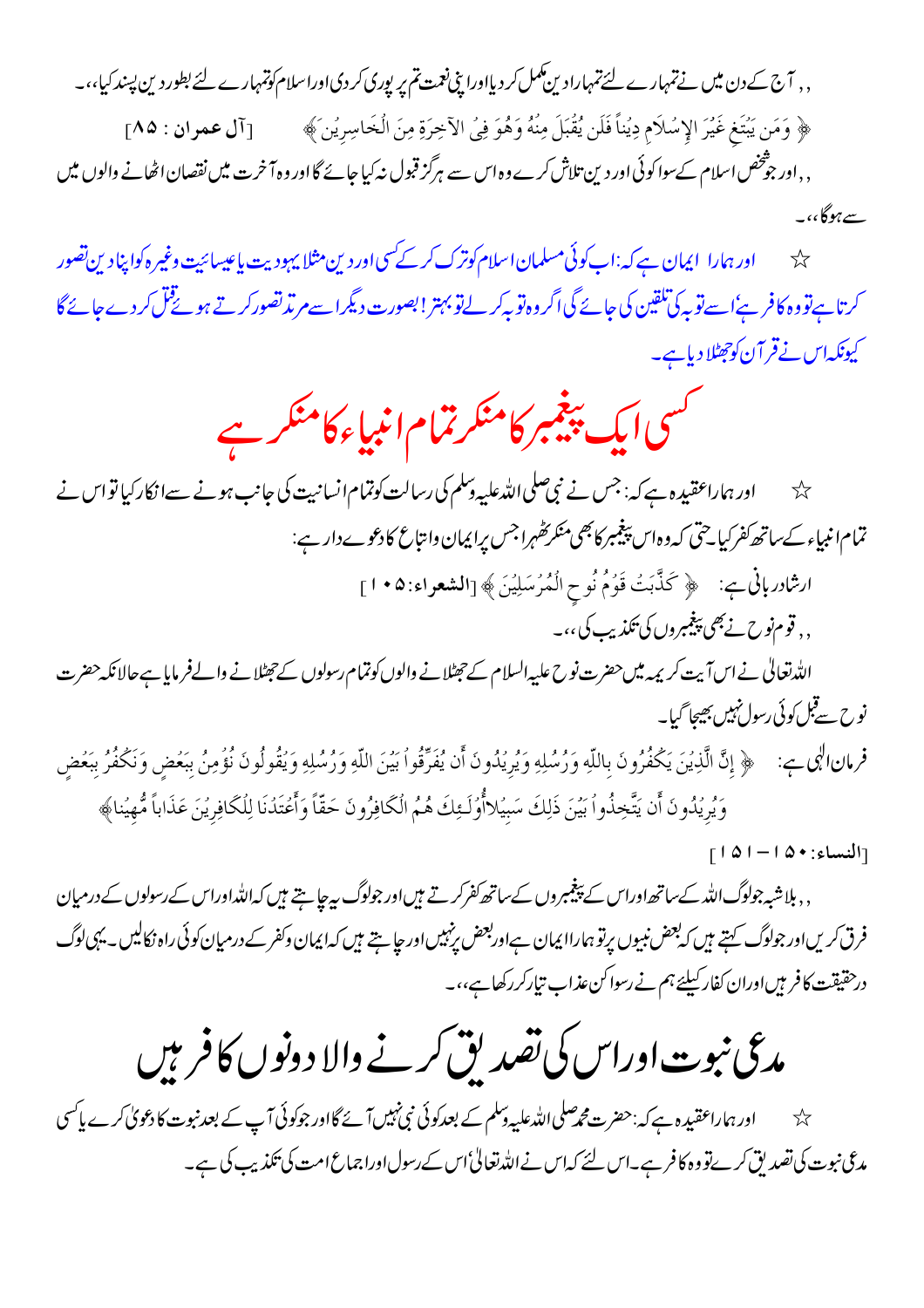خلفاءراشدين برحق بين

اور ہماراایمان ہے کہ: نبی اکرم صلی اللہ علیہ دسلم کے حاروں خلفاءراشدین برحق ہیں جوآپ کے بعدآپ کی امت میں  $\overrightarrow{\lambda}$ علم تبلیغ دین اورایمان داروں میں'ولایت میں آپ کےخلیفہ وجانشین ہیں اور بلاشبہان میں افضل ترین اورخلافت کے پہلےحق دار حضرت ابوبكر رضي الله عنه يتھے، پھر بالتر تيب حضرت عمر بن الخطاب'حضرت عثان بن عفان اورحضرت على بن اني طالب رضي الله عنهم كا منصب ومقام ہے۔

اللہ رب العزت کی شان کے بیہ خلاف ہے …کیونکہ اس کا کوئی کام بھی انتہائی حکمت سے خالی نہیں ہوتا ……کہ زمانہ خیرالقرون میں خلافت کی زیادہ حق دارشخصیت کے ہوتے ہوئے سی اورکومسلمانوں پرخلیفہ مقررکر دے.... بیہ ناممکن ومحال ہے۔

امکان ہےجس سے وہ اپنے سے افضل پر فائق ہولیکن اس سے یہ بات قطعی نہیں شجمی جاسکتی کہ وہ اپنے سے افضل خلیفہ پر مطلقا شرف کا مستحق ہواس لئے کہاسباب فضل متعددالانواع ہیں۔

امت محمه بيرتيرالأ مم ہے

اور ہمارا بہ بھی ایمان ہے کہ : بیرامت (اخیرہ) تمام امتوں سے بہتر اوراللّٰہ کےنز دیک عزت واکرام میں نہایت اعلٰی  $\frac{1}{2}$ در جے پرفائق ہے۔ ﴿ كُنتُمْ خَيْرَ أُمَّةٍ أُخْرِجَتُ لِلنَّاسِ تَأْمُرُونَ بِالْمَعُرُوفِ وَتَنْهَوُنَ عَنِ الْمُنكَرِ وَتُؤْمِنُونَ بِاللّهِ﴾[آل فرمان الہی ہے: عمران:•اا]

, , ( تم اےمسلمانو! ) بہترین امت ہو جولوگوں کیلئے پیدا کی گئی ہو۔لوگوں کو نیکی کاحکم کرتے ہواور رنگتے ہواوراللہ پرایمان رکھتے

اور ہمارا ریھی عقیدہ ہے کہ:اس امت میں افضل ترین درجہ صحابہ کرام' پھرتا بعین عظام'اور پھر تبع یتا بعین کا ہے۔علاوہ ازیں اس  $\boldsymbol{\lambda}$ امت میں ایک جماعت ہمیشہ حق پر قائم رہے گی'ان کا کوئی مخالف یاان کی اہانت کرنے والا انکا کچھ بگاڑ نہ سکے گا۔تا آ نکہ الله کا وعدہ آجائے۔(کیجی قیامت)

صحابه كےزمانہ میں فتنوں كاظہور پخی براجتہادى تاويل تفا

ے۔<br>پڑے اور ہماراایمان ہے کہ:حضرات صحابہ کرام کے مابین جن فتنوں کاظہور ہوا وہ اجتہادی تاویل کی بنا پر رونما ہوا تو جن کا اجتہاد درست تھاان کیلئے دواجر ہیںاور جن <sub>سے</sub>اجتہادی غلطی سرز دہوئی وہ ایک اجر کے مشقق ہیںاوران کی خطابھی معاف کر دی گئی ہے۔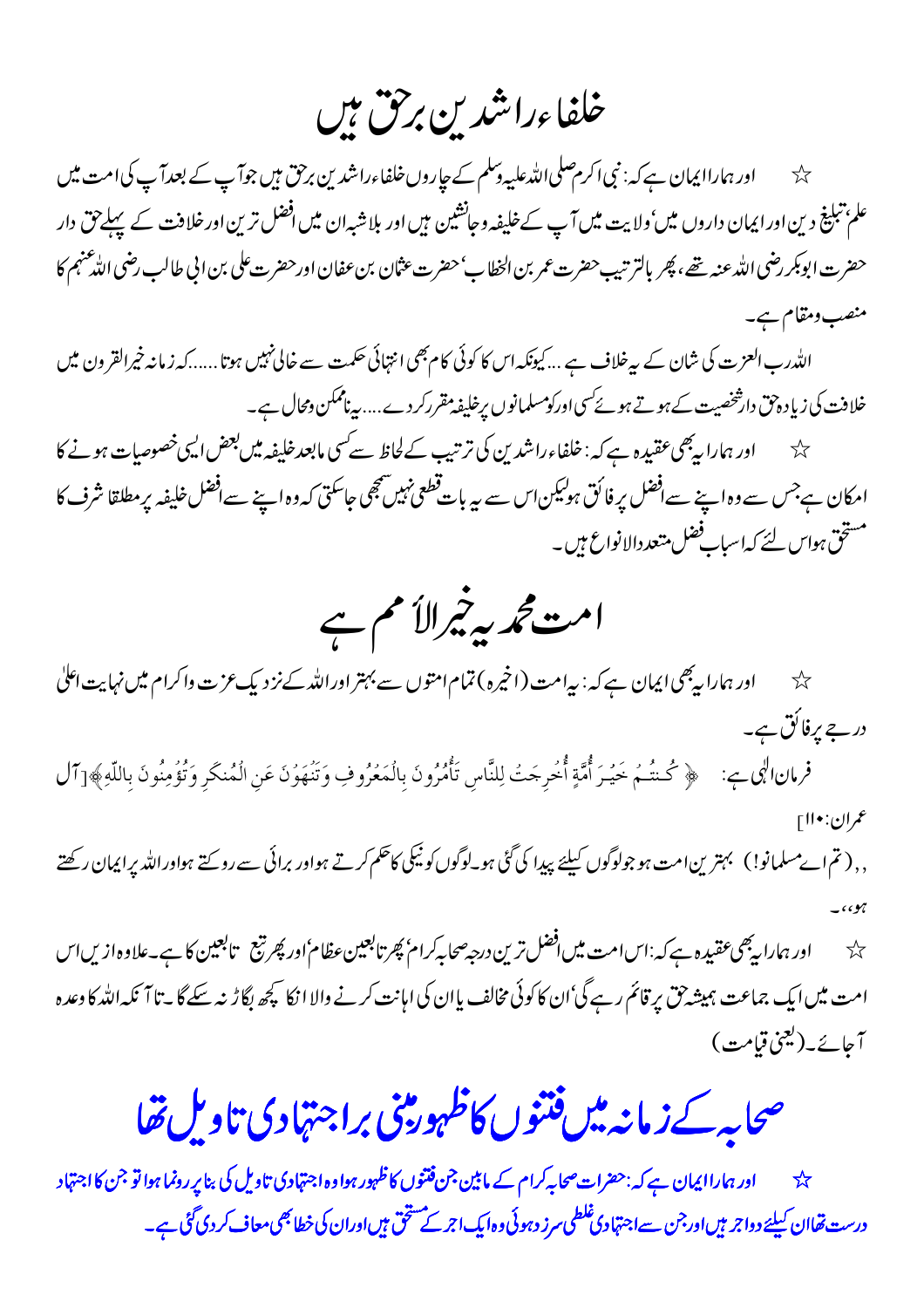صحابہ کرام کی ناپسندیدہ باتوں سےاجتناب لازمی ہے

ے۔<br>\*\* اورہاراایمان ہے کہ بیحابہ کرام ؓ کی ناپسندیدہ ہاتوں سے کمل اجتناب کرنالازمی ہے بلکہان کی شاپان شان صرف وہ مدح کی جائے جس کے وہ مشقیٰ ہیںاوران میں سے سی کے متعلق بھی دل میں کینہ وحسد قطعانہ رکھیں کیونکہ ال<mark>تد تعالیٰ نے ان کے بارے</mark> میں ارشادفر مایاہے:

﴿لاَ يَسُتَوِيُ مِـنكُم مَّنُ أَنفَقَ مِن قَبُلِ الْفَتُحِ وَقَاتَلَ أُوْلَئِكَ أَعَظَمُ دَرَجَةً مِّنَ الَّذِيْنَ أَنفَقُوا مِن بَعْدُ وَقَاتَلُوا وَكُلًّا وَعَدَ اللَّهُ الْحُسُنَى ﴾ [الحديد: • ا]

,, تم میں سے جس شخص نے فتح مکہ سے پہلےخرچ کیااور جہاد کیاوہ اس کے برابرنہیں جس نے (پہ )بعد میں کیا۔ بیلوگ درجہ میں ان لوگوں سے بڑھ کر ہیں جنہوں نے اس کے بعد مال خرچ کیااورشر یک جہاد ہوئےاوراللہ نے ہرایک سےحسن سلوک کا دعدہ کررکھا ہے۔ اوراللہ تعالیٰ نے ہمارے متعلق بھی ارشادفر مایا:

﴿ وَالَّذِينَ جَاؤُوا مِن بَعُدِهِمُ يَقُولُونَ رَبَّنَا اغُفِرُ لَنَا وَلِإِحْوَانِنَا الَّذِيْنَ سَبَقُونَا بِالْإِيْمَانِ وَلَا تَحْعَلُ فِي قُلُوبِنَا غِلَّا لِّلَّذِيْنَ آمَنُوا رَبَّنَا إِنَّكَ رَؤُوفٌ رَّحِيَمٌ ﴾ [الحشر: • ا]

, , اور جوان ( پہلوں ) کے بعدآ ئے کہتے ہیںا ہے ہمارے رب! ہمیں اور ہمارےان بھائیوں کوجنہوں نے ایمان لا نے میں سبقت کی بخش دےاور ہمارےدلوں میں مومنوں کی طرف سےدل میں کوئی کیپنہ نیرر ہنے دے۔اے ہمارےرب! تو بڑی شفقت والامہر بان ہے،،۔ واللدالمستعان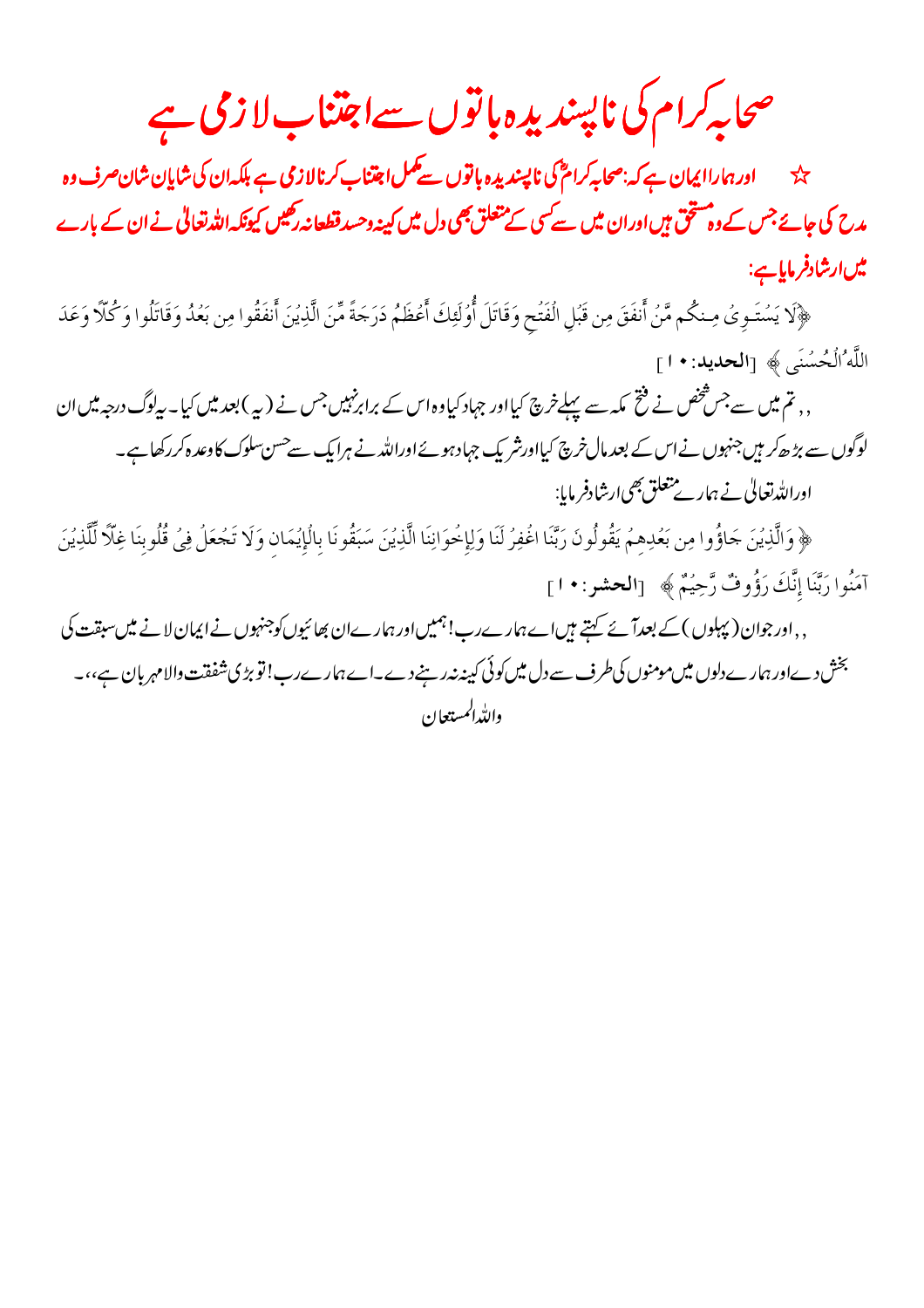جھڻ<mark> فص</mark>ل:

قیامت کےدن پراپمان

ہمارا آخرت کے دن پراپمان ہےاور وہی روز قیامت ہےجس کے بعد کوئی دن ایپانہیں جس میں اللہ تعالیٰ دوبارہ - 文 بندوں کوزندہ اٹھائے گا پھر یاتوہمیشہ نعمتوں کے گھر جنت میں رہیں گے یا پھر دردناک عذاب کے گھر جہنم میں

اور ہمارایوم البعث بربھی ایمان ہے۔اور جبکہ حضرت اسرافیل علیہ السلام صور میں دوبارہ پھوٹکیں گےتو اللہ سب مر دوں کو  $\sum_{\lambda}$ چرسےزندہفرمالےگا۔

ارِثادباركِ تعالىٰ ہے: ﴿ وَنُفِخَ فِيُ الصُّورِ فَصَعِقَ مَن فِيُ السَّمَاوَاتِ وَمَن فِيُ الْأَرُضِ إِلَّا مَن شَاء اللَّهُ ثُمَّ نُفِخَ فِيُهِ أُمْرَى فَإِذَا هُم قِيَامٌ يَنظُرُونَ ﴾ [زمر:٢٨]

, , اورصور پھونک دیاجائے گا۔ پس آ سان اورز مین والےسب بے ہوش ہوکرگریڑیں گے گر جسےاللہ جا ہے پھر دوبار ہصور پھونكاجائے گا تووہا یک دم کھڑے ہوکر دیکھنےلگ جائیں گے،،۔

تمام لوگ اپنی قبروں سے اٹھ کر ننگے یا دَن ننگے جسم اور بغیرختنوں کے رب العالمین کی جانب جار ہے ہوں گے۔فرمان الہی ہے: ﴿ كَمَا بَدَأْنَا أَوَّلَ خَلُقٍ نُّعِيدُهُ وَعُداً عَلَيُنَا إِنَّا كُنَّا فَاعِلِيُنِ﴾ [الانبياء: ٢٠٢]

, , جیسے ہم نے پہلی دفعہ پیدا کیااسی طرح دوبارہ کریں گئے بیہ ہارے ذمہ دعدہ ہےاورا سے ہم ضرورکر کے( ہی )ر میں گے،،۔



اور ہماراعقیدہ ہے کہ:اعمال نامےدا ئیں ہاتھ میں یا پھر بجانب پشت ہائیں ہاتھ میں دیئے جائیں گے۔  $\approx$ فرمانِالِهِي ہِ: ﴿ فَأَمَّـا مَـنُ أُوتِيَ كِتَابَهُ بِيَمِينِهِ ۚ (7)فَسَـوُفَ يُـحَاسَبُ حِسَاباً يَسِيُراً ۚ (8)وَيَـنـقَلِبُ إِلَى أَهْلِهِ

مَسُرُوراً (9)وَأَمَّا مَنُ أُوتِيَ كِتَابَهُ وَرَاء ظَهُرِهِ (10)فَسَوُفَ يَدُعُو ثُبُوراً (11)وَيَصُلَى سَعِيراً ﴾ [الانشقاق] , , تۈجس شخص کااعمال نامەاس کے داپنے ہاتھ میں دیاجائے گااس کا حساب آ سان لیاجائے گااوروہ اپنے گھر والوں کی جانب خوش ہوکر لوٹے گااورجس کااعمال نامہاس کی پشت کی طرف سے دیاجائے گا تو وہ ہلا کت کو پکارے گااور بھڑ کتی ہوئی آگ میں داخل ہوگا،،۔ مِ بِيثِرِمايا: ﴿ وَكُلَّ إِنسَـانِ أَلْـزَمُـنَـاهُ طَآئِرَهُ فِي عُنُقِهِ وَنُخْرِجُ لَهُ يَوُمَ الُقِيَامَةِ كِتَاباً يَلْقَاهُ مَنشُوراً (13)اقَرَأُ كَتَابَكَ كَفَى بِنَفْسِكَ الْيَوُمَ عَلَيْكَ حَسِيُبا﴾ [[لاسراء:١٣-١٣]]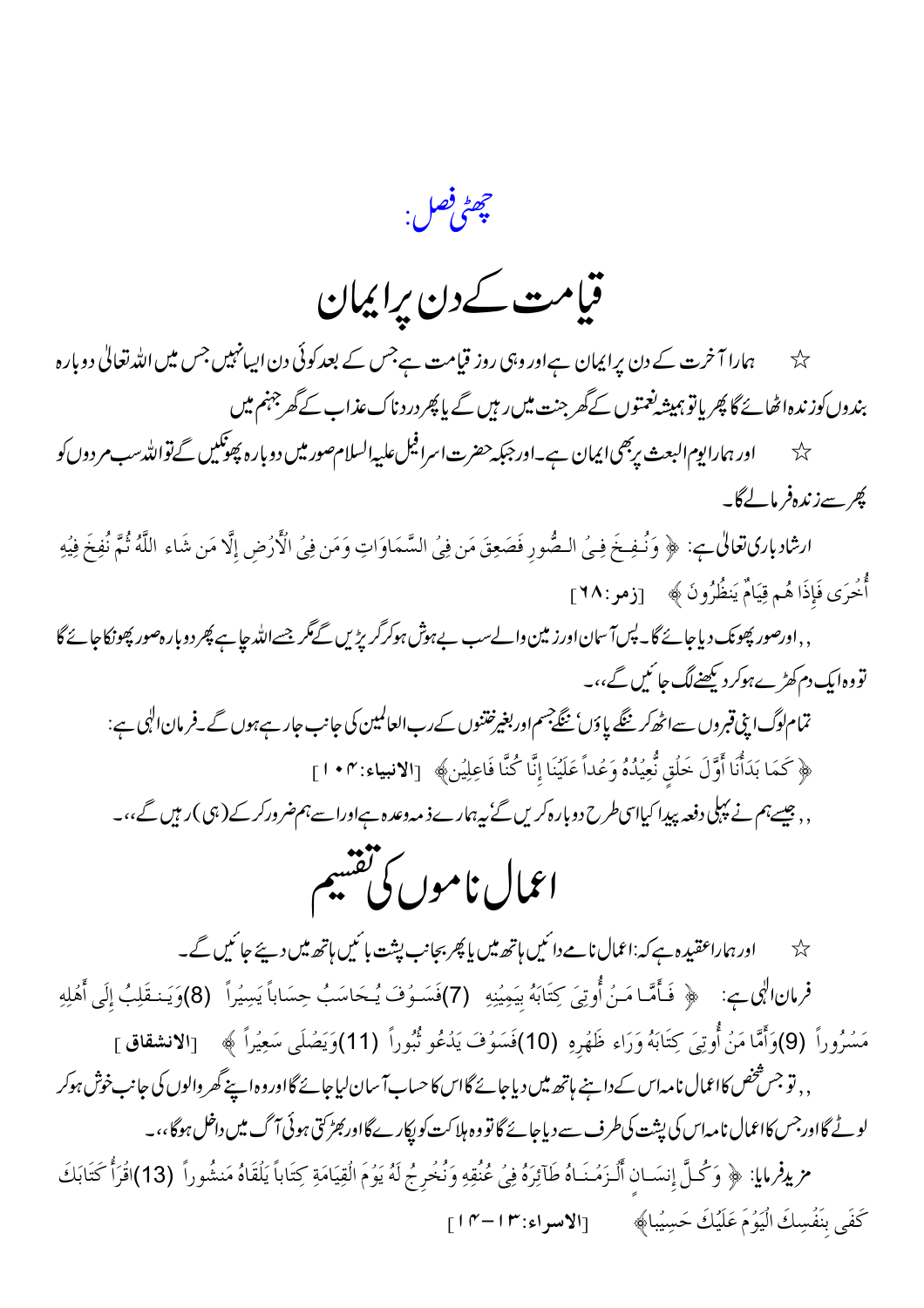, , اورہم نے ہرآ دمی کا نامئداعمال اسکی گردن میں لٹکا دیا ہے،اور قیامت کے دن اسکےاعمال کی ایک کتاب نکالیں گے جسے وہ اپنے سامنے کھلی ہوئی پائےگا(اس سےکہاجائےگا کہ )اپنانامئہ اعمال پڑھو،آج تم خود بحیثیت محاسب اپنے لئے کافی ہوگے،،۔

ميزان سےاعمال كاوزن كياجانا

اور ہمارا یہ بھی عقیدہ ہے کہ: قیامت کے دن تراز و سےاعمال کا وزن کیا جائے گااور کسی کے ساتھ ذ رہ کجرظلم وزیادتی نہ  $\stackrel{\sim}{\approx}$ بيدگي

ارِثادِربانِي ہے: ﴿ فَمَن يَعْمَلُ مِثْقَالَ ذَرَّةٍ خَيْراً يَرَهُ وَمَن يَعْمَلُ مِثْقَالَ ذَرَّةٍ شَرّاً يَرَهُ ﴾ [الزلزال: 4-٨] , , پس جس نے ذ رہ برابر نیکی کی ہوگی وہ اسے دیکھ لےگا'اورجس نے ذ رہ برابر برائی کی ہوگی وہ اسے دیکھ لےگا،،۔

﴿ فَمَسْ تَقُلَتُ مَوَازِيَنُهُ فَأُولَئِكَ هُمُ الْمُفْلِحُونَ وَمَنُ خَفَّتُ مَوَازِيَنُهُ فَأُولَئِكَ الَّذِيْنَ خَسِرُوا أَنفُسَهُمْ فِي جَهَنَمَ خَالِدُونَ ۚ تَلْفَحُ وُجُوهَهُمُ النَّارُ وَهُمْ فِيهَا كَالِحُونَ ﴾ [المؤمنون:٢٠٢-١٠٣]

, , توجن کے(نیکیوں )کے پلے بھاری ہوگئےنو وہی لوگ نجات پانے والے ہوں گےاورجن کے(نیکیوں )کے بوجھ ملکے ہوں گےنو یہی وہ لوگ ہیں جنہوں نے اپنا نقصان خود کرلیا۔وہ ہمیشہ دوزخ میں رہیں گے،ان کے چہروں کوآ گ جلس رہی ہوگی اور وہ وہاں بدشکل ہنے ہوئے ہوں گے،،۔

﴿ مَن جَاءِ بِالۡحَسَنَةِ فَلَهُ عَشُرُ أَمۡتَالِهَا وَمَن جَاء بِالسَّيِّئَةِ فَلَا يُحۡرَى إِلَّا مِثۡلَهَا وَهُمۡ لَا يُظۡلَمُونَ﴾ [الانعام: ١٩٠] , , جوْخص قیامت کے دن ایک نیکی لےکرآ بۓ گااس کواسکادس گنا یے گااور جوکوئی ایک برائی لائے گااس کواتنی ہی (ایک ہی برائی کی )سزاملے گی،،۔

رسول الدّه الله سلّيه شفاعت عظم كااعزاز

اور ہمارااس شفاعت عظمٰی پربھی ایمان ہےجس کااعزازصرف رسول اکرمصلی اللہ علیہ دسلم کوحاصل ہےجبکہ لوگ نا قابل برداشت کرب کے عالم میں سب سے پہلےحضرت آ دم علیہ السلام،حضرت نوح علیہ السلام،حضرت ابراہیم علیہ السلام،حضرت موّیٰ علیہ السلام،حضرت عیسیٰ علیہ السلام۱ورآ خرکار ہمارے نبی حضرت محم<sup>صل</sup>ی اللہ علیہ دسلم کے پاس جا <sup>نہ</sup>یں گے تب آپ بندوں کے مابین فیصلہ کی خاطراللہ رب العزت سے سفارش فرمائیں گے

اور ہمارا یہ بھی عقیدہ ہے کہ: جومومن گنہگارجہنم میں ہوں گےان کونکالنے کے لیے بھی سفارش ہوگی جس کا شرف نبی اکرمصلی ☆ الله عليه دسلم كےعلاوہ دوسرےانبياءكرام'مومنين اورفرشتوں كوچھى حاصل ہوگا۔ نيز الله رب العزت اہل ایمان كى بعض جماعتوں كوحض اپنےفضل وکرم سےدوزخ سےنکال لےگا۔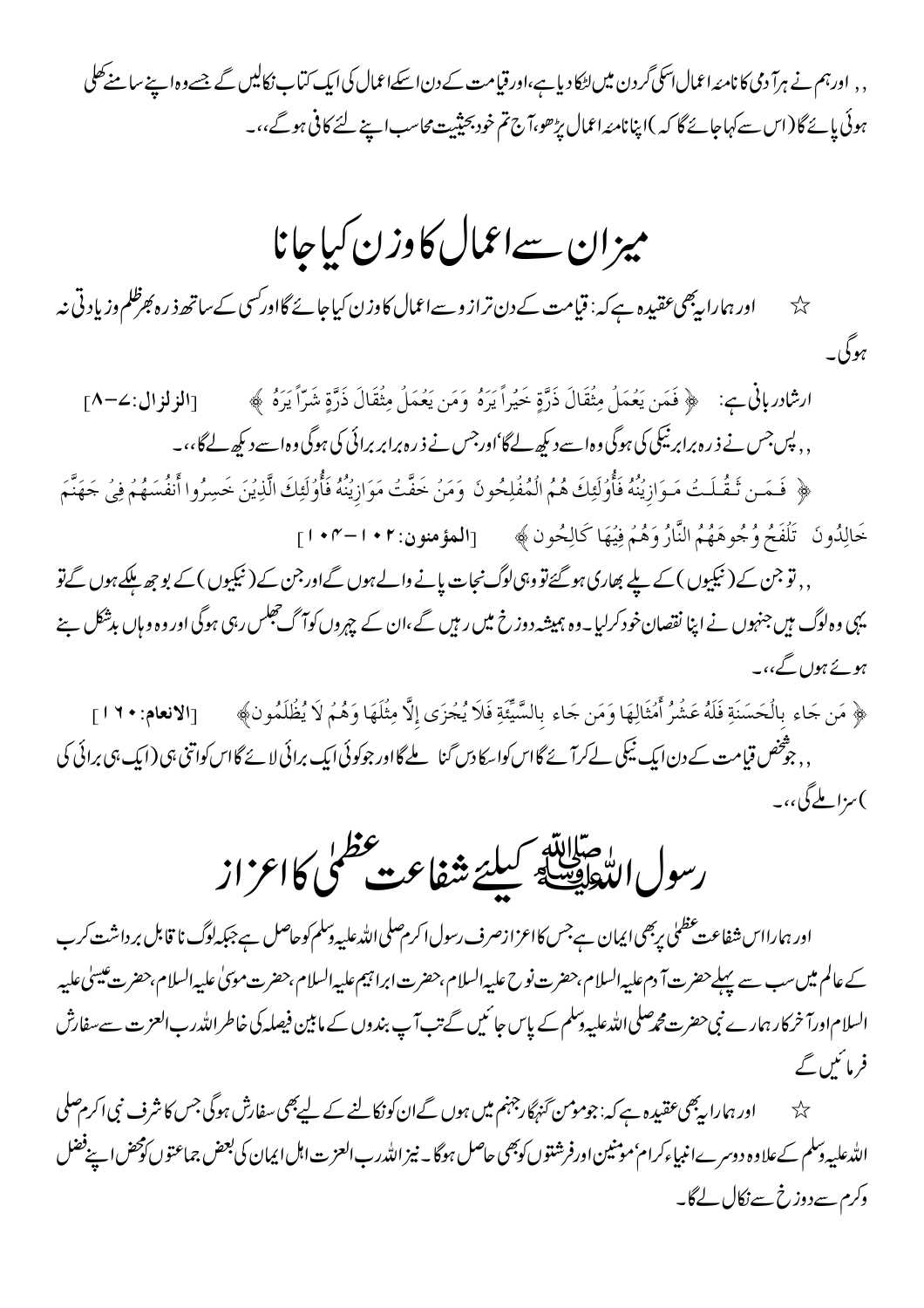نبى اكرم صلى الله عليه وسلم كبيليّة دوسرااعزاز . . حوض كوثر

اور ہمارا رسول اکر مصلی اللہ علیہ دسلم کےحوض کوثر پربھی ایمان ہے ،جس کا پانی دودھ سے زیادہ سفیدُ شہد سے زیادہ میٹھااور  $\vec{\lambda}$ ۔<br>ستوری سے بڑھ کرخوشبودار ہوگا۔اس کی لمبائی' چوڑائی'ایک ایک ماہ کی مسافت کے برابر ہوگی اوراس کےآ بخورے چیک دمک اور کثر ت تعداد میںآ سان کےستاروں کی مانندہوں گے۔آپ کی امت کےموس اس سےنوش جان کریں گے۔جس نے ایک مرتبہ پی لیا پھر بھی وہ تشنہ لب (پياسانه) نه بوگا۔

جہنم کےاوپر بل صراط کانصب کیاجانا

پڑ ہے۔ اور ہماراجہنم کےاوپر *دگلی گئی پل صر*اط پر بھی ایمان ہے جسے لوگ اپنے حسب اعمال عبور کریں گے۔ اول درجہ کےلوگ برق رفماری سے پھرحسب مراتب بعض ہوا کی ماننڈ کچھ پرندوں کی طرح اوربعض دوڑتے ہوئے گذر جائیں گے،اوررسول اکر مصلی الله علیہ دسلم وہاں کھڑے ہوکرالٹدنغالیٰ کی بارگاہ میں بیردعافر مار ہےہوں گے:

تا آنکہ پچھاوگوں کےاعمال گزرنے کے لئے ناکافی ہوتگے تو وہ پیٹ کے ہل رینگتے ہوئے گزریں گےاور مل صراط کے دونوں جانب کنڈیاں لٹکی ہوئی ہوں گی ۔جن لوگوں کے متعلق انہیں پکڑنے کاحکم ہوگا' کپڑلیں گے،کئی تو ان کی خراشوں سے زخمی ہوکرگز رجائنیں گے جبکہ پچھ دوسرے جہنم میں گرجا ئیں گے۔

ح بار میں اور ہماراان تمام ہولناک واقعات اورخبر وں پر جو روز قیامت رونما ہوں گے ایمان ہے جن کی تفصیلات کتاب وسنت میں وارد ہے۔اللہ تعالیٰ ہماری ان میں اعانت فرمائے۔

ح به اور ہماراعقیدہ ہے کہ نبی اکرم<sup>صل</sup>ی اللہ علیہ دسلم کوایک اورشرف حاصل ہوگا۔وہ بیرکہ رسول اکرم<sup>صل</sup>ی اللہ علیہ دسلم جنت میں دا خلے کے لئے اہل جنت کی سفارش فر مائیں گے۔

جنت ودوزخ دونوں برحق ہیں

ہماراجنت ودوزخ پربھی ایمان ہے۔جنت نعمتوں کا گھرہے جواللہ تعالیٰ نے اپنے مو<sup>م</sup>ن اور پر ہیز گار بندوں کیلئے تیار  $\vec{\lambda}$ فر مایا ہے۔اس میں ایسی ایسی نعمتیں ہیں جوآ نکھ نے بھی دیکھی نہیں 'کسی کان نے سنا تک نہیں اور نہ ہی کسی انسان کے دل میں ان کا تصورآ پا

 $\leftarrow$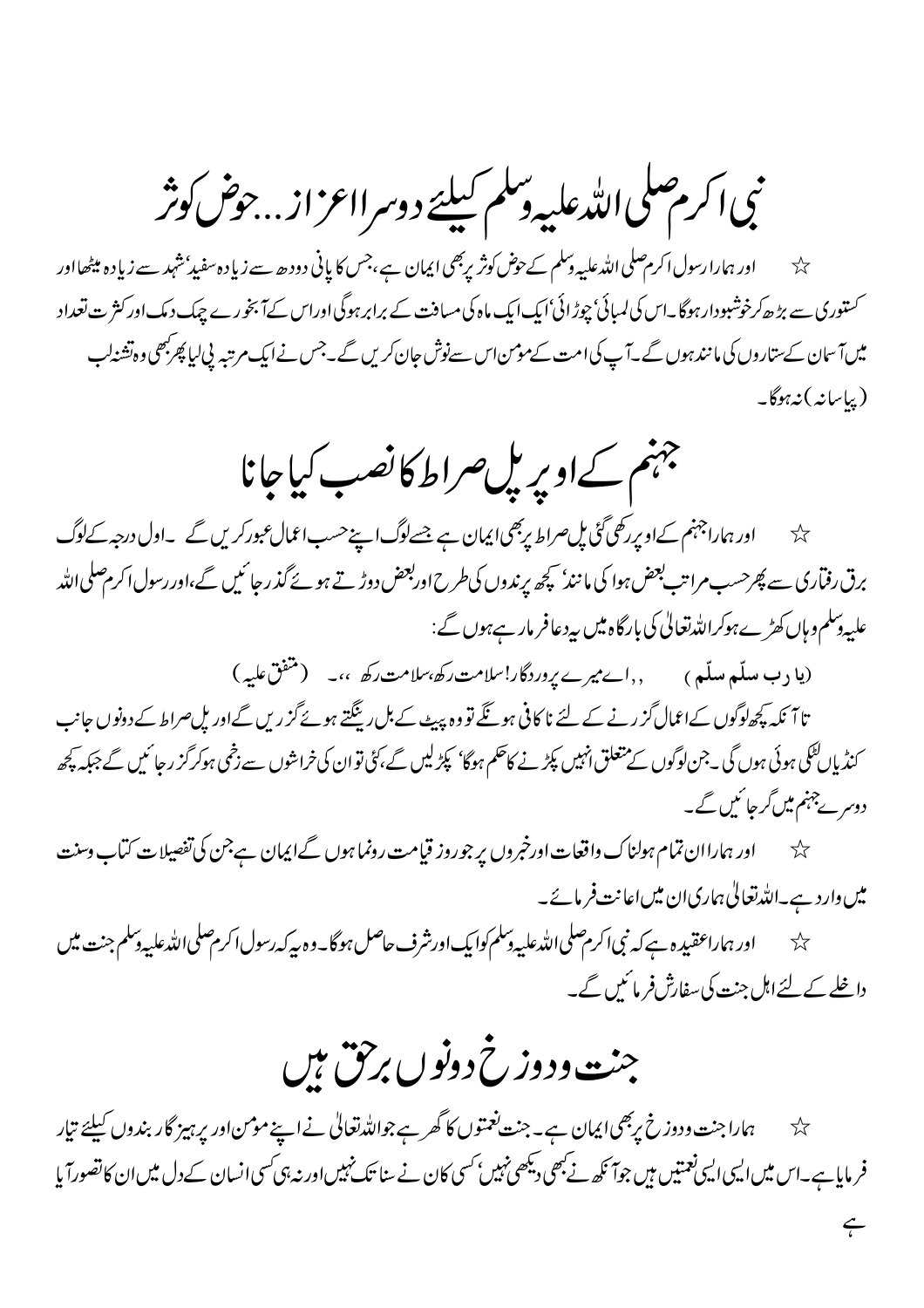ارِثْادالٰہٰی ہے: ﴿ فَلَا تَعُلَمُ نَفُسٌ مَّا أُحُفِيَ لَهُم مِّن قُرَّةِ أَعْيُنٍ جَزَاء بِمَا كَانُوا يَعُمَلُونَ﴾ [ا**لسجدة:**1 ]

,, کوئی نفس نہیں جانتا جو کچھ ہم نےان کی آٹھوں کی ٹھنڈک کیلئے چھپا کررگھی ہے۔ بیاناعمال کا بدلہ ہے جووہ کرتے تھے،،۔ اور دوزخ عذاب کا گھرہے جسےاللہ تعالیٰ نے کفاراور ظالموں کے لیے تیارکررکھا ہے۔جس میں ایسےعبرتناک عذاب اور سزائنیں ہیں ( كەلامان الحفظ) جن سے متعلق دل نے سوچاتك نہيں۔ارشاد بارى تعالىٰ ہے:

﴿ إِنَّا أَعۡتَـٰدُنَا لِلظَّالِمِيۡنَ نَاراً أَحَاطَ بِهِمۡ سُرَادِقُهَا وَإِن يَسۡتَغِيۡثُوا يُغَاثُوا بِمَاء كَالۡمُهَلِ يَشُوِىُ الۡوُجُوهَ بِئِسَ الشَّرَابُ وَسَاءِتُ مُرَتَفَقا﴾ [الكهف:٢٩]

, , ہم نے وہ آگ تیارکررکھی ہےجس کی قناتیں انہیں گھیرلیں گی ۔اگرفر یاد حابی ہے تو ان کی فریاد ر<sub>س</sub>ی اس پانی سے کی جائے گی جو میں جے جیسا ہوگا جو چہرےکو بھون دےگا۔ بڑا ہی برایانی ہےاور بڑی بری آرام گاہ( دوزخ) ہے،،۔ اوروہ دونوںاب بھیموجود ہیں۔ہمیشہ رہیں گیااوربھی فنانہ ہوں گی۔فرمان الہی ہے:

﴿وَمَـن يُؤْمِن بِاللَّهِ وَيَعْمَلُ صَالِحاً يُدْخِلُهُ جَنَّاتٍ تَجْرِي مِن تَحْتِهَا الْأَنْهَارُ خَالِدِيْنَ فِيُهَا أَبَداً قَدُ أَحْسَنَ اللَّهُ لَهُ رِزُقاً ﴾[الطلاق: 11]

, , اور جو شخص اللہ پرایمان لا ئے اور نیک عمل کرےاللہ اسےالی<sub>ک</sub> جنتوں میں داخل کرے گا جس کے پنچےنہریں جاری ہیں بین میں ہی<sub>ہ</sub> ہمیشہ ہمیشہ رہیں گے۔اللہ نےان کارزق کیاخوب بنایا ہے،،۔

﴿ إِنَّ اللَّهَ لَعَنَ الْكَافِرِيْنَ وَأَعَدَّلَهُمُ سَعِيراً ، خَالِدِينَ فِيهَا أَبَداً لَّا يَجِدُونَ وَلِيّاً وَلَا نَصِيراً (65)يَـوُمَ تُقَلَّبُ وُجُوهُهُمْ فِيُ النَّارِ يَقُولُونَ يَا لَيُتَنَا أَطَعُنَا اللَّهَ وَأَطَعُنَا الرَّسُولَا﴾ [[الاحزاب:٢٣-٢٩]

, , یقیناًالٹدتعالٰی نے کافروں پرلعنت کی ہےاوران کے لیے *بھڑ* کتی ہوئی آگ تیارکررکھی ہے۔جن میں وہ ہمیشہ رہیں گےاورکوئی حامی ومددگار نہ پائیں گے ۔جس دن ان کے چہرے ( کہاب کی طرح ) آگ میں پلٹائے جائیں گے ۔(اس وقت )کہیں گے ۔کاش! ہم اللہ اور رسول کی اطاعت کرتے ،،۔

اہل جنت کون میں؟

اورہم ہراس شخص کے لیے جنتی ہونے کی گواہی دیتے ہیں جسے کتاب وسنت نے نامزدکر دیا ہو یااس کےاوصاف ذکرکرکے جنت کی شہادت دی ہو۔جن کونامز دکیاان میں حضرت ابوبکرصدیق'حضرت عمرُ حضرت عثان اورحضرت علی رضی اللہ عنہم ہیں ۔ان کےعلاوہ دیگرصحابہ کرام رضی اللّٰه عنہم بھی ہیں جنہیں نبی اکرم صلی اللّٰہ علیہ دسلم نے جنت کی بشارت دی ہے۔ نیز باعتیاراوصاف کے ہر مقی ومومن کیلئے جنت کی شہادت ہے۔

اہل النارکون میں؟

اسی طرح ہم ہراس شخص کے لیے جہنمی ہونے کی گواہی دیتے ہیں جسے کتاب وسنت نے نامز دکر دیا ہو۔یااس کےاوصاف ذکر کر کے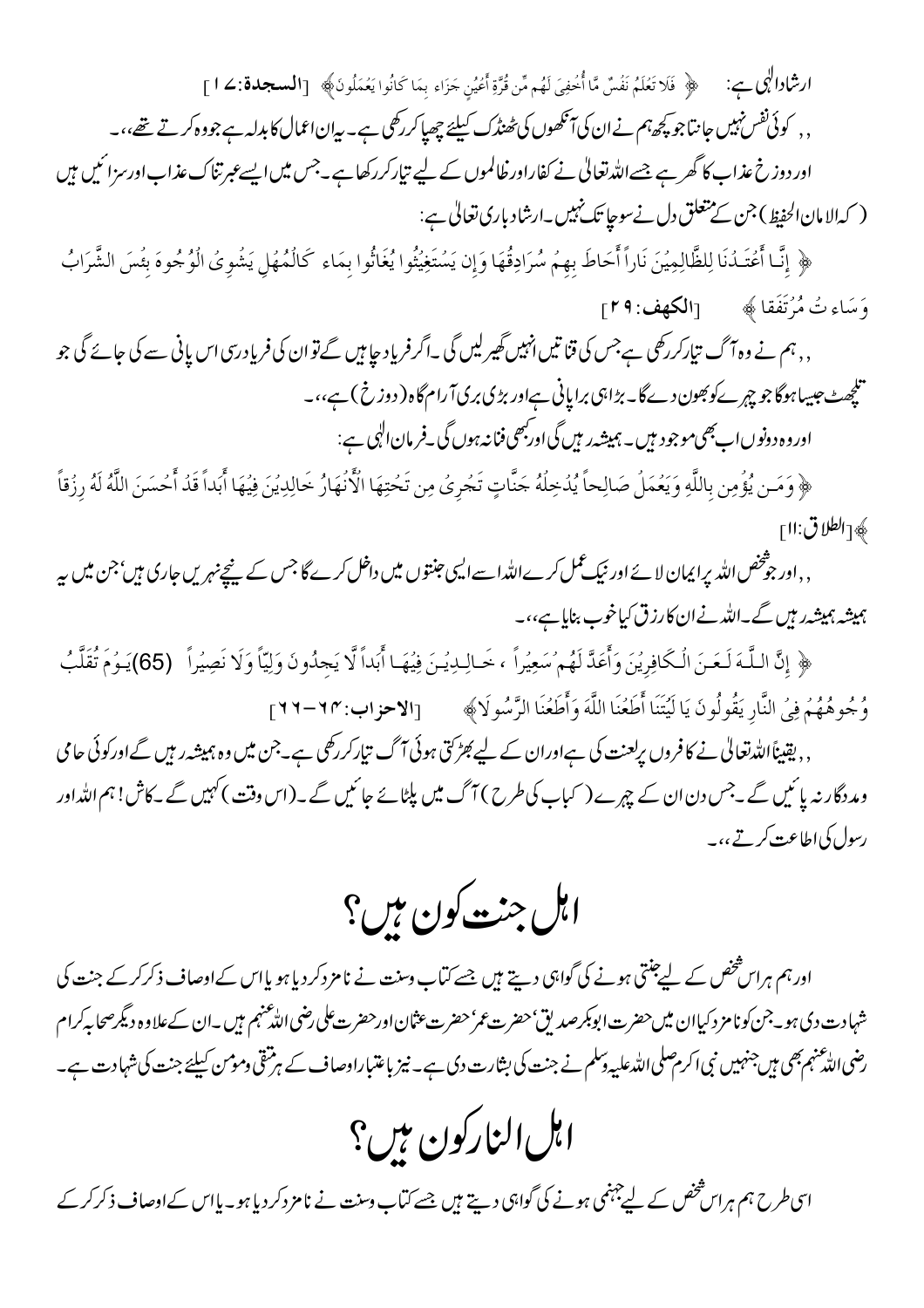اسے جہنم کی شہادت دی ہو۔چنانچہابولہباورعمرو بن کحی اوراسی طرز کے دوسرےلوگ جن کا نام لے کرجہنمی کہا گیا ہے۔ نیز اوصاف کیلئے لحاظ سے ہرکافرمشرک اورمنافق کیلئے دوزخ کی شہادت ہے۔ اورہماراعقیدہ ہے کہ:قبرایک مقام آ زمائش ہےجس میں میت سےاس کےرب ٗدین اور نبی کے متعلق سوالات ہوں  $x^2$ گے۔ جہاں: ﴿ يُثِّبُّتُ اللَّهُ الَّذِيْنَ آمَنُواُ بِالْقَوَلِ الثَّابِتِ فِي الْحَيَاةِ الدُّنْيَا وَفِي الآخِرَةِ ﴾ [ابراهيم:٢٤] , , الله تعالىٰ ايمانداروں کو پکی بات ( کلمہ تو حید ) پر دنیا کی زندگی میں مضبوط رکھتا ہےاورآ خرت میں بھی ( رکھےگا )،،۔ تومو من دبی اللہ (میرارباللہ ہے )دینی الامدلام (میرادین اسلام ہے ) نبی محمد (میرے نبی مطلقہ میں ) کہےگا۔ البيته كافراور منافق''لا ادرى مسمعت المناس يقولون شيئا فقلته ''مجھنہيں معلوم جيسےلوگوں کو کہتے سنتاتھا کہہ دیا کرتاتھا۔ سے جواب دےگا۔

ارِثارِ رِبِلْ جِ: ﴿ أَلَّـٰذِينَ تَتَوَفَّـٰهُمُ الْـمَـلاَئِكَةُ طَيِّبِيْنَ يَقُولُونَ سَلامٌ عَلَيْكُمُ ادْخُلُواْ الْجَنَّةَ بِمَا كُنتُمْ تَعُمَلُون ﴾  $\Gamma^{\mu}$ ٢: النحل

,وہ جن کی جانیں فرشتے نکالتے ہیں کہ وہ ( کفروشرک سے ) پاک ہوتے ہیں کہتے ہیںتم پرسلامتی ہواپنے (نیک )اعمال کے بدلے جنت میں داخل ہوجاؤ،،۔

ح<sup>ید</sup> اور ہماراایمان ہے کہ: ظالم اور کافر کیلئے عذاب **قب**رہوگا۔

فرمان بارى تعالى ج: ﴿ وَلَـو تَـرَى إِذِ الظَّـالِمُونَ فِي غَمَرَاتِ الْمَوُتِ وَالْمَلاَئِكَةُ بَاسِطُواْ أَيْدِيهِمْ أَخْرِجُواْ أَنفُسَكُمُ

الْيَوُمَ تُحْزَوُنَ عَذَابَ الْهُون بِمَا كُنتُم تَقُولُونَ عَلَى اللَّهِ غَيْرَ الْحَقِّ وَكُنتُمْ عَنُ آيَاتِهِ تَسُتَكْبِرُون ﴾ [الانعام:٩٣] , , اورکاش آپ ان ظالم لوگوں کواس وقت دیکھیں جب بیموت کی تختیوں میں ( مبتلا ) ہوں گےاورفر شتے اپنے ہاتھ پھیلا ئے کہہ رہے ہوں گےاپنی جانیں نکالوٗ آج تم کو ذلت کی سزا دی جائے گی ۔اس سبب سے کہتم اللہ پر جھوٹ بولاکر تے تھےاورتم اس کی آیات سے تکبرکر تے  $\mathfrak{c}$ 

اس شمن میں بہت <sub>تک</sub>آیات عل<sub>ا</sub>ء کے ہاںمعروف ہیں۔ ہرمو<sup>من</sup> پرلازم ہے کہ وہ غیبی امور سے متعلق جو کچھ بھی کتاب وسنت میں وارد ہوا ہےاسے بغیرکسی تر دد کےتنگیم کر لےاور دنیا کے مثامدات کو مدنظر رکھ کران سےاختلاف نہ کرے کیونکہ امور آخرت کاامور دنیا پر قیاس ناممکن ہے کیونکہ دونوں کے مابین بڑاواضح اورصر بیح فرق ہے۔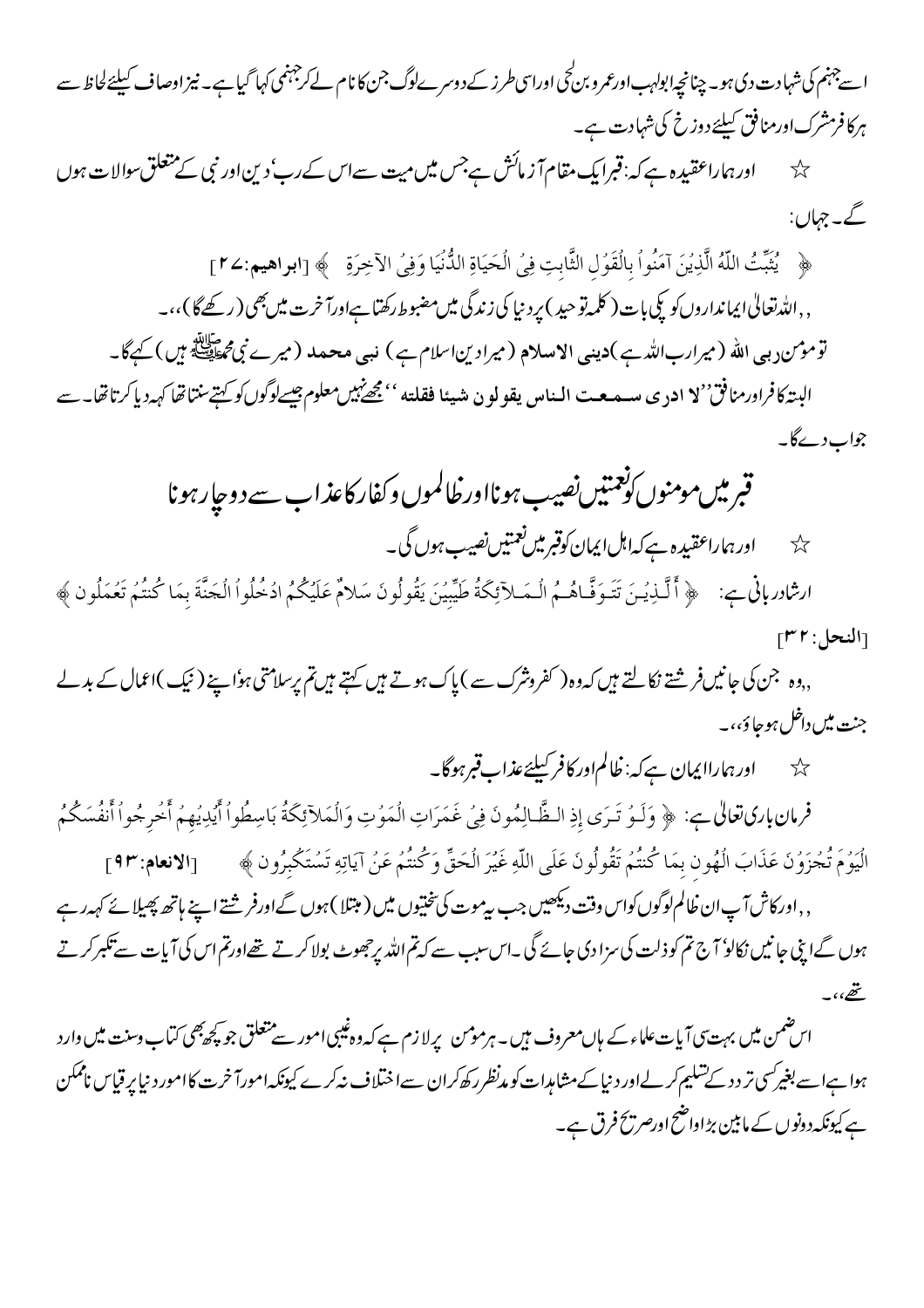ساتوين فصل:<br>ساتوين فصل:

تقذير يرايمان

ح سیاور ہمارا تقدیر کی اچھائی اور برائی پرایمان ہے :اورتقدیرِاللّہ تعالٰی کا کا ئنات سے متعلق وہ پیشگی تخمینہ ہے جس کااس کی حكمت متقاضي تقيء تقذير كے چارمراتب ہيں:  $\sim$  4  $-1$ ہماراایمان ہے کہ اللہ تعالٰی اپنے از لی اورابدی علم کے ذ ریعہ سے تمام وہ کچھ جانتا ہے جو کچھ ہو چکااور جوہوگا اور جیسے ہوگا اوراس کاعلم حادثے نہیں جو بے علمی کے بعد حاصل ہوا ہو۔اورعلم کے بعد نہاسے سہوونسیان لاحق ہوتا ہے۔ 2- ڭئابت ے۔<br>\*\* ہماراایمان ہے کہ جو پچھ قیامت تک رونماہونے والا ہےاللہ تعالٰی نے اسےلوح محفوظ میں درج کررکھا ہے۔ فرمان اللي ہے: ﴿ أَلَـٰم تَعُلَـٰم أَنَّ اللَّــهَ يَعُلَـٰمُ مَـا فِـىٰ السَّمَاء وَالْأَرُضِ إِنَّ ذَلِكَ فِىٰ كِتَابٍ إِنَّ ذَلِكَ عَلَى اللَّهِ يَسِيُرْ﴾[الحج: ٧٠] , , کیاتم نہیں جانتے کہآ سان وزمین کی ہر چیز اللہ کے کم میں ہےاور بہ سب ایک کماب (لوح محفوظ) میں ( لکھاہوا) ہے۔ ہلاشبہ بہر سب الله برآسان ہے،،۔

 $\frac{1}{2}$ مشبُت

حک<sup>ہ</sup> میں ادا پمان ہے کہ آسان وزمین کی ہر چیز اللہ تعالیٰ کی مشیت کے عین مطابق ہےکوئی چیز بھی اس کی مشئیت کے بغیر وقوع پذیرنیبیں ہوتی۔جواللہ تعالیٰ جا ہتا ہےوہی ہوتا ہےاور جونہیں جا ہتاوہ نہیں ہوتا۔ 4- تخليق

ح برجز کا خا*لا ایمان ہے کہ اللہ دب العز*ت ہر چیز کا خالق ہے۔ فرمانِ اللَّهِي ہِ: ﴿ اللَّهُ حَبِالِقُ كُلِّ شَيۡءٍ وَهُوَ عَـلَى كُلِّ شَيۡءٍ وَكِيُلْ لَهُ مَقَالِيُهُ السَّمَاوَاتِ وَالْأَرۡضِ ﴾  $[.91 - 62]$ : الزمير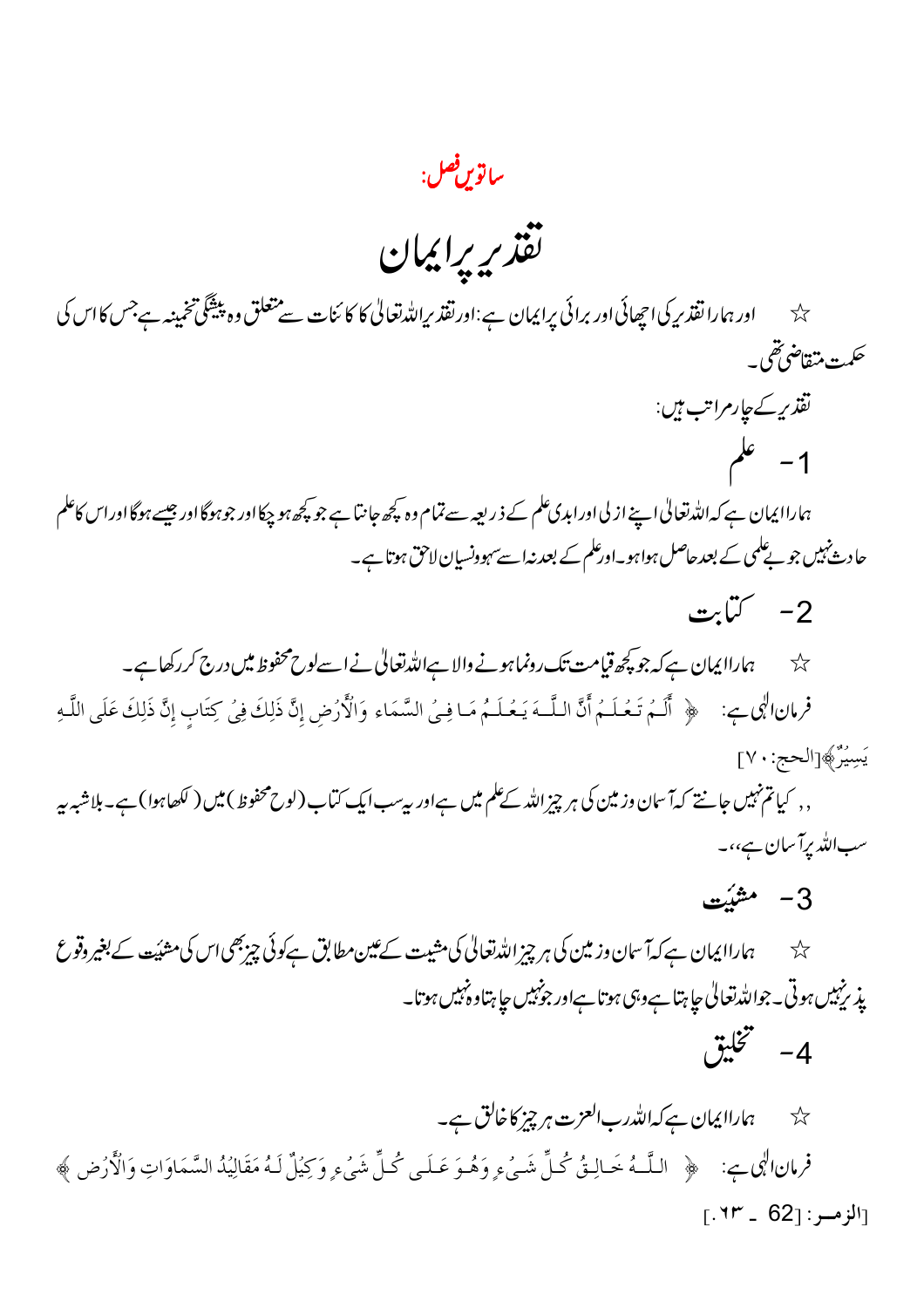, , الله تعالیٰ ہر چیز کا پیدا کرنے والا ہے،اوروہی ہر چیز برنگہبان ہے۔آ سان وزیلن کے(خزانوں ) کی بخچاںاس کے پاس ہیں،،۔ ان جاروں مراتب تقذیر میں وہ سب کچھ شامل ہے جوخوداللہ رب العزت کی طرف سے اور جو بندوں کی جانب سے وقوع پذیر ہوتا ہے ۔سو بندوں سےصادرشدہ تمام انواع کےاقوال دافعال پاان کےترک کردہ افعال وہ سب اللہ کے علم میں او*نٹح ریے ہیں۔جو*اللہ کی مشئیت میں تھےاوراسی نےان کو پیدافر مایا:ارشاد ہے: ﴿ لِمَن شَاءِ مِنكُمُ أَن يَسُتَقِيُمَ ۖ وَمَا تَشَاؤُونَ إِلَّا أَن يَشَاءَ اللَّهُ رَبُّ الْعَالَمِيْنَ ﴾ [التكوير:٢٨-٢٩] , (پیقر آن نصیحت ہے )اس کے لئے جوتم میں سے سیدھی راہ پر چلنا چاہےاورتم کچھ بھی نہیں جاہ سکتے جب تک اللہ رب العالمين نہ جاہے،،۔ ﴿ وَلَوۡ شَاءِ اللَّهُ مَا اقۡتَتَلُواۡ وَلَكِنَّ اللَّهَ يَفۡعَلُ مَا يُرِيَد ﴾ [البقرة: ٥٣] , , اورا گرالٹدنغالی ح<u>اب</u>تا توپی<sub>ا</sub> پس میں نہ *ٹر تے لیکن* اللہ جوجا ہتا ہے کرتا ہے،،۔ ﴿ وَلَوۡ شَاءِ اللَّهُ مَا فَعَلُوهُ فَذَرَٰهُمۡ وَمَا يَفۡتَرُونَ ﴾ [الانعام :٢٣٤] , , اوراگرالٹدکو منظور ہوتا تو بیالیہا کام نہ کرتے تو آپان کواور جو پچھ غلط با تیں بنار ہے ہیں یوں ہی رہنے دیجئے ،،۔ ﴿ وَاللَّهُ خَلَقَكُمْ وَمَا تَعَمَلُونَ﴾ [الصافات: ٩٦] , , حالانکہ تم کواور جو کچھتم کرتے ہواللہ ہی نے پیدا کیا ہے،،۔ ۔ بندہ جو بھی کرتا ہےاس اختیار وقدرت ہی کی بدولت کرتا ہے۔ بندے کےفل کا پنےاختیار سے داقع ہونے پر دلائل دلیل اول فرمان بارى تعالى ہے: ﴿ فَأَتُواْ حَرْنَكُمُ أَنَّى شِئْتُمْ ﴾ [البقرة:٢٢٣] ,,این کھیتی میں جس طرح حاہوآ ؤ،،۔

﴿ وَلَوۡ أَرَادُواۡ الۡخُرُو جَ لَأَعَلُّواۡ لَهُ عُدَّةً ﴾ [التوبة: ٣٦] , , اوراگران کااراد ہ ( جہاد کیلئے ) نکلنے کا ہوتا تو وہ اس (سفر ) کیلئے سامان کی تیاری کرر کھتے ،،۔

بہلی آیت میں اقیان ( آمد ) کو بندے کی مشیت سے ثابت کیا جبکہ دوسر کی آیت میں اعسداد ( تیاری ) کو بھی بندے کےارادہ پرمنحصر

دلیل دوم

ركھا۔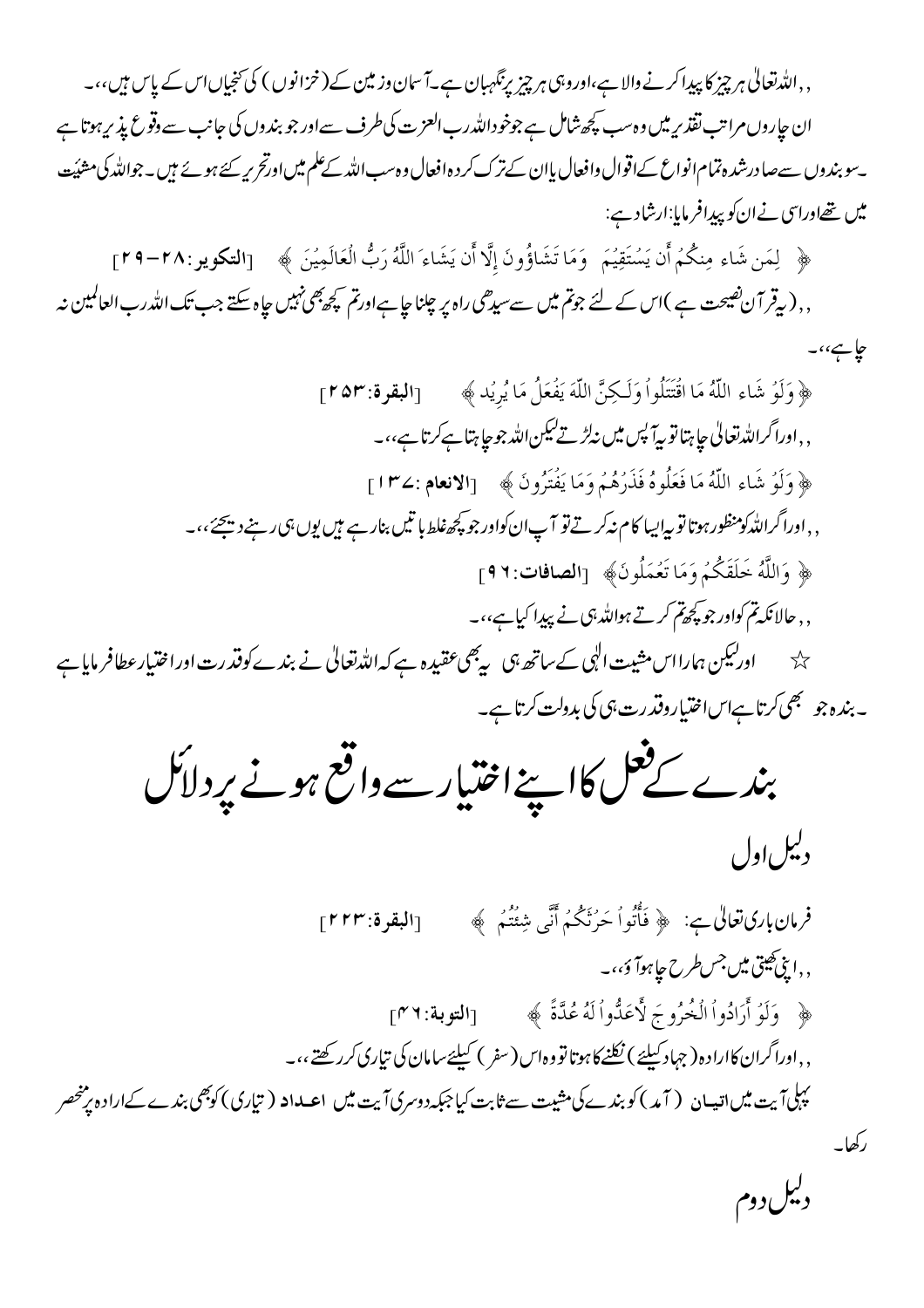الله تعالیٰ نے بندےکوادام دنواہی کومکلّف قرار دیاہے۔اگر بندےکوفڈرت داختیارہی نہ ہوتا توبیاس پرایبابوجھ ہوتاجس کاوہ تخمل نہ ہوتااور بیہ بات اللہ تعالٰیٰ کی حکمت ورحمت اوراس کی جانب سے موصولہاخبارصادقہ کے منافی ہے۔حالانکہ اللہ تعالٰی کافر مان ہے: ﴿ لَا يُكَلِّفُ اللَّهُ نَفُساً إِلَّا وُسُعَهَا لَهَا ﴾ [البقرة: ٢٨٢] , , الله تعالى كسي جان كواس كي طاقت سے زياد ه تكليف نہيں ديتا،،۔ دیبل سوم نیک شخص کی نیکی پر مدح اور برے کی برائی پر مذمت اور ہر دو کے حسب استحقاق جزاوسزا کاوعد ہجی اس بات کی شہادت ہے کہ بند ہ مجبور محض نہیں بلکہ مخاروقادر ہے۔اگر بندےکافعل اس کےارادہ سے خارج ازاختیار ہوتو نیک کی مدح عبث اور برےکوسزا سراسرظلم کے مترادف ہے اورالله رب العزت توعبث كاموں اورظلم سےمبراہے۔ دليل چهارم اللہ تعالیٰ نے پیغیمروں کا سلسلہ جاری فرمایا۔جیپیا کہ فرمان الٰہی ہے: ﴿ رُّسُلًا مُّبَشِّرِيْنَ وَمُنذِرِيْنَ لِئَلَّا يَكُونَ لِلنَّاسِ عَلَى اللَّهِ حُجَّةٌ بَعُدَ الرُّسُلِ ﴾ [النساء:١٢٥] , , ہم نے بیسب پیغیمروں کوخوشخبری سنانے والےاور ڈ رانے والے بنا کر بھیجا تا کہ رسولوں کے آنے کے بعدلوگوں کواللہ کے سامنےکوئی عذرکرنے کاموقع نہ ملے،،۔ اگر بندے کافعل اس کےاختیاراورارادہ میں نہ ہوتا تو پیغیبر بھیجنے سےاس کی حجت ختم نہ ہوتی ۔ دليل پنجم ہرکام کرنے والا انسان کام کرتے پاترک کرتے وقت خودکو ہرطرح کی مجبوری پاپ<sup>ر ب</sup>س سےآ زادمحسوں کرتا ہےسووہ اپنے ارادے سے

اٹھتا بیٹھتا' آتاجا تااورسفروا قامت کواختیارکرتا ہے۔اسےاس کاحساس بھی نہیں ہوتا کہاس پرکوئی جرکرر ہاہے۔ بلکہ جوکام اپنےاختیار سے پاکسی کے جمر سے سرانجام دیتا ہےاس میں واضح فرق کرسکتا ہے۔بعینہ شریعت نے بھی ہرقتم کےافعال میں باعتباراحکام کےفرق رکھا ہوا ہے۔چنانچہ حقوق اللہ کے بارہ میں جہاں انسان بےبس ہوگااس برکوئی سرزنش نہ ہوگی۔

## بڈل کانقذیر سے ججت پکڑ ناناخ ہے

ح بھی میں اعقیدہ ہے کہ:عاصی اورخطا کارا پنی نافر مانی پرتقذیر سے ججت پکڑنے کوکوئی حق نہیں رکھتا کیونکہ وہ معصیت کرتے وقت خودمخار ہوتا ہےاور تقذیر الہی کے متعلق خبرنہیں کہ اللہ نے اس کیلئے یہی مقدر کر رکھا ہے کیونکہ تقذیرالہی کواس وقت تک کوئی بھی معلوم نہیں کرسکتا جب تک کہ وہ کسی امر میں وقوع پذیر نہ ہوجائے۔

فرمان بارى تعالى ہے: ﴿ وَمَا تَدُرِيُ نَفُسٌ مَّاذَا تَكْسِبُ غَداً ا﴾ [لقمان: ٣٣]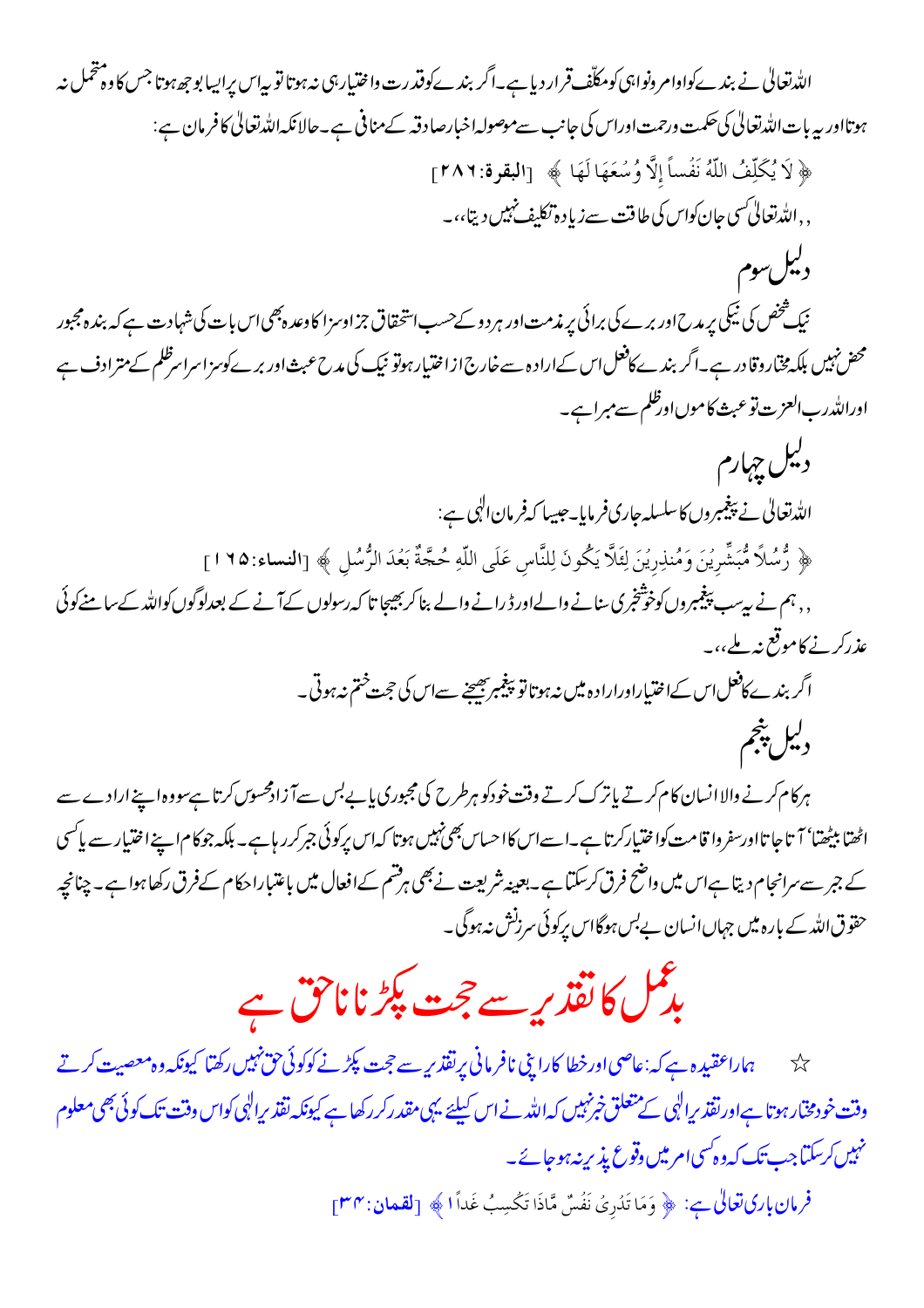,, کسی کومعلوم<sup>نہیں</sup> کل وہ کیا کرےگا،،۔

تو جب کوئی شخص بوقت اقدام ایک دلیل سے واقف ہی *نہ*یں تو عذر کے وقت اسے بطور دلیل کیونکر پیش کرسکتا ہےاور اللہ تعالیٰ نے اس ناحق دلیل کو باطل قرار دیا ہے۔

ارِثادِربانِي ہے: ﴿ سَيَقُولُ الَّذِيۡنَ أَشۡرَكُواۡ لَوۡ شَاءِ اللَّهُ مَا أَشۡرَكۡنَا وَلَا آبَاؤُنَا وَلَا حَرَّمۡنَا مِن شَيۡءٍ كَذَلِكَ كَذَّبَ الَّذِينَ مِن قَبَـلِهِـم حَتَّى ذَاقُواُ بَأْسَنَا قُلُ هَلُ عِندَكُم مِّنُ عِلْمٍ فَتُخْرِجُوهُ لَنَا إِن تَتَّبِعُونَ إِلَّا الظَّنَّ وَإِنْ أَنتُمْ إَلَّا تَخُرُصُونَ ﴾ [الانعام:148 ]

, , قریب ہےمشرک پی<sup>کہ</sup>یں گےاگراللہ جا ہتا تو نہ ہم شرک کرتے اور نہ ہمارے باپ دادا'اور نہ ہم<sup>کس</sup>ی چیزکوحرام کرتے'اسی طرح جولوگ ان سے پہلے ہوچکے ہیںانہوں نے بھی تکذیب کی تھی یہاں تک کہانہوں نے ہمارےعذاب کامزا چکھا۔ کہہ دیجئے !تمہارے پاس کوئي دلیل ہےتو اسے ہمارےروبروظاہرکر دُنم پھن خیالی باتوں پر چلتے ہواورتم بالکل اٹکل سے با تیں بناتے ہو،،۔

مرتكب گناه كانقذىر سےسہارالینا

ہم نقذیر کاسہارالےکر گناہ کار نکاب کرنے والے سے کہیں گے:

پیقسور کرتے ہوئے کہ اللہ تعالٰی نے آپ کی نقذیر میں اطاعت وبھلائی لکھ رکھی ہےتو آپ اقدام اطاعت کیوں نہیں کرتے'اطاعت ونافر مانی میں اس حیثیت سےتو کوئی فرق *نہیں* بلکہار <sub>ن</sub>کا بے فعل سےقبل لاعلمی میں تو آپ کیلئے دونوں مساوی میں ۔ یہی دجہ ہے کہ جب رسول اللہ صلی اللہ علیہ دسلم نے صحابہ کرام رضی اللہ عنہم کو پیاطلاع دی تھی کہ**تم می**ں سے ہرایک کا ٹھکانہ جنت وروزخ میں مقررکر دیا گیا ہےتوانہوں نے جواب دیا کہ کیا ہم *گمل ترک کر کے اسی نقڈ پرینی بھر وسہ بن*کرلیں تو رسول اکرم صلی اللہ علیہ دسلم نے ارشادفر مایا:

(لا اعملوا فكل ميسر لما خلق له ) (بخاري ومسلم)

, , نہیں اعمل کرتے رہوجس ٹھکانے کے لیے پیدا کیا گیا ہےاسےاس کے کمل کی توفیق میسرآ جاتی ہے،،۔ ہم نقذ پرکوعذر بنا کر گناہ کرنے والے سے مزیدکہیں گے:

اگرآپ نے مکہ کےسفر کا قصد کیا ہواوراس کے دوراستے ہوں اورآپ کوکوئی واقف حال اور بااعتما ژخص بتائے کہ ایک راستہ تو پرخطراور دشوارگز ار ہےاور دوسرا پرامن اورآ سان ہےتو بلاشبہآپ دوسراہی اختیارکریں گےاور بیرناممکن ہے کہ آپ برخطرراستہ کواختیارکریں اورکہیں کہ میری تقذیر میں کھاہوا ہے۔آپ نے اگراپیا کیا تولوگ آپ کا شارد پوانوں میں کریں گے۔ علاوہازیں ہم اس سے پہچی کہیں گے:

اگرآپ کودوملا <mark>زمتیں پی<sub>ش</sub> کی جائیں جن میں <sub>سے ا</sub>یک کامشاہرہ زیادہ ہوتو آپ بلاشک کم تنخواہ کی بجائے زیادہ تنخواہ والی ملا زمت کو</mark> اپنا ئىيں گےتو پھرتقڈ بركو بہانہ بنا كر<sup>عم</sup>ل آخرت سے متعلق *كم* اجرت كو كيوں اختیاركر تے ہو؟ ہم اس سے مزید کہیں گے: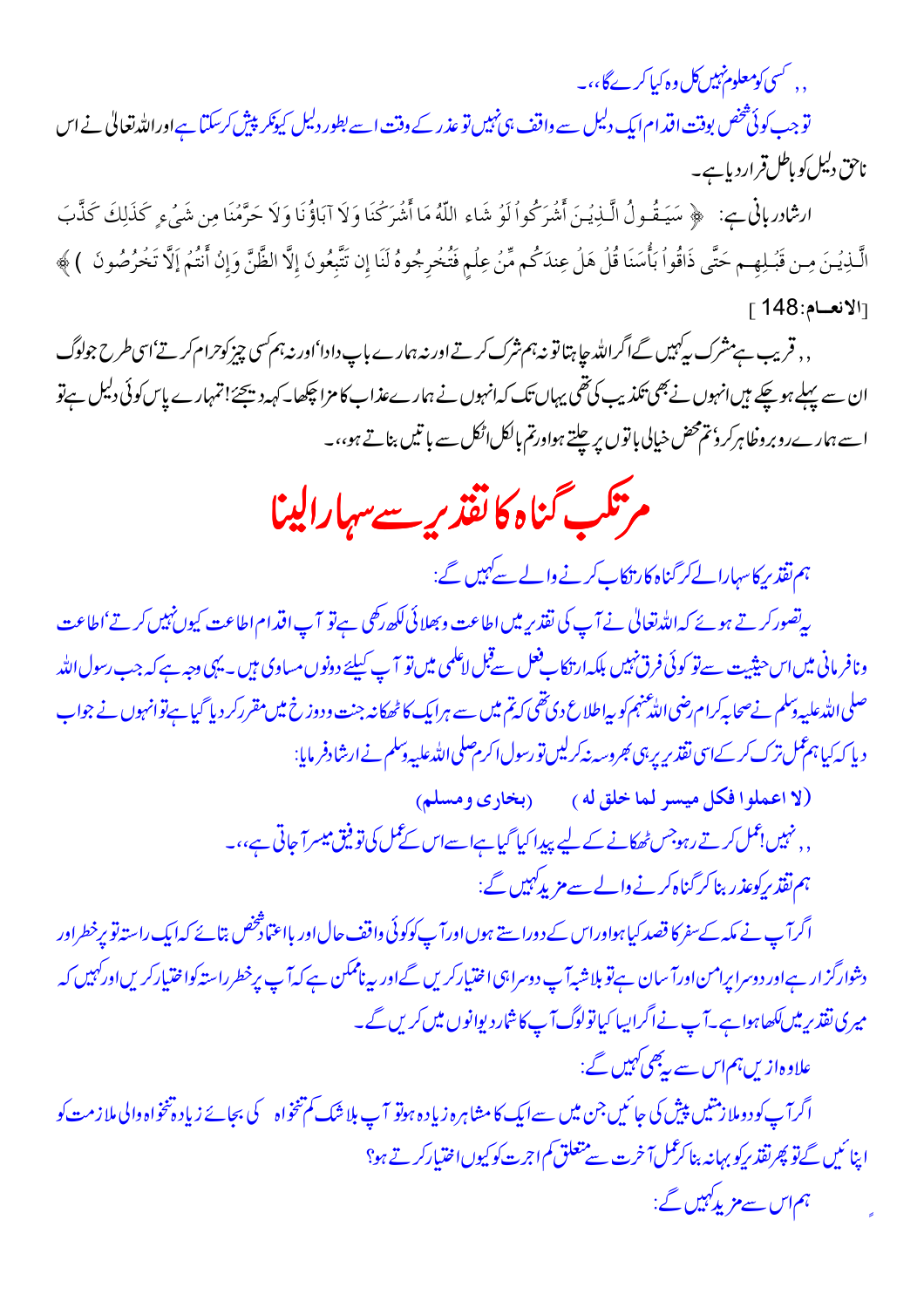جب بھی آپ کسی جسمانی بیاری میں مبتلا ہوجا ئیں توعلاج کی خاطر ہرڈاکٹر کے پاس جاتے ہیںاوراس کی مجوز ہ کڑ وی دواپینے کےساتھ آپریشن کی تکلیف بھی بڑے *مبرے برد*اشت کرتے ہیں کیکن آپ کے دل پر مرض معصیت کاحملہ ہوتا ہے تو تب ایسا کیوں نہیں کرتے۔

بتقاضا ئے ادب شرکی نسبت اللہ تعالیٰ کی طرف نہیں کی جاتی

ح ہے ۔<br>جیس اور ہماراایمان ہے کہ:اللہ تعالیٰ کے کمال حکمت ورحمت کی بنا پرشر کی نسبت اس کی طرف نہیں کی جاتی ۔ رسول الله صلى الله عليه سلم كافر مان ہے: (والشر ليس اليك) (رواه مسلم) ,,اورشر کی نسبت تیر کی طرف نہیں،،۔

بنیادی طور پرالڈرتعالیٰ کے فیصلہ میں شرکا پہلوٹہیں ہوتا۔اس لئے کہ وہ سراسراس کی رحمت وحکمت سےصادر ہوتے ہیں کیکن بسااوقات اس کے مواقب دمقتضیات میں شرہوتا ہے جیسا کہ رسول اکرم<sup>صلی</sup> اللہ علیہ دسلم نے حضرت حسن رضی اللہ عنہ کو جو دعا ئے قنو ت سکھائی تھی اس میں ہیہ منقول ہے:

(وقنی شر ما قضیت ). ,, <u>ج</u>ھاس چ<sub>ی</sub>ر کے شرسے بچاجس کاتونے فیصلہ کیا،،۔ (ترمذک<sup>ی واب</sup>وداؤد)

اس جملہ میں شرکی نسبت فیصلہ کے نتیجہ کی جانب ہے ۔ نیز متائج دعوا قب میں بھی بالکل شرنہیں ہوتا بلکہ وہ ایک طرح سےاگر شرہوتا ہےتو دوسرے لحاظ سے وہ خیرہوتا ہے یعنی اگرایک مقام پروہ شرنظرآ تا ہےتو دوسرے مقام پروہی خیر وبرکت کا مظہر ہوتا ہے مثلاً قحط سالیٰ بیاری'معاشی بدحالیااورخوف وخطرسب ایک طرح سےنوز مین میں فساد ہیں لیکن دوسرے پہلو سے خیر وبرکت کا باعث بھی ہیں۔

ارِثَادِرِبِانِي بِ: ﴿ ظَهَرَ الْفَسَادُ فِي الْبَرِّ وَالْبَحْرِ بِمَا كَسَبَتُ أَيُدِيُ النَّاسِ لِيُذِيُقَهُم بَعُضَ الَّذِي عَمِلُوا لَعَلَّهُمُ يَرْجَعُونَ ﴾ [الروم: ٣١]

, , خشکی اورتری میںلوگوں کی بداعمالیوں کی باعث فساد پھیل گیا تا کہ اللہ ان کوان کے بعض اعمال کی سزا( د نیامیں بھی ) چکھائے ( بہت ) ممکن ہےوہ بازآ ئىں،،۔

چورکا ہاتھ کا ٹمااورشادی شدہ بدکارکیلئے رجم کی سزا' باعتیار چورو بدکار کے لئے تو شر ہے۔اس لئے کہ اول الذكركو ہاتخھ اورموخرالذكركوجان سے ہاتھ دھونے پڑتے ہیں کے رایک دوسرے پہلو سےان کے لئے خمر ہے کہان گناہوں کے کفارہ کا سبب ہے۔سواللہ رب العزت ان کیلئے دنیا وآ خرت کی سز اکوجمع نہیںفر مائیں گے۔

اور یوں بیبھی دوسرے مقام پر خیربھی ہے کہ اس سےلوگوں کے مال واسبابٗ عزت و وقاراورنسب محفوظ ہوجاتے ہیں۔

والله ولى التوفيق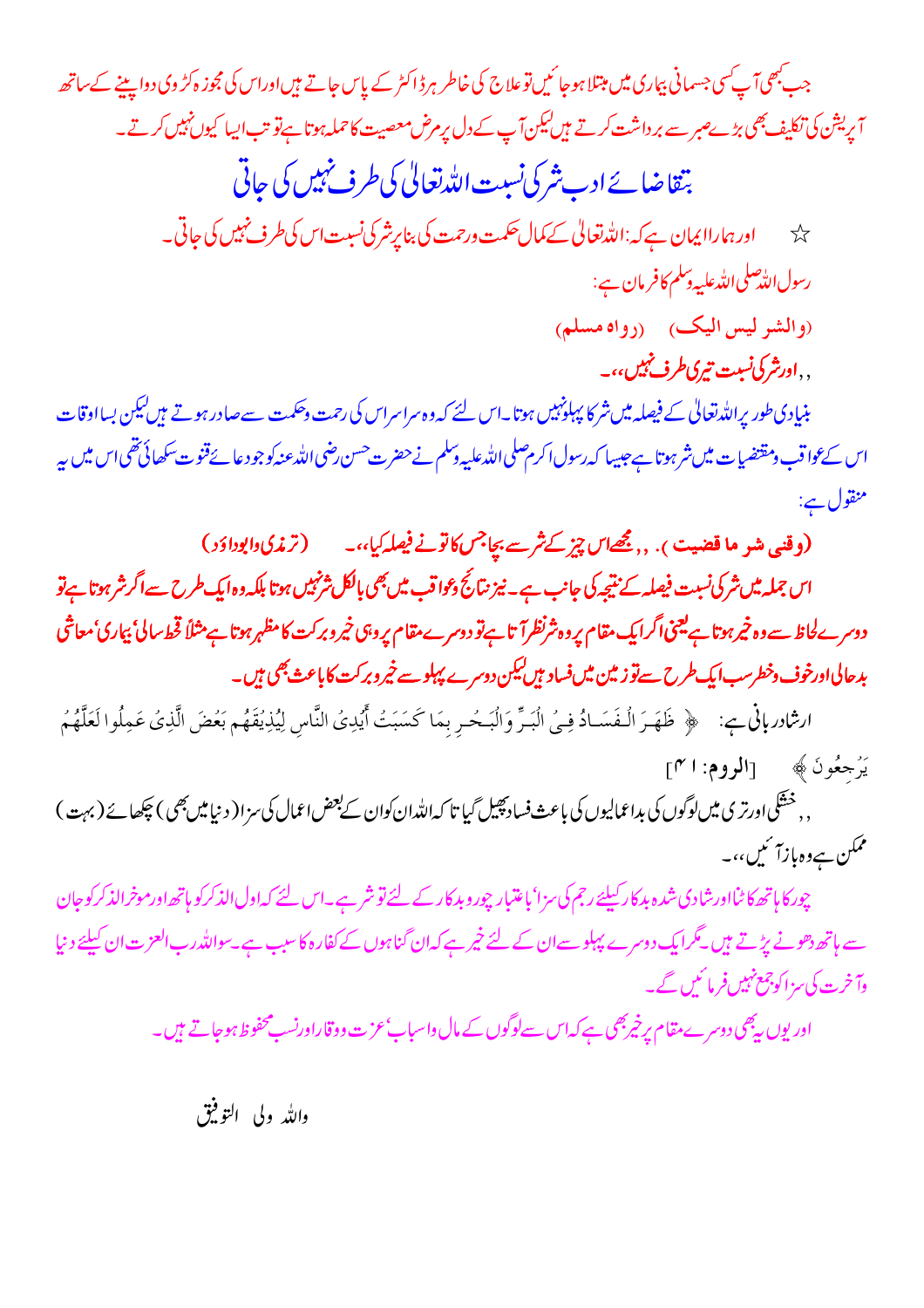آڻُويںفصل:

 $-\underleftarrow{\leftharpoonup}$ 

اس عقیدے سےحاصل ہونے والےثمرات دفوائد

ر عظیم المرتبت عقیدہ جواپنے دامن میں ان اعلیٰ اصولوں کوسیٹے ہوئے ہےٗاپنے معتقد کو بہت ہی بلند پاییثمرات دفوا <sub>کم</sub>رے سرفراز کرتا

الله يرايمان كےفوائد

الٹدنغالی اوراس کےاساءوصفات پرایمان لانے سے بندہ الٹدکی محبت وتعظیم کے جذبات سےسرشار ہوجا تا ہےجس کے باعث وہ اوامر الہی رجمل پیراہوتا ہےاورمنہ بیات سےاجتناب کرتا ہے۔احکامات الہیہ رجمل اورنواہی سےاحتراز' بیردوا یسےاصول ہیں جوفر داور معاشرہ کیلئے سعادت دارين کےحصول کاموجب ہيںفرمان الہی ہے:

﴿ مَنۡ عَـمِـلَ صَـالِـحـاً مِّـن ذَكَـرٍ أَوۡ أُنتَـى وَهُـوَ مُؤۡمِنٌ فَلَنُحۡيِنَّهُ حَيَاةً طَيِّبَةً وَلَنَجۡزِيَنَهُمۡ أَجۡرَهُم بِأَحۡسَنِ مَا كَانُواْ يَعْمَلُونَ﴾ [النحل:24]

,, جوکوئی مرد یاعورت نیک کام کریگا، درانحالیکه وه مومن ہوگا،تو اسے ہم یا کیز ہ اورعمدہ زندگی عطا کریں گے,اوران کےاعمال سے زیادہا جھابدلہانہیں دیں گے،،۔

فرشتوں پرایمان کےفوائد

فائ**دہ نمبر 1**: فرشتوں پرایمان لانے سےان کےخالق کی عظمت' طاقت وغلبہ کاعلم حاصل ہوتا ہے۔ فائدہ نمبر2: اللہ تعالٰی کااس کی اس خصوصی عنایت پرشکریہادا کرنا کہاس نے اپنے بندوں پرانفرشتوں کو متعین فرمارکھا ہے جوان کی حفاظت کےساتھ ساتھ ان کےاعمال کوبھی قلمبندکرتے ہیں'علاوہ ازیں ان کے ذیبہ مزید متعد دمصالح بھی ہیں۔

فائدہ نمبر3: فرشتوں کے ساتھ محبت والفت کا جذبہ پایاجا تاہے کیونکہ وہ اللہ تعالیٰ کی عبادت علی وجہ الاتم کرتے ہیں اوراہل ایمان کے <u>لئے</u> استغفارکرتے ہیں۔

کتابوں پراپمان کےفوائد

فائدہ **نمبر 1**: باری تعالیٰ کااپنی مخلوق کے ساتھ خاص مہربانی کاعلم ہونا کہاس ذات رحیم نے ہرقوم کی رہنمائی کے لیےانہیں ایک کتاب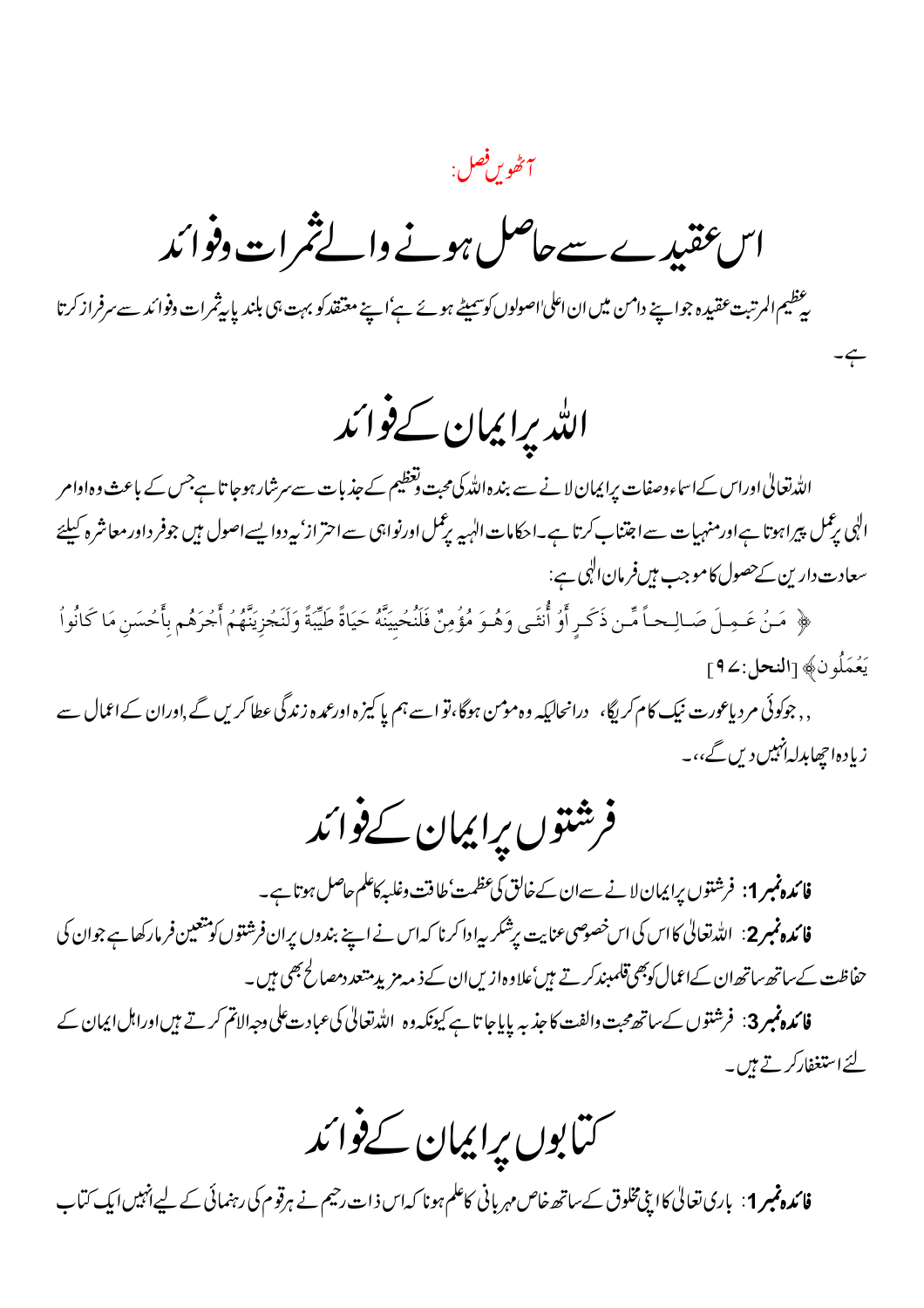فائدہ نمبر2: تحکمت الہیہ کا مظہر کہ اللہ تعالیٰ نے کتابوں میں ہرامت کی ضرورت کےمطابق شریعت نازل فرمائی اوران کےآ خرمیں قر آن حکیم ہے جوقیامت تک کے لئے ہرزمان ومکان میں تمام مخلوق کیلئے سراسر رہنمائی ہے۔ فائدہ نمبر3: ان کتب کے نازل فرمانے پر بارگاہ الٰہی کاشکر بے بھی ادا کرنا ہے۔

# رسولوں پراپمان لانے کےثمرات

فائدہ **نمبر 1**: الڈرتعالیٰ کااپنی مخلوق کی مدایت وراہنمائی کی خاطرانبیاءکرام کا سلسلہ شروع فرمانا جوان کے ساتھ گہری محبت وعنایت کا مظہر ہے

**فائدہ نمبر2**: اللہ تعالیٰ کی عطا کردہاس مذکورہ نعمت عظمیٰ پراظہارتشکر۔

عنايت فرمائي۔

فائدہ نمبر3: انبیاءکرام کی محبت وتو قیراوران کی لائق مرتبت مدح وستائش کا ہونا کیونکہ وہ اس کے رسول اورخلاصة الخلائق ہیں جنہوں نے اس کاحق بندگی اداکرنے کے ساتھ ساتھ تبلیغ رسالت اس کے بندوں کی خیرخواہی اوراس راہ میں پیش آنے والےمصائب کا بڑی دلیری سے مقابلهكيا

قیامت کے دن پرایمان کےفوائد

فائدہ نمبر 1: اس روز کے حصول ثواب کے اثتتیاق میں اطاعت الٰہی کا جذبہ پیدا ہوتا ہےاوراسی روز کےعذاب سے ڈرنااللہ تعالٰی کی نافرمانی سے بچنے کاموجب ہے۔ .<br>فائدہ *نمبر* 2: اس مو<sup>من</sup> کیلئے جود نیا کی *نعمتو*ں اور سامان کوحاصل کرکے فائدہ نہ اٹھاسکااس کیلئے آخرت کی *نعمتی*ں اوراجروثو اب کا حاصل ہوناباعث تسلیااورامیدافزاہے۔

## تقذير پرايمان لانے کےفوائد

فائدہ نمبر 1: اسباب کو بروۓ کار لاتے ہوئے کجروسہ داعتادصرف اللہ کی ذات پرکرنا کہ سبب اور نتیجہ دونوں اللہ رب العزت کی قضادقدر پرموقوف ہیں۔

فائدہنمبر2: راحت نفس اوراطمینان قلب کا ہونا کیونکہ جب پیمعلوم ہوجا تا ہے کہ سب کچھ قضاءوقدر کا نتیجہ ہےاورامر کر وہ بھی لامحالہ ہوکرہی رہے گا تو کچھ راحت نفسی محسوس ہوتی ہےاور دل قضائے الہی پر رضامند ہوکر مطمئن ہوجا تاہےتو جوکوئی بھی نقذ برالہی پرایمان رکھتاہےاس *سے بڑھ کرکسی کوبھی اطم*ینان قلب'راحت<sup>فنس</sup>ی اور پرسکون زندگی میسرنہیں آ<sup>سک</sup>تی۔

**فائدہ نمبر3**: انسان مطلوب حاصل ہونے پراپنے متعلق *کسی فقم* کی خو*ش فہم*ی کا شکارنہیں ہوتا'اس لئے کہ نعمت کاحصول اسی ذات باری تعالٰی کی جانب سے ہے کیونکہاسی نے اسباب خیر پیدا کیے ہیںاوراسی کی جانب سے تقذیر میں کا میابی حاصل ہوتی ہے یس وہ الله تعالٰی کاشکر گزار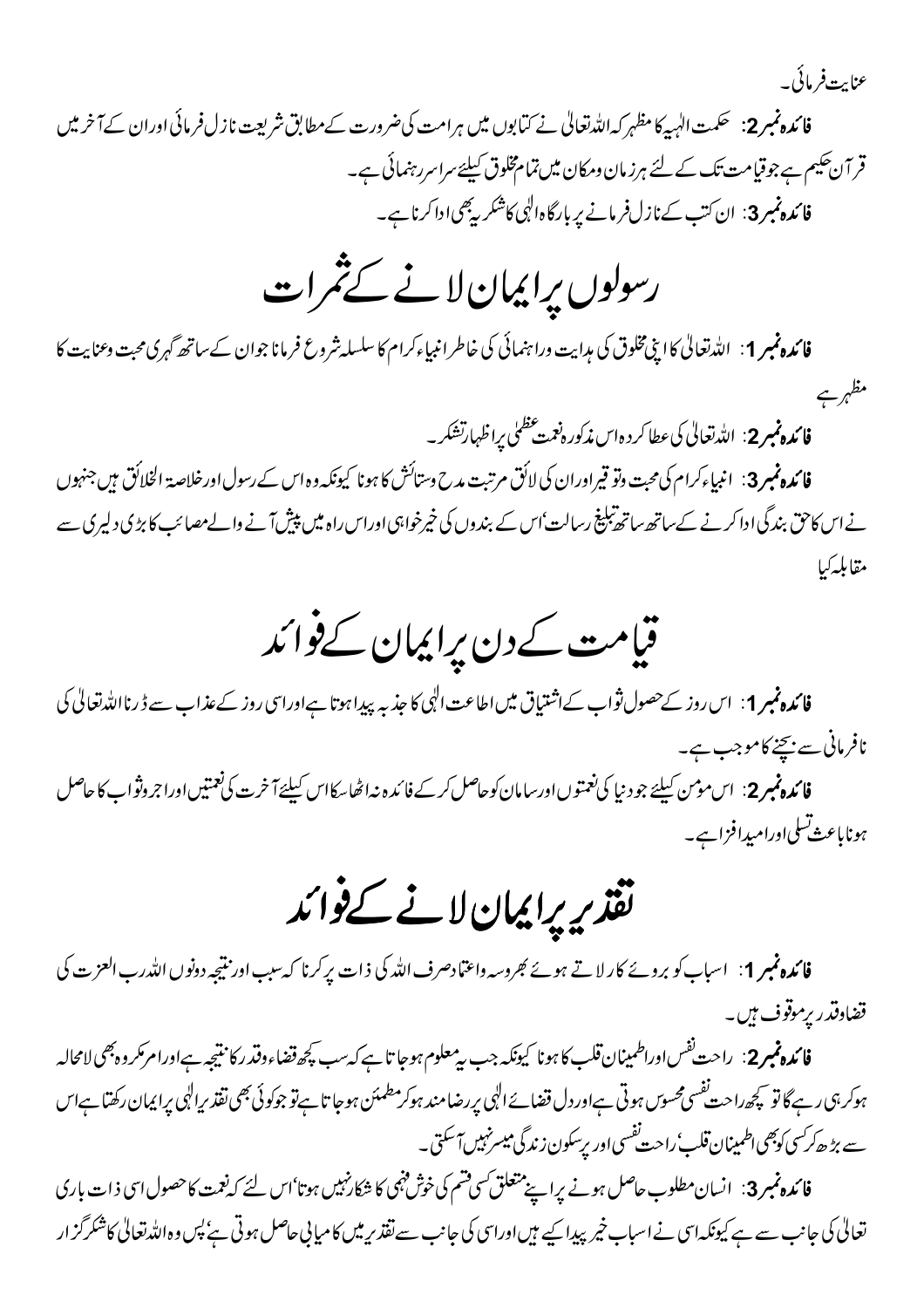ہوتا ہےاورخوش فہمی کوترک کردیتا ہے۔

فائدہ *نمبر* 4: مقصود کےفوت ہونے پر پاکسی ناپسندیدہ چیز کے دقوع پذیر یہونے پر بےچینی داضطراب سےنجات پانا کیونکہ وہ اس ذات کا فیصلہ ہے جو بادشاہ ارض وساء ہےاوروہ لامحالہ ہوکرر ہتا ہےتو مومن اس پرصبرکرتے ہوئے اجر وثواب کےحصول کی امیدرکھتا ہےجس کی طرف مندرجه ذيل فرمان اشاره کرتاہے:

﴿ مَا أَصَابَ مِن مُّصِيْبَةٍ فِي الْأَرْضِ وَلَا فِي أَنفُسِكُمُ إِلَّا فِي كِتَابٍ مِّن قَبُلٍ أَن تَّبِرَأَهَا إِنَّ ذَلِكَ عَلَى اللَّهِ يَسِيرٌ (22)

لِكَيْلَا تَأْسَوُاعَلَى مَا فَاتَكُمْ وَلَا تَفْرَحُوا بِمَا آتَاكُمْ وَاللَّهُ لَا يُحِبُّ كُلَّ مُخْتَالِ فَخُورِ ﴾[الحديد:٢٢-٣٣] ,, کوئی مصیبت زمین پر یاتمہاری جانوں پرنہیں آتی مگرقبل اس سے ہم اس کو پیدا کریں وہ ایک (خاص) کتاب میں (لکھی ہوئی) ہے بیرکام الله تعالیٰ کیلئے آ سان ہے۔ تا کہ جو چیزتم سے جاتی رہی اس پر رنجیدہ نہ ہواکر داور نہ اس کی عطا کر دہ چیزیرا ترایا کر و۔اوراللہ تعالیٰ کسی اترانے والے تىنى بازكويسن*ىنى*ش فرماتا \_

ہم اللہ تعالیٰ سے دعا گو ہیں کہ ہمیں اس عقید ہ پر ثابت ثابت قدم رکھےٗاوراس کےفوائد وثمرات سے بہرہ مندفر مائے اور مزید اپنےفضل وکرم سےنواز تار ہےاور مہرایت عطافر مانے کے بعد ہمارے دلوں کو ہرفتم کی گج روی سے محفوظ و مامون فر مائے۔اورا پنی رحمت سے فیض پاپ فرمائے کیونکہاس کی عنایت بڑی بے پایاں ہے۔

والحمدلله ۖ رب العالمين وصلى الله تعالىٰ علىٰ نبيّنا محمد و على آله واصحابه والتابعين لهم باحسان .

ا لعثيمين<br>محمد بن صارح المنتيمين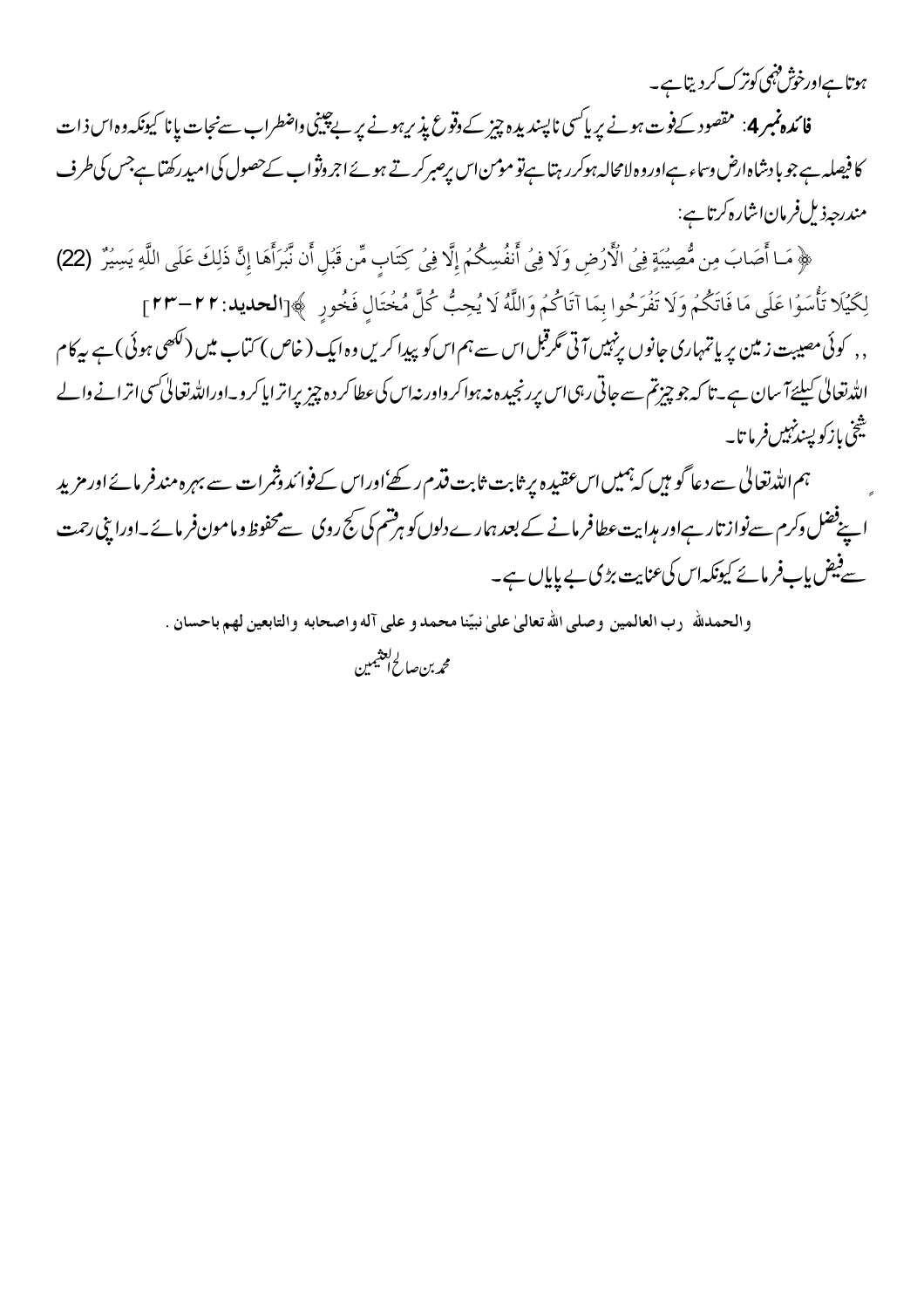عقيدة أحل السنة والجماعة

(باللغة الأردبية )

تأليف<br>فضيلة اشيخ محمه بن صالح التثيمين رحمهالله



#### www.islamhouse.com